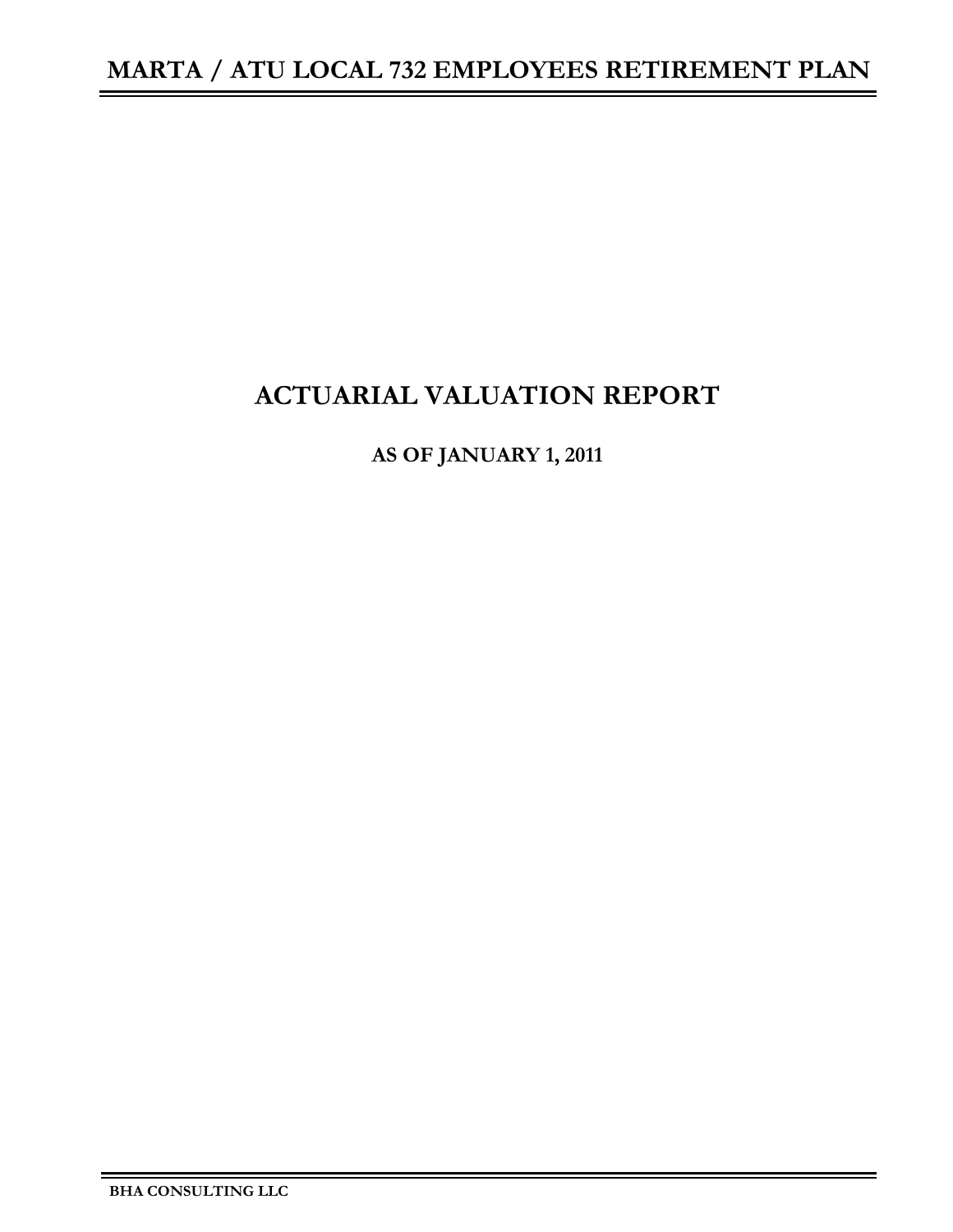

TEL: 678-456-6200 FAX: 678-456-6205 WWW.BHACONSULT.COM

December 9, 2011

Retirement Allowance Committee MARTA / ATU Local 732 Employees Retirement Plan Atlanta, Georgia

Actuarial Valuation as of January 1, 2011

Dear Committee Members:

Enclosed is our report on the Actuarial Valuation of the MARTA / ATU Local 732 Employees Retirement Plan for the Plan Year beginning January 1, 2011. The valuation results are based on the benefits in effect January 1, 2011, the participant census data submitted as of January 1, 2011, the financial information provided as of December 31, 2010 and the actuarial assumptions and methods described in this report. The participant data was provided by American Benefit Plan Administrators, Inc. We wish to acknowledge their help and cooperation in supplying us with that information. Financial information was extracted from the Audit Report prepared by Mauldin & Jenkins, LLC.

The purpose of the report is to present the Committee a picture of the financial condition of the MARTA / ATU Local 732 Employees Retirement Plan as of January 1, 2011 and to provide disclosure information to the Fund Auditor as well as governmental or other interested parties. Included in the presentation of the financial picture are the valuation results and development of the contribution requirements; the funded status of the Plan relating to the adequacy on an ongoing basis (FASB 35); a disclosure of the financial position (GASB 25 and 50) and the Net Pension Obligation (GASB 27) of the fund, and an analysis of Plan experience.

Sincerely,

J. Scott Haynsworth, A.S.A., M.A.A.A., E.A. Principal

Harry S. Lutz, F.S.A., M.A.A.A., E.A. Senior Actuary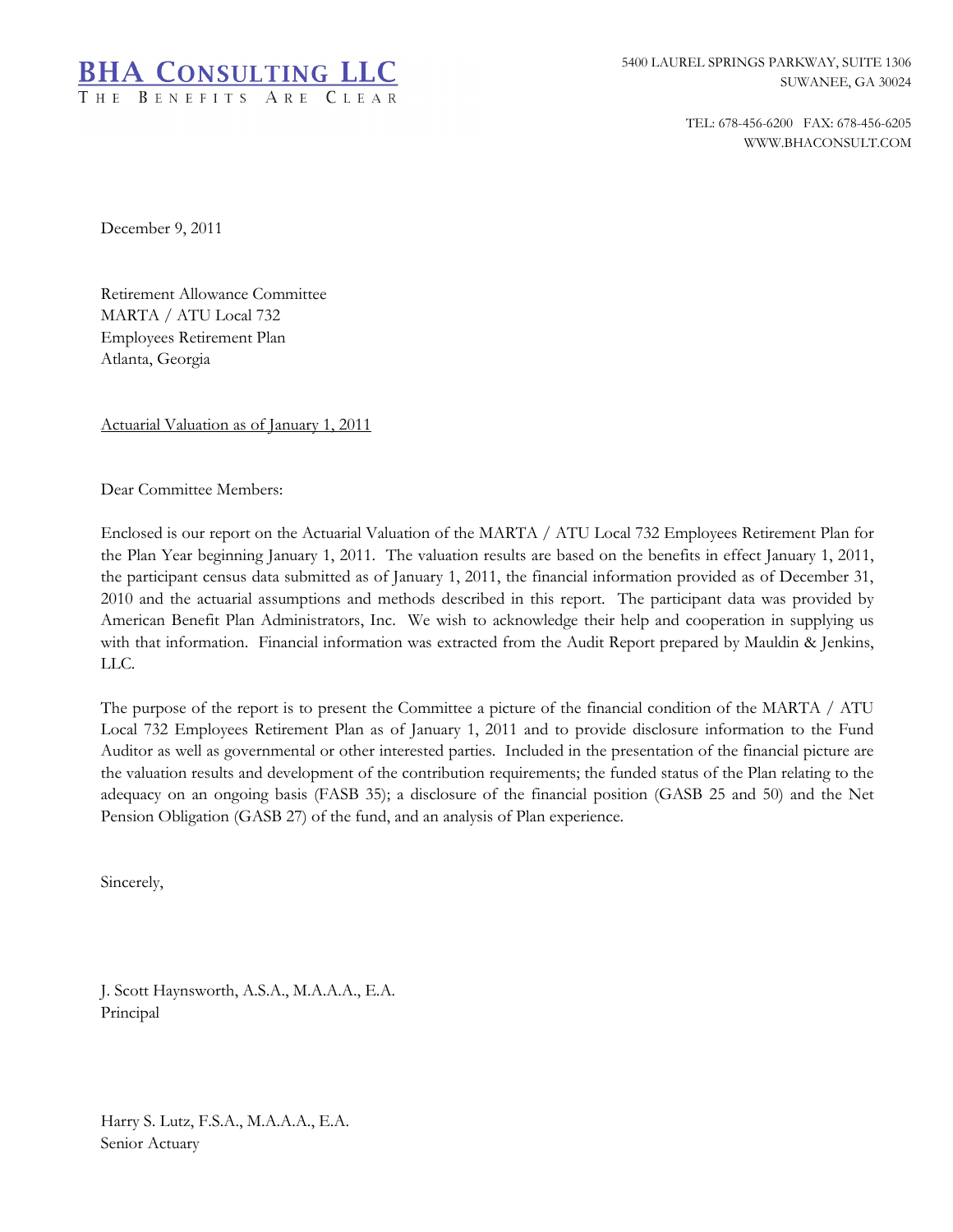## **TABLE OF CONTENTS**

|                | SECTION CONTENT               | <b>PAGE</b> |
|----------------|-------------------------------|-------------|
| 1              | <b>SUMMARY</b>                | 1           |
| $\overline{2}$ | <b>VALUATION RESULTS</b>      | 7           |
| 3              | FINANCIAL INFORMATION         | 14          |
| $\overline{4}$ | <b>CENSUS CHARACTERISTICS</b> | 21          |
| 5              | HISTORY AND PLAN PROVISIONS   | 30          |
| 6              | <b>ACTUARIAL ASSUMPTIONS</b>  | 36          |
| 7              | SUPPLEMENTAL INFORMATION      | 38          |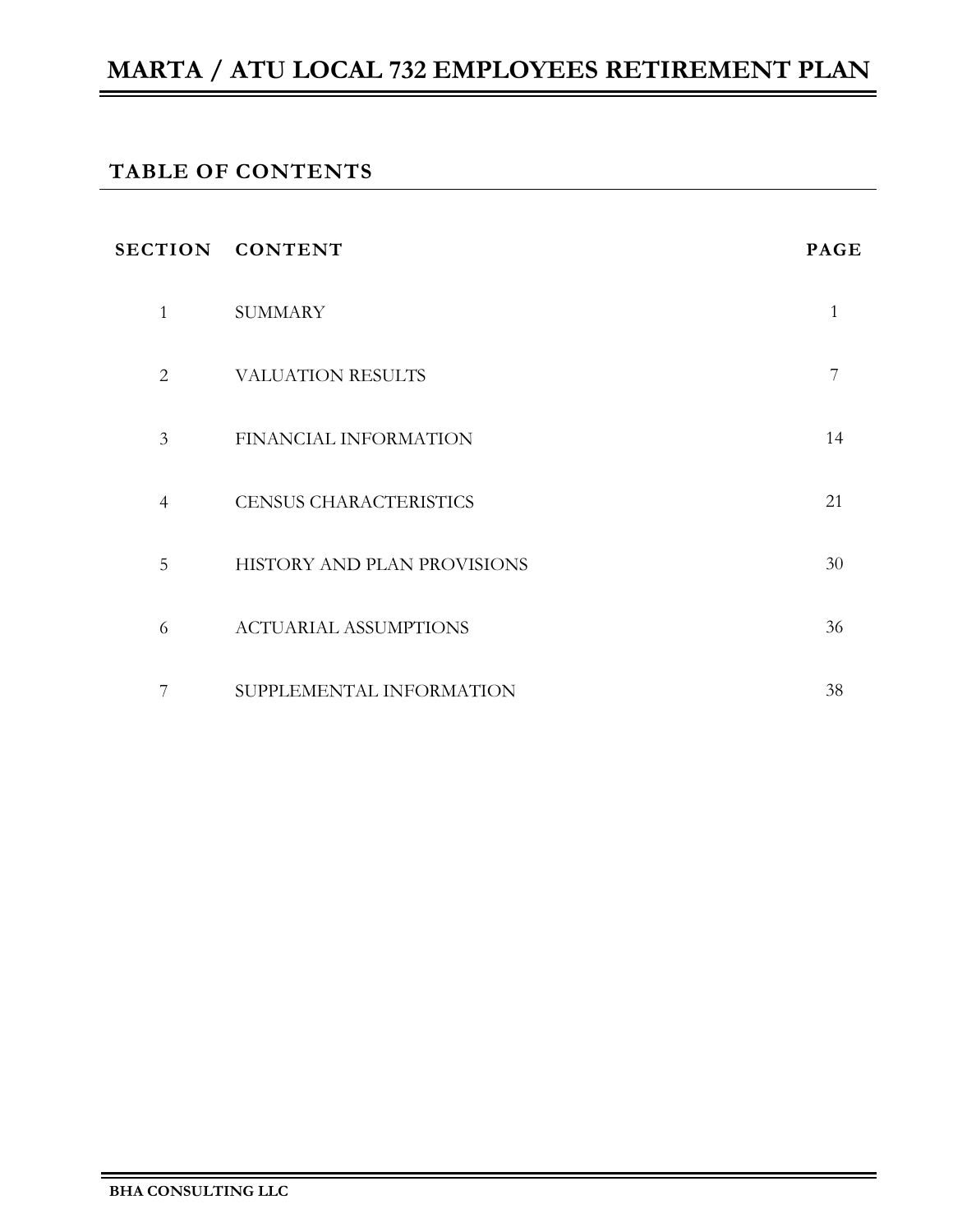### *SECTION 1 - SUMMARY*

#### **HIGHLIGHTS**

The results of the January 1, 2011 Actuarial Valuation indicate that the combined Employer and Employee Required Contributions are 10.29% of Payroll as compared with 11.05% for the prior valuation. At a minimum, the Employer and Employee Contributions must currently represent 4.48% and 2.45% respectively, of total pensionable pay for the Plan Year (6.93% in total) as specified in the Plan. Our initial projections indicate the required percentage will be pressured to increase over the next 5 years, as net asset losses are recognized with the smoothing method. However, significant asset gains such as those experienced in 2009 and 2010 will help to mitigate that effect.

The Total Required Contribution decreased 0.76% when expressed as a percentage of Covered Payroll. The decrease is primarily attributable to the decrease in covered members from the prior year associated with the workforce reductions. The Actuarial Value of Assets return was 5.0% in 2010 which is lower than the 7.5% assumed rate of return, reflecting the continuing delayed recognition of the investment losses incurred in 2008 through the smoothing method. This resulted in a 0.70% increase in the required percentage. Actuarial experience not related to investments was very favorable and decreased the required percentage by 1.46%. Actuarial experience includes the actual rates of mortality, disability, retirement and termination occurrences, the demographics of new entrants and who they replace in the Plan, the rate of conversion from temporary to total and permanent disability, and the workforce reduction in 2010 along with the actual salary increases of the Participants. Payroll of participants not expected to retire (Covered Payroll) decreased by 8.5% during the last year. The combination of all these factors resulted in a net decrease in the required percentage.

MARTA and ATU Local 732 recently finalized an increase in the contribution rates for both parties. The contribution rates will increase from 4.48% and 2.45% to 8.09% and 4.41% for MARTA and the participants respectively beginning in May 2011. Therefore the combined contribution rate of 12.5% should exceed the minimum required amount for 2012 of 10.28%. However, MARTA contributed an extra amount in 2010 necessary to ensure proper minimum funding under State law. Accordingly, because the Plan Document stipulates contributions be shared on an 11 to 6 ratio, MARTA and the union have also agreed to temporarily reduce the MARTA percentage for 2012 by approximately 2.0% to balance those ratios again.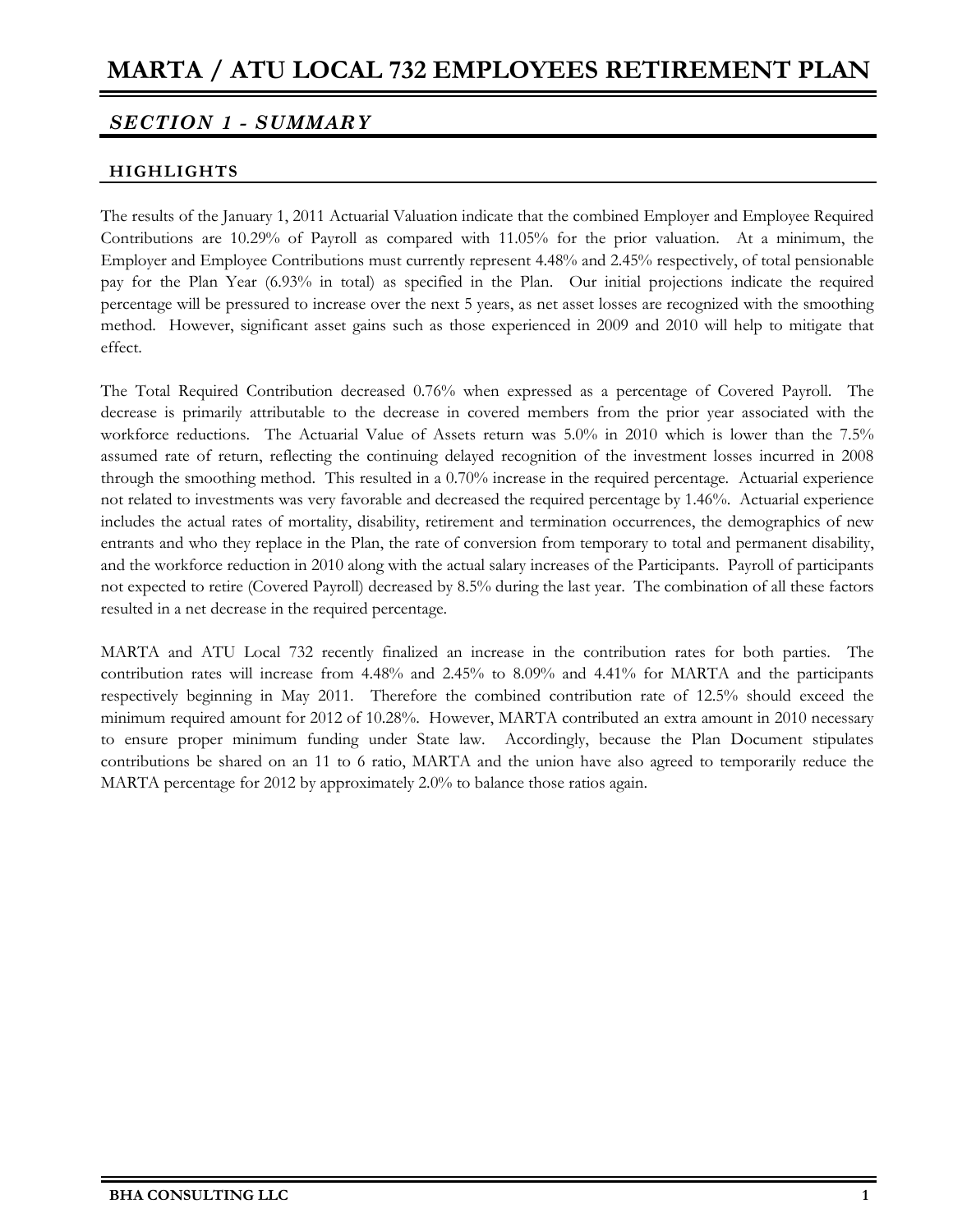# *SECTION 1 - SUMMARY* **Plan Year Beginning 01/01/2011 01/01/2010 FUNDING LEVEL** 1. Applicable Payroll for the Current Plan Year \$ 106,680,000 \$ 116,600,000 2. Development of Unfunded Actuarial Accrued Liabilities (UAAL) a. Actuarial Accrued Liabilities **8** 468,650,000 \$ 457,060,000 b. Actuarial Value of Assets 461,400,000 454,140,000 c. UAAL  $\frac{1}{2}$   $\frac{1}{2}$   $\frac{1}{2}$   $\frac{1}{2}$   $\frac{1}{2}$   $\frac{1}{2}$   $\frac{1}{2}$   $\frac{1}{2}$   $\frac{1}{2}$   $\frac{1}{2}$   $\frac{1}{2}$   $\frac{1}{2}$   $\frac{1}{2}$   $\frac{1}{2}$   $\frac{1}{2}$   $\frac{1}{2}$   $\frac{1}{2}$   $\frac{1}{2}$   $\frac{1}{2}$   $\frac{1}{2}$   $\frac{1}{2}$   $\frac$ 3. Amortization of UAAL midyear  $\frac{1}{2}$   $\frac{1}{2}$   $\frac{490,000}{12}$   $\frac{1}{2}$  190,000 % of Payroll  $0.46\%$  0.46% 0.17% 4. Normal Cost of Benefits at midyear <br>
<sup>\$</sup> 10,490,000 \$ 12,690,000 % of Payroll  $9.83\%$   $10.88\%$ 5. Required Contribution as a Percent of Payroll 10.29% 11.05% 11.05% 6. Development of the Required Contribution **For the 2012 Plan Year** for the next Plan Year a. Projected Covered Payroll for Plan Year **\$** 108,590,000 b. Expected Contributions for the Plan Year  $\frac{\$}{}$  11,170,000

These calculations use a different measure of the Assets than the Market Value referred to as the Actuarial Value (AVA). The AVA smooths out some of the year to year volatility of the Market Value.

If the Market Value of Assets were used, the Plan would appear in a less favorable position with a Required Contribution percentage of 10.85% of Payroll compared to 13.41% for the prior year.

Some numbers have been rounded for ease of communication.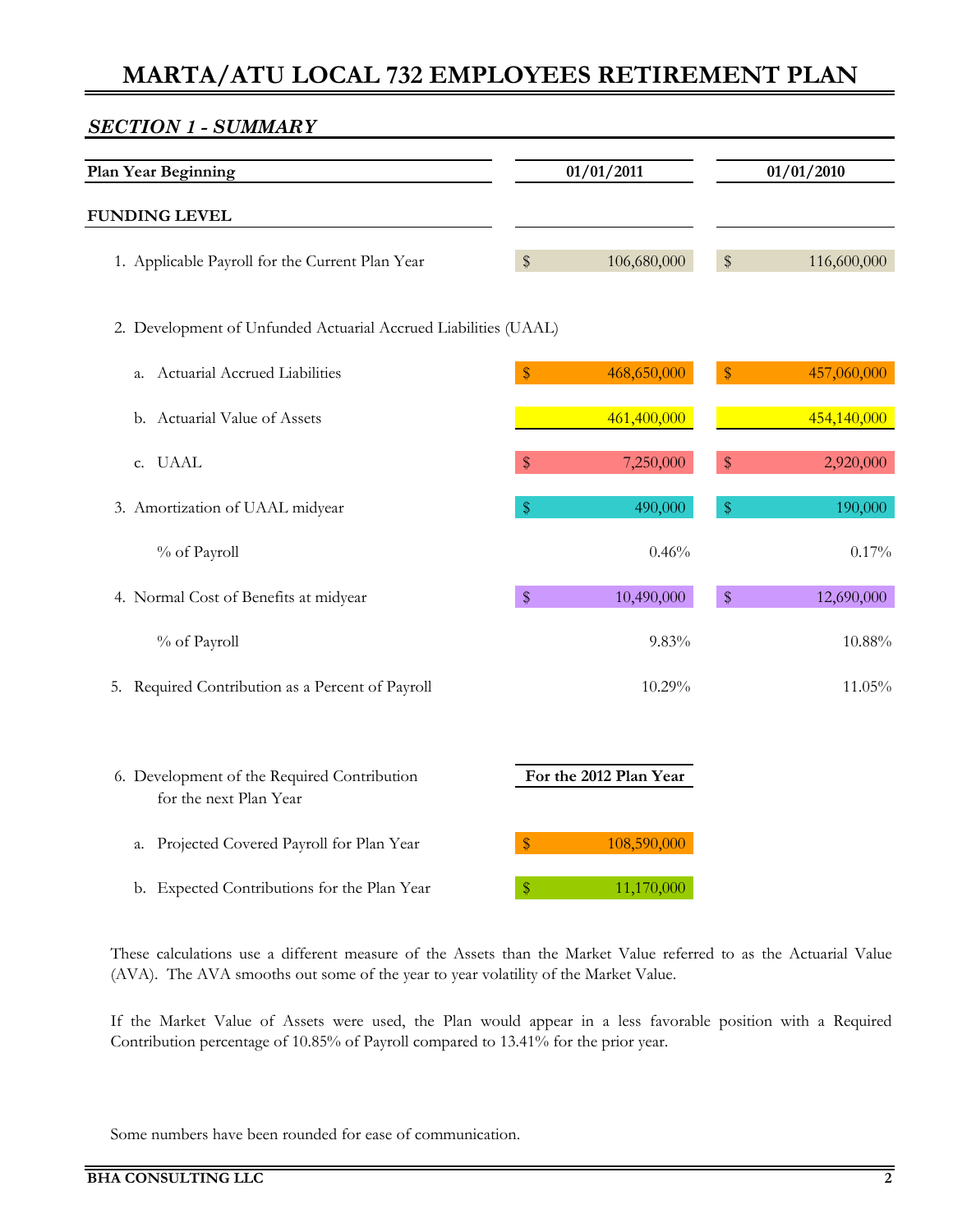#### *SECTION 1 - SUMMARY*

| <b>Plan Year Beginning</b>                    |        | 01/01/2011  |               | 01/01/2010  |  |
|-----------------------------------------------|--------|-------------|---------------|-------------|--|
| <b>FUNDED STATUS</b>                          |        |             |               |             |  |
| 1. Present Value of Accumulated Plan Benefits | $\$\,$ | 422,910,000 | $\frac{4}{3}$ | 412,350,000 |  |
| 2. Market Value of Assets                     |        | 452,530,000 |               | 412,530,000 |  |
| 3. Funding Percentage                         |        | 107.0%      |               | 100.0%      |  |
| 4. Assumed Interest Rate                      |        | $7.50\%$    |               | $7.50\%$    |  |

These calculations measure the liability of benefits on a termination basis, disregarding current interest rate differentials for terminal annuities, and assume no additional benefits are earned in future years.

#### **INVESTMENT RETURNS**

| 1. Market Value of Assets - One Year Rate of Return    | $13.6\%$ | $20.9\%$ |
|--------------------------------------------------------|----------|----------|
|                                                        |          |          |
| Five Year Average Rate of Return                       | $4.7\%$  |          |
|                                                        |          |          |
| 2. Actuarial Value of Assets - One Year Rate of Return | $5.0\%$  | $10.2\%$ |
| Five Year Average Rate of Return                       | $5.4\%$  |          |

Some numbers have been rounded for ease of communication.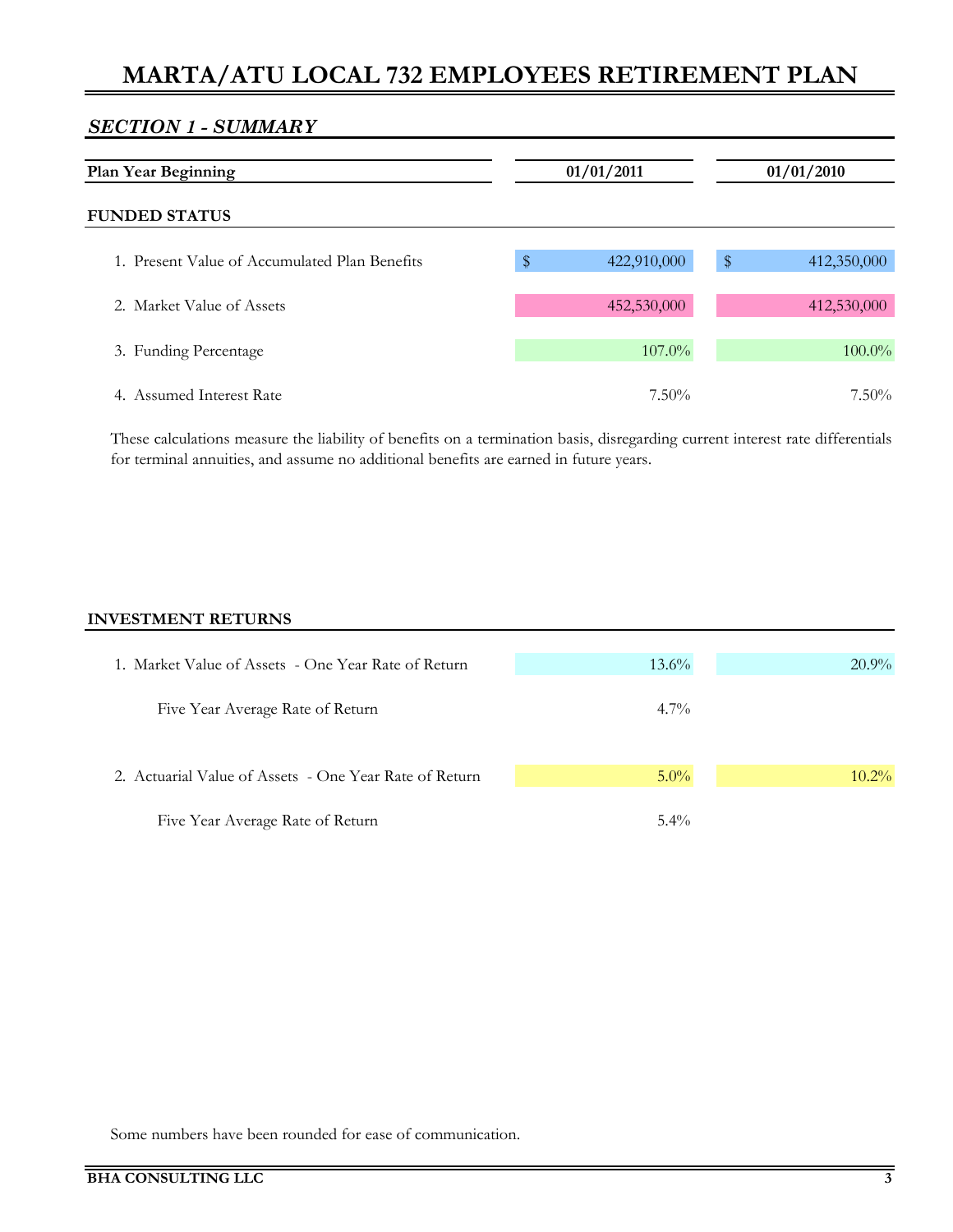| <b>Plan Year Beginning</b>                  |            | 01/01/2011 | 01/01/2010     |
|---------------------------------------------|------------|------------|----------------|
| <b>PARTICIPATION</b>                        |            |            |                |
| 1. Active Employees                         |            |            |                |
| Vested                                      |            | 1,719      | 1,826          |
| Non-Vested                                  |            | 976        | 1,072          |
| Total                                       |            | 2,695      | 2,898          |
| Inactive Employees Receiving Benefits<br>2. |            |            |                |
| Number of Lives                             |            |            |                |
| Normal & Early Retirees                     |            | 1,152      | 1,063          |
| <b>Disability Retirees</b>                  |            | 236        | 225            |
| Beneficiaries                               |            | 169        | 171            |
| Total                                       |            | 1,557      | 1,459          |
| Average Annual Benefit                      |            |            |                |
| Normal & Early Retirees                     | \$         | 18,500     | $\,$<br>18,700 |
| Disability Retirees                         |            | 11,800     | $11,\!800$     |
| Beneficiaries                               |            | 10,400     | 10,000         |
| Combined Average                            | $\pmb{\$}$ | 16,600     | 16,600<br>$\,$ |
| 3. Terminated Vested Deferred               |            |            |                |
| Number of Lives                             |            | 184        | 196            |
| Average Annual Benefit                      | \$         | 11,500     | 10,500<br>$\,$ |

Some numbers have been rounded for ease of communication.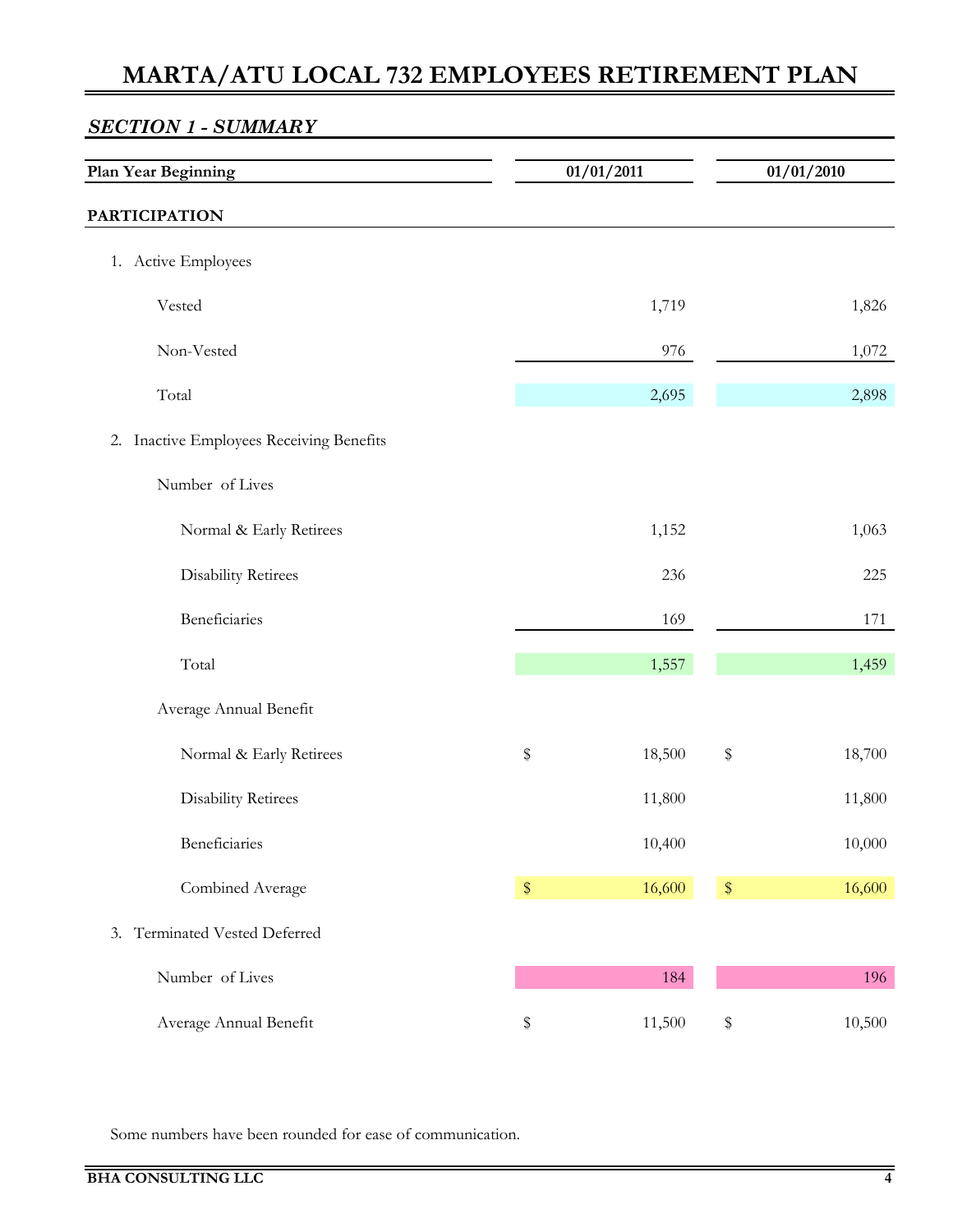### *SECTION 1 - SUMMARY*

#### **CONTRIBUTIONS AND EXPENSES**

The primary sources of income for a pension plan are investment earnings and contributions. The primary forms of expense are benefit payments and operating expenses.

This is a "Mature Plan" where expenses exceed contributions. The additional funds necessary to cover expenses must be taken from investment returns and/or begin to draw on the principal invested.

Provided below is a graphical comparison of the historical differences in the actual annual contributions and the actual annual expenses.

#### **Comparison of Contributions and Expenses**

#### **Annual Contributions Annual Expenses**



**Plan Year**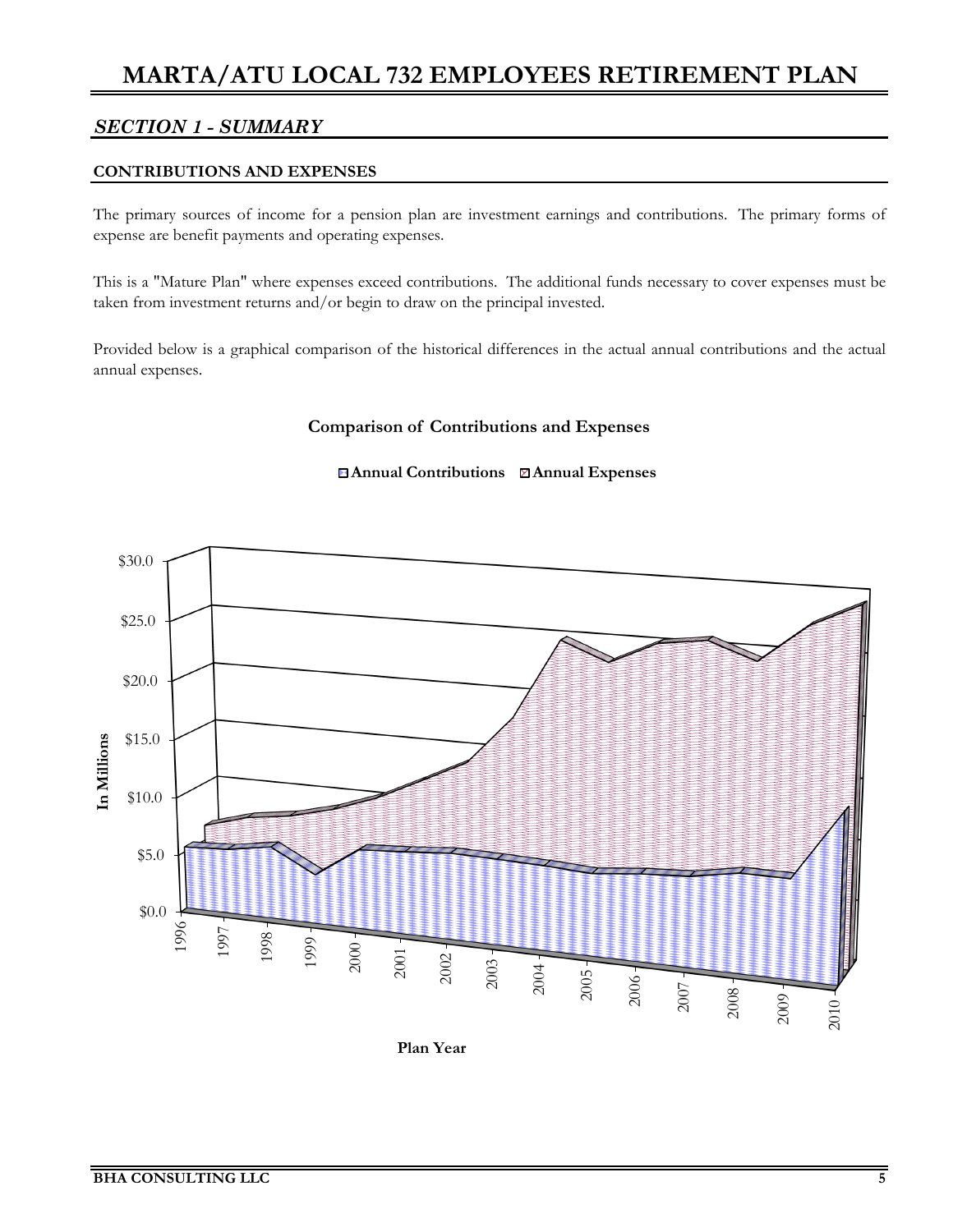#### *SECTION 1 - SUMMARY*

#### **ASSETS AND LIABILITIES**

To determine the proper funding requirements of the Plan, a comparison is made between the Assets and the Present Value of Benefits. The portion of that difference allocated to the upcoming Plan Year is the required contribution commonly referred to as the Normal Cost. Investment returns above the assumed rate are used to help pay the difference and reduce the Annual Required Contribution.

Provided below is a graphical comparison of the historical differences in the Assets and the Present Value of Benefits. While year to year funding is measured using the Actuarial Value, the Market Value provides a more accurate assessment of the Plan's actual funded status over time.



#### **Comparison of Assets and Liabilities**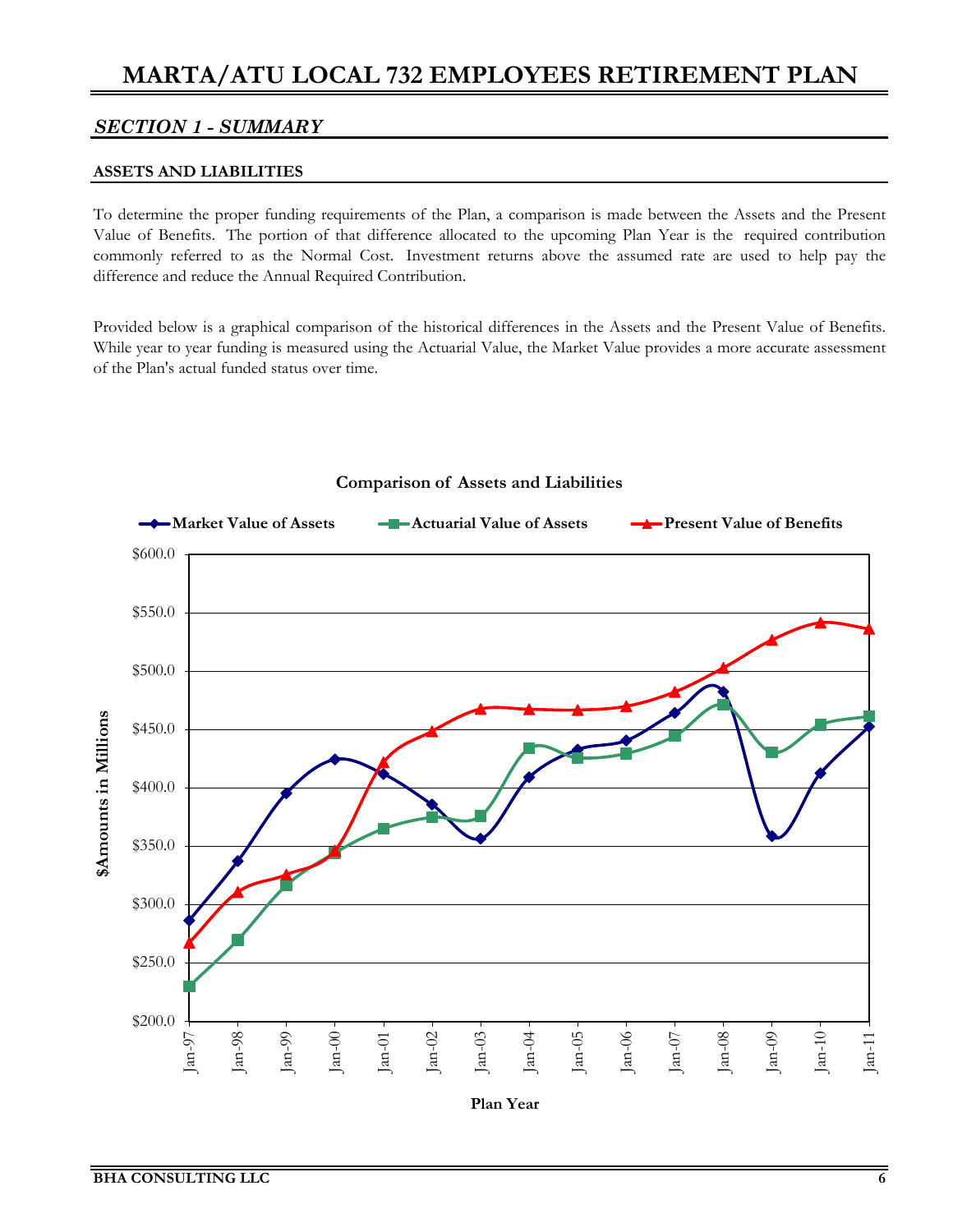## *SECTION 2 – VALUATION RESULTS*

In order to provide appropriate time for budgeting, the Total Required Contribution for the current Plan Year is based on the rate developed in the 2010 Actuarial Valuation or 11.05%. Accordingly, the 10.29% of Covered Payroll will apply to the 2012 Plan Year. Based on projected Covered Payroll for 2012 of about \$108.6 million, the total required contribution for the 2012 Plan Year is approximately \$11.2 million. The final requirement will be based on actual 2012 Pensionable Pay.

It is assumed that as long as the combined contributions made by MARTA and the Employees meet the 11.05% of payroll target the Plan will not generate a net Pension Obligation. However, because the rate was not increased for the entire Plan Year the Annual Required Contribution for 2010 and for 2011 must be determined based on actual Covered Payroll. The actual Annual Required Contribution (ARC) as outlined in the GASB disclosures for 2010 will be based on the 11.05% of 2011 Pensionable Payroll. The Plan faced complex funding issues during 2010, including the workforce reduction, a contractual total percentage of pay of 6.93% compared with the required 11.37%, and the lump sum contribution by MARTA in December 2010 to ensure State funding requirements were met. We have calculated the GASB funding information considering these factors and the material differences in payroll during the first and second halves of the year due to the workforce reduction. Because the mandated percentage was less than the required percentage and the Authority contributed an additional \$6 million in late 2010, the Plan has a Net Pension Asset for the first time of about \$1.4 million. This should be temporary and will likely be absorbed in 2011.

We also report on the progress of the funding of accrued benefits on the FASB 35 Statement of Accumulated Plan Benefits page. This display provides the Committee with an alternative view of the funding progress. The present values are obtained using long-range actuarial assumptions and are not indicative of the results that would be obtained if the plan actually terminated as of the valuation date. The Statement shows that the Market Value of Assets is 123.1% of the Present Value of Vested Accumulated Benefits and 107.0% of the Present Value of Total Accumulated Benefits. The displays on that page have been designed to facilitate the preparation of government forms and to supply the Plan's auditor with the information that is required to comply with financial accounting standards.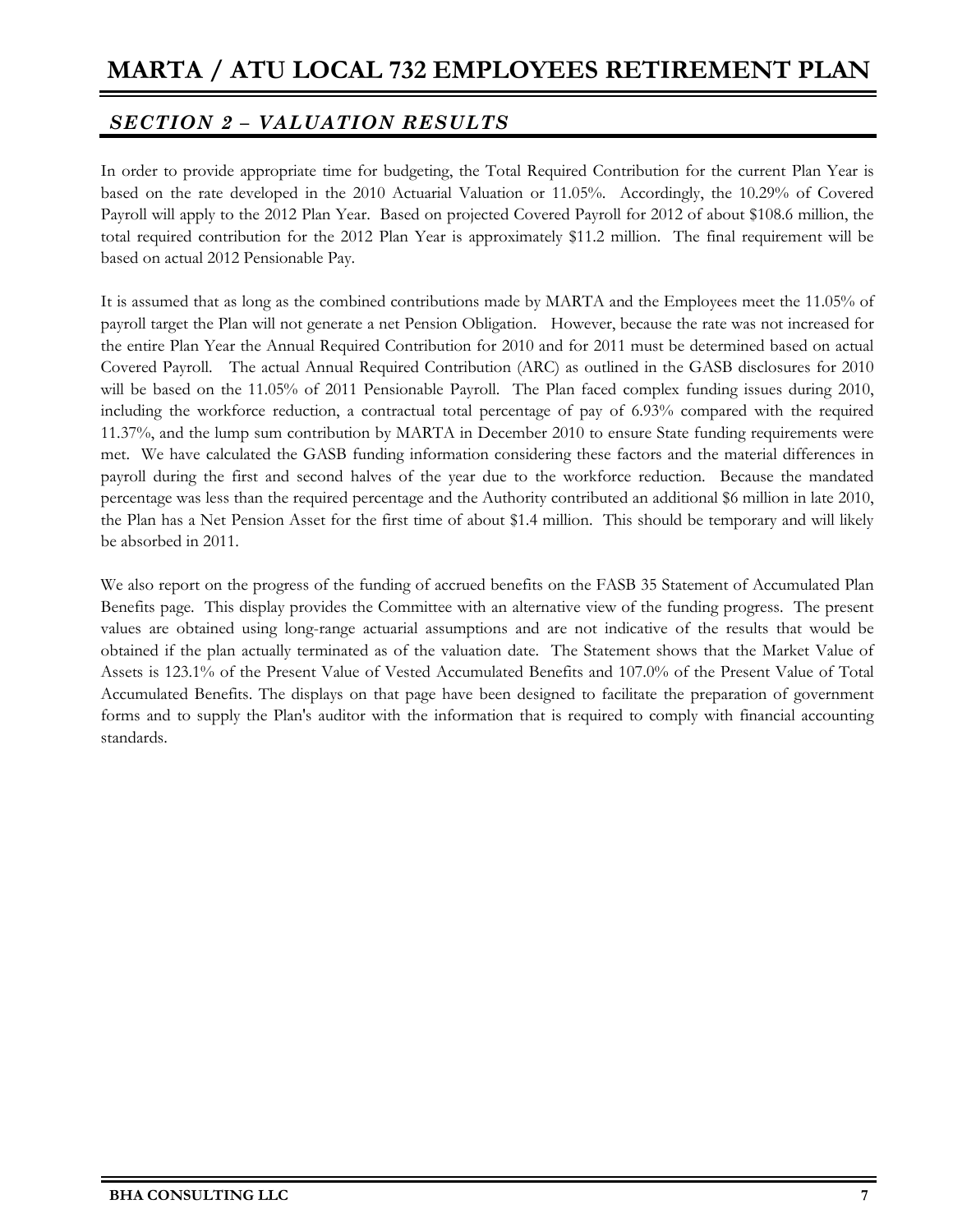## *SECTION 2 – VALUATION RESULTS*

### **ACTUARIAL CERTIFICATION**

The information and valuation results shown in this report are, to the best of my knowledge, complete and accurate, are determined in accordance with generally accepted actuarial principles and standards of practice, and are consistent with the precepts of the actuarial code of professional conduct. The results are based upon:

- 1. Employee census data as of January 1, 2011, submitted by American Benefit Plan Administrators, Inc. This data was not audited by us, but appears sufficient and reliable for purposes of the report.
- 2. Financial information as of December 31, 2010, submitted by Mauldin & Jenkins, LLC. This data was determined to be sufficient and reliable for purposes of the report.
- 3. Actuarial assumptions which are reasonably related to the experience of the Plan and to reasonable expectations, and which represent our firm's best estimate of anticipated experience under the Plan.
- 4. Actuarial methods as stated in the report and our firm's interpretation of Plan provisions as summarized in the report.

BHA CONSULTING LLC

J. Scott Haynsworth Principal Enrolled Actuary No. 11-06106

 $\overline{\phantom{a}}$  , where  $\overline{\phantom{a}}$  , where  $\overline{\phantom{a}}$  , where  $\overline{\phantom{a}}$ 

 $\overline{\phantom{a}}$  , where  $\overline{\phantom{a}}$  , where  $\overline{\phantom{a}}$  , where  $\overline{\phantom{a}}$ 

Date Signed

Under requirements imposed by the IRS, we inform you that any advice concerning one or more U.S. federal tax issues is not intended or written to be used, and cannot be used, for the purpose of (1) avoiding penalties under the Internal Revenue Code or (2) promoting, marketing or recommending to another party any transaction or taxrelated matter addressed herein.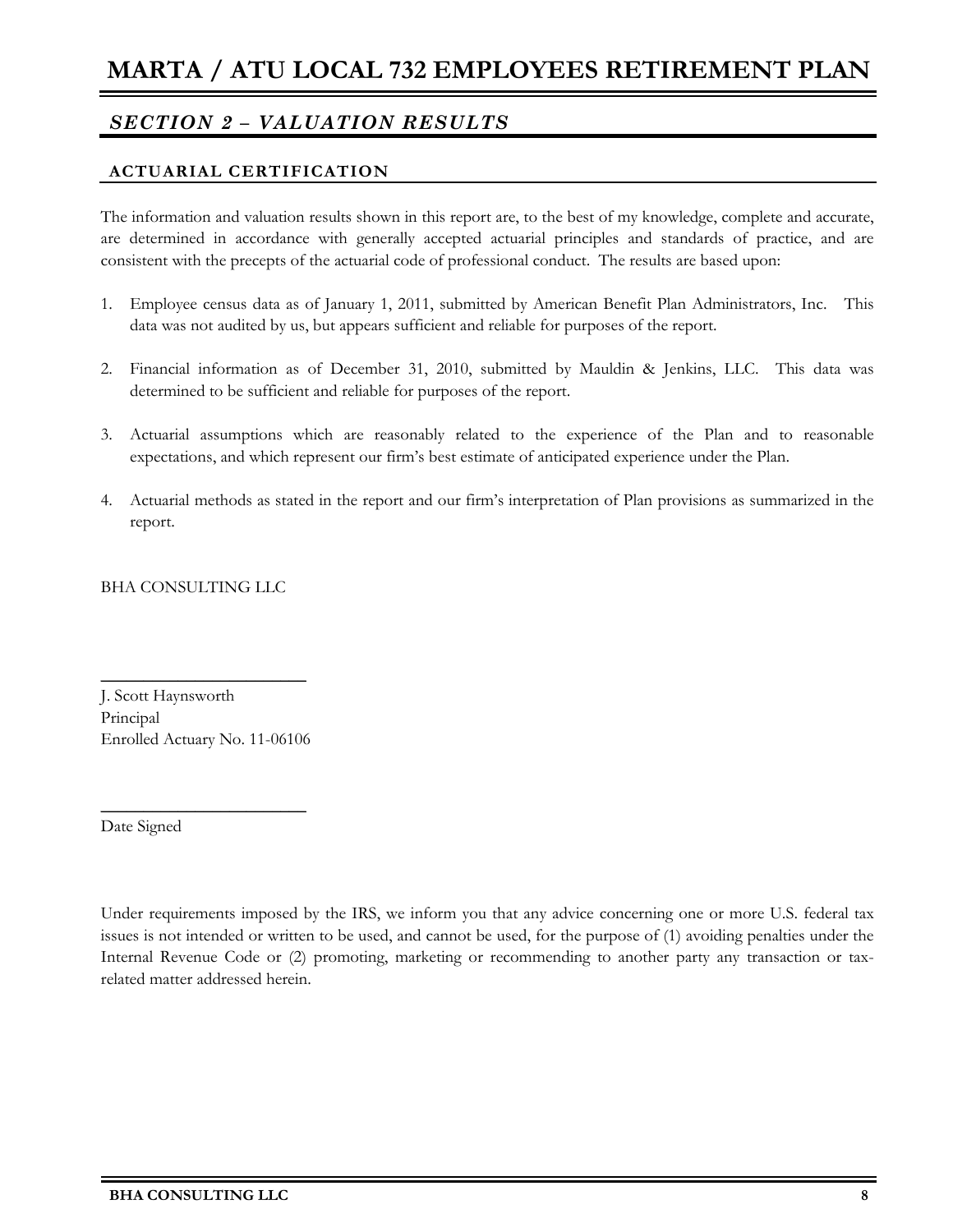## *SECTION 2 - VALUATION RESULTS AS OF JANUARY 1, 2011*

### **TOTAL REQUIRED CONTRIBUTION (ENTRY AGE NORMAL)**

| A. Development of the Total Required Contribution                           | Counts       | Results                  |
|-----------------------------------------------------------------------------|--------------|--------------------------|
| 1. Actuarial Present Value of Benefits for:                                 |              |                          |
| a. Inactive Participants Receiving Benefits                                 | 1,557        | \$<br>248,603,832        |
| b. Vested Terminated Participants<br>c. Active Participants                 | 184<br>2,695 | 5,456,550<br>282,313,039 |
|                                                                             |              |                          |
| d. Total: $a. + b. + c.$                                                    | 4,436        | \$<br>536, 373, 421      |
| 2. Present Value of Future Normal Costs                                     |              | 67,719,361               |
| 3. Actuarial Accrued Liability: 1.d. - 2.                                   |              | 468,654,060              |
| 4. Actuarial Value of Assets                                                |              | 461,402,615              |
| 5. Unfunded Actuarial Accrued Liability (UAAL)                              |              | \$<br>7,251,445          |
| 6. UAAL Amortization Payment (midyear)                                      |              | 490,484                  |
| 7. Normal Cost of Benefits including administrative expenses (midyear)      |              | 10,486,436               |
| 8. 2011 Payroll of Participants not Expected to Retire during the Plan Year |              | 106,684,664              |
| 9. Total Required Contribution Percentage                                   |              | 10.29%                   |
|                                                                             |              |                          |
| B. Development of Expected Contributions for 2012 Plan Year                 |              |                          |
| 1. Expected Participant Payroll for the 2012 Plan Year                      |              | \$<br>108,587,200 *      |
| 2. Total Required Contribution for the 2012 Plan Year (midyear)             |              | $11,173,623$ *           |
| 3. Total Required Contribution Percentage                                   |              | 10.29%                   |

\* To provide adequate time for budgeting increases in the required contribution, the results as a percentage of payroll in the current valuation will apply to the projected payroll of the subsequent Plan Year. The Total Required Contribution shall be based on actual Payroll for the Plan Year.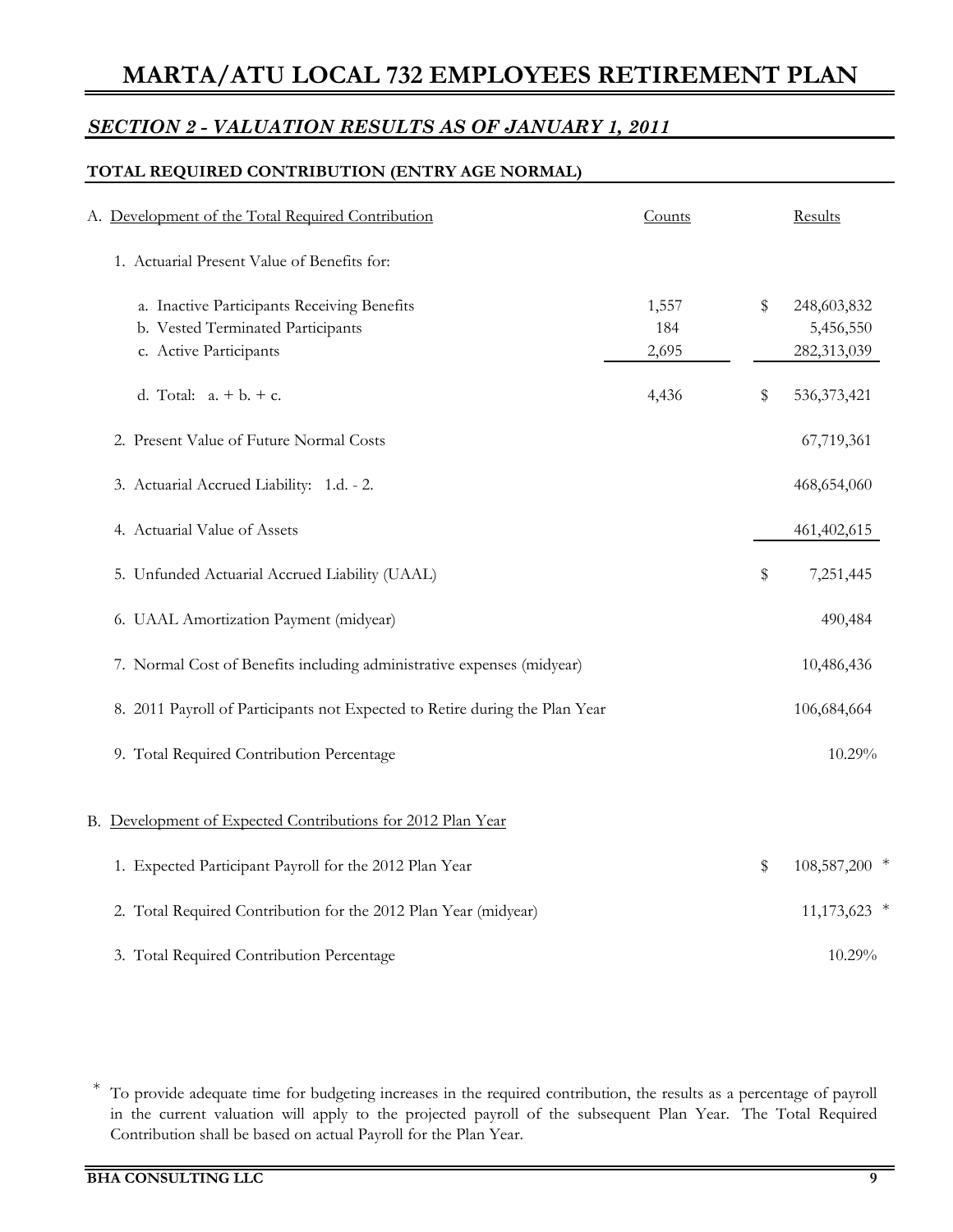## *SECTION 2 - VALUATION RESULTS AS OF JANUARY 1, 2011*

### **FASB 35 - STATEMENT OF ACCUMULATED BENEFITS**

| A. Present Value of Accumulated Plan Benefits*                                | Counts | Results           |
|-------------------------------------------------------------------------------|--------|-------------------|
| 1. Vested Benefits by Participant Category                                    |        |                   |
| a. Inactive Participants Receiving Benefits                                   | 1,557  | \$<br>248,603,832 |
| b. Vested Terminated Participants                                             | 184    | 5,456,550         |
| c. Vested Active Participants                                                 | 1,719  | 113,564,488       |
| d. Total: $a + b + c$ .                                                       | 3,460  | 367,624,870       |
| 2. Non-Vested Active Participants                                             | 976    | 55,284,902        |
| 3. Total Vested and Non-Vested Participants: 1.d. + 2.                        | 4,436  | 422,909,772       |
| 4. Market Value of Assets                                                     |        | 452,527,965       |
| 5. Vested Accumulated Benefits Ratio: 4. / 1.d.                               |        | 123.1%            |
| 6. Total Accumulated Benefits Ratio: 4. / 3.                                  |        | 107.0%            |
| B. Statement of Changes in Accumulated Plan Benefits                          |        |                   |
| 1. Present Value of Accumulated Plan Benefits on January 1, 2010              |        | \$<br>412,345,942 |
| 2. Increase (Decrease) during the year attributable to:                       |        |                   |
| a. Plan Amendments                                                            |        | $\theta$          |
| b. Changes in Actuarial Assumptions                                           |        | $\Omega$          |
| c. Benefits Accumulated and Actuarial Experience (Gain)/Loss                  |        | 9,435,170         |
| d. Interest on Accumulated Plan Benefits at 7.5%                              |        | 29,867,714        |
| e. Benefits Paid                                                              |        | (28, 739, 054)    |
| f. Net Change: $a + b + c + d + e$ .                                          |        | 10,563,830        |
| 3. Present Value of Accumulated Plan Benefits on December 31, 2010: 1. + 2.f. |        | \$<br>422,909,772 |

\* The Present Values are calculated using a 7.5% assumption of net investment return.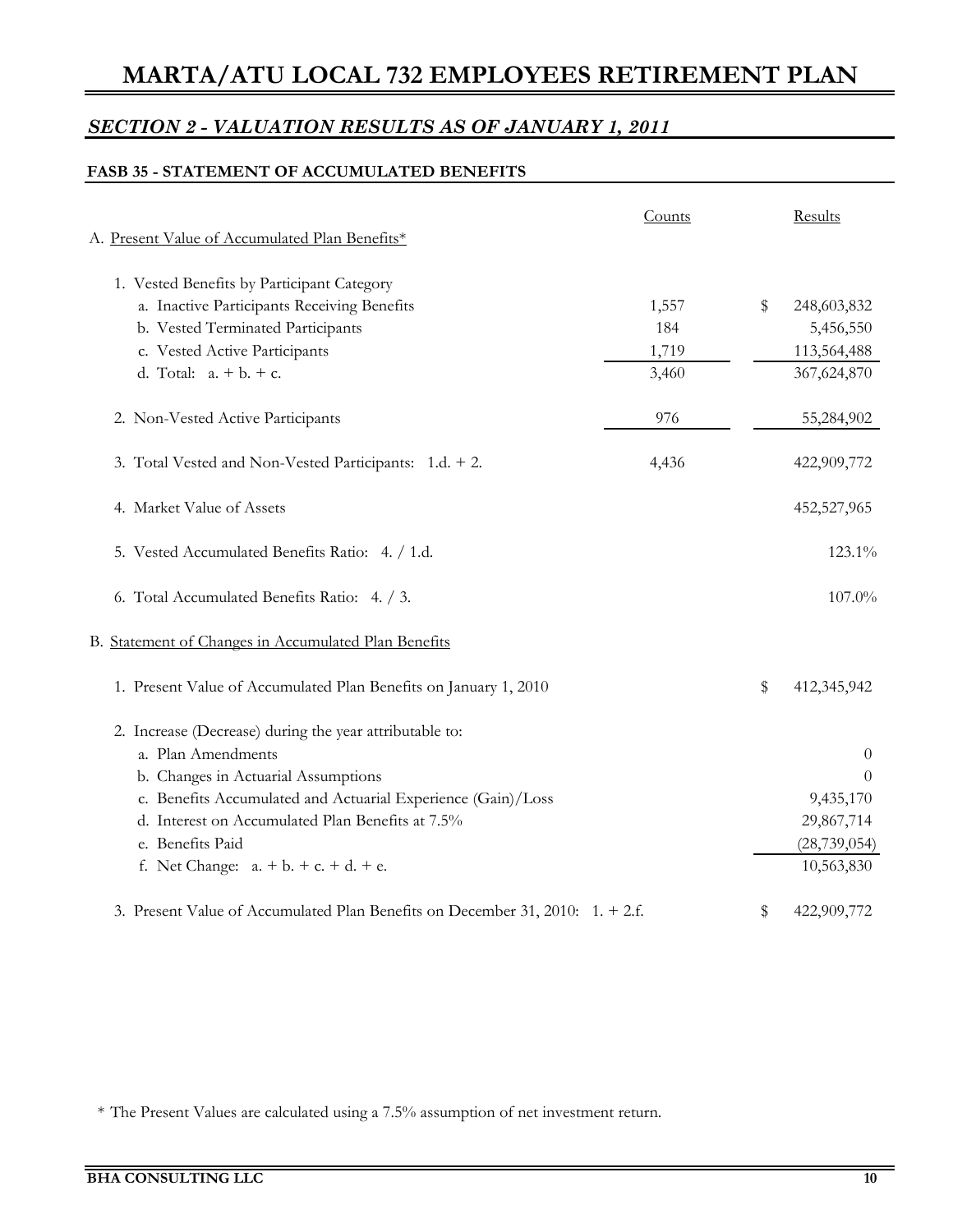## *SECTION 2 - VALUATION RESULTS AS OF JANUARY 1, 2011*

### **ANALYSIS OF PLAN EXPERIENCE**

| A. (Gain) or Loss in Investments                                           | Results           |
|----------------------------------------------------------------------------|-------------------|
| 1. Actual Actuarial Value of Assets (AVA) as of January 1, 2010            | \$<br>454,137,043 |
| 2. Interest Adjustment to End of Year at 7.5%                              | 34,060,278        |
| 3. Net Cash Flow                                                           | (15,251,349)      |
| 4. Interest Adjustment to End of Year at 7.5%                              | (561, 586)        |
| 5. Expected AVA as of January 1, 2011: $1. + 2. + 3. + 4.$                 | 472,384,386       |
| 6. Actual AVA as of January 1, 2011                                        | 461,402,615       |
| 7. Investment (Gains) or Losses for the January 1, 2010 Plan Year: 5. - 6. | 10,981,771        |
| B. Change in Total Required Contribution as a Percentage of Payroll        |                   |
| 1. Required Contribution Percentage for the 2010 and 2011 Plan Years       | 11.05%            |
| 2. Effect of Method Change                                                 | $0.00\%$          |
| 3. Effect of Assumption Changes                                            | $0.00\%$          |
| 4. Effect of Actuarial Experience                                          | $-1.46%$          |
| 5. Effect of Investment (Gains) or Losses                                  | 0.70%             |
| 6. Required Contribution Percentage for the 2012 Plan Year                 | 10.29%            |
| C. Development of Amortization of Unfunded Actuarial Accrued Liability     |                   |

| Year    | UAAL      | Period | Amortization | Interest Rate | <b>Payroll Growth</b> |
|---------|-----------|--------|--------------|---------------|-----------------------|
| 2011 \$ | 7,251,445 | 24     | 473,065      | $7.50\%$      | $3.00\%$              |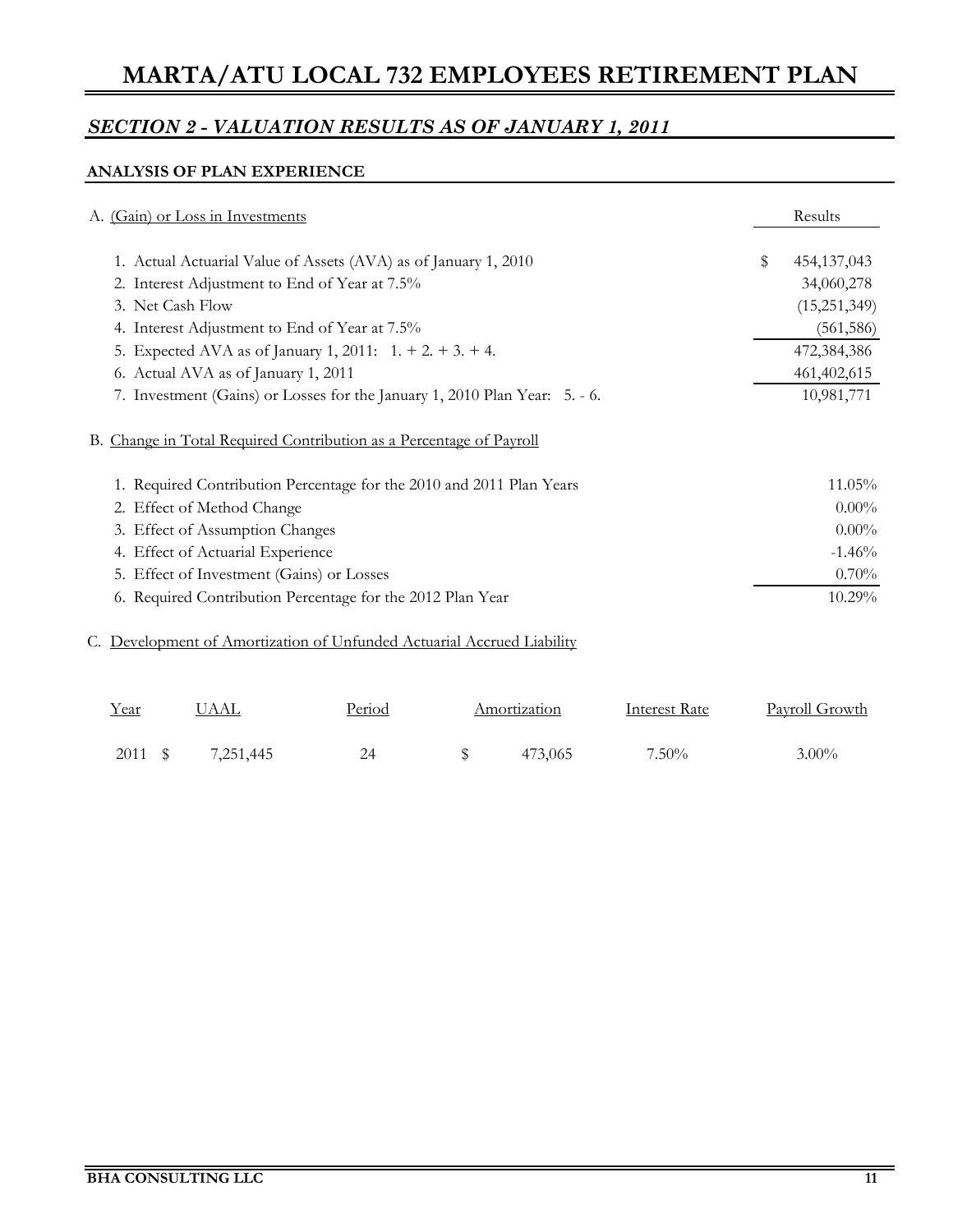### *SECTION 2 - VALUATION RESULTS AS OF JANUARY 1, 2011*

#### **GASB 25 AND 27 DISCLOSURE INFORMATION**

#### A. Schedule of Funding Progress

Beginning with the 2009 Fiscal Year the Actuarial Cost Method was changed from the Frozen Entry Age to the Entry Age Normal. The Frozen Entry Age Method is required to demonstrate the systematic amortization of the frozen Unfunded Actuarial Accrued Liability. The new method separately identifies an Actuarial Accrued Liability and calculates a traditional UAAL.

| Valuation  | Actuarial Value   | Actuarial Accrued | Funded          |
|------------|-------------------|-------------------|-----------------|
| Date       | of Assets         | Liability (AAL)   | Ratio           |
|            |                   |                   |                 |
| 01/01/2007 | 444,445,443       | 441,976,577       | $101\%$         |
| 01/01/2008 | 471,360,803       | 469,095,663       | 100%            |
| 01/01/2009 | 430,448,670       | 442,137,067       | 97%             |
| 01/01/2010 | 454,137,043       | 457,061,665       | 99%             |
| 01/01/2011 | 461,402,615       | 468,654,060       | 98%             |
|            |                   |                   |                 |
|            | Unfunded          |                   | UAAL as a       |
| Valuation  | Actuarial Accrued |                   | Percentage of   |
| Date       | Liability (UAAL)  | Covered Payroll   | Covered Payroll |
|            |                   |                   |                 |
| 01/01/2007 | (2,468,866)       | 105,030,841       | $-2.4\%$        |
| 01/01/2008 | (2,265,140)       | 108,030,686       | $-2.1\%$        |
| 01/01/2009 | 11,688,397        | 116,743,782       | $10.0\%$        |
| 01/01/2010 | 2,924,622         | 116,601,118       | $2.5\%$         |
| 01/01/2011 | 7,251,445         | 106,684,664       | $6.8\%$         |

#### B. Schedule of Required Contributions\*

|      | Annual            | Annual       |             |
|------|-------------------|--------------|-------------|
| Plan | Required Employer | Employer     | Percentage  |
| Year | Contribution      | Contribution | Contributed |
|      |                   |              |             |
| 2007 | 4,903,289         | 4,903,289    | $100\%$     |
| 2008 | 5,428,918         | 5,428,918    | $100\%$     |
| 2009 | 5,392,330         | 5,392,330    | $100\%$     |
| 2010 | 9,901,666         | 11,359,770   | 115%        |
| 2011 | 7,865,000 *       |              |             |

\* The Annual Required Employer Contribution cannot be less than the amount contributed based on the rate specified in the Plan, 4.48% until May 2011 then 8.09%. The amount for 2011 is estimated based on Percentage of Payroll and will be revised after the final payroll is determined.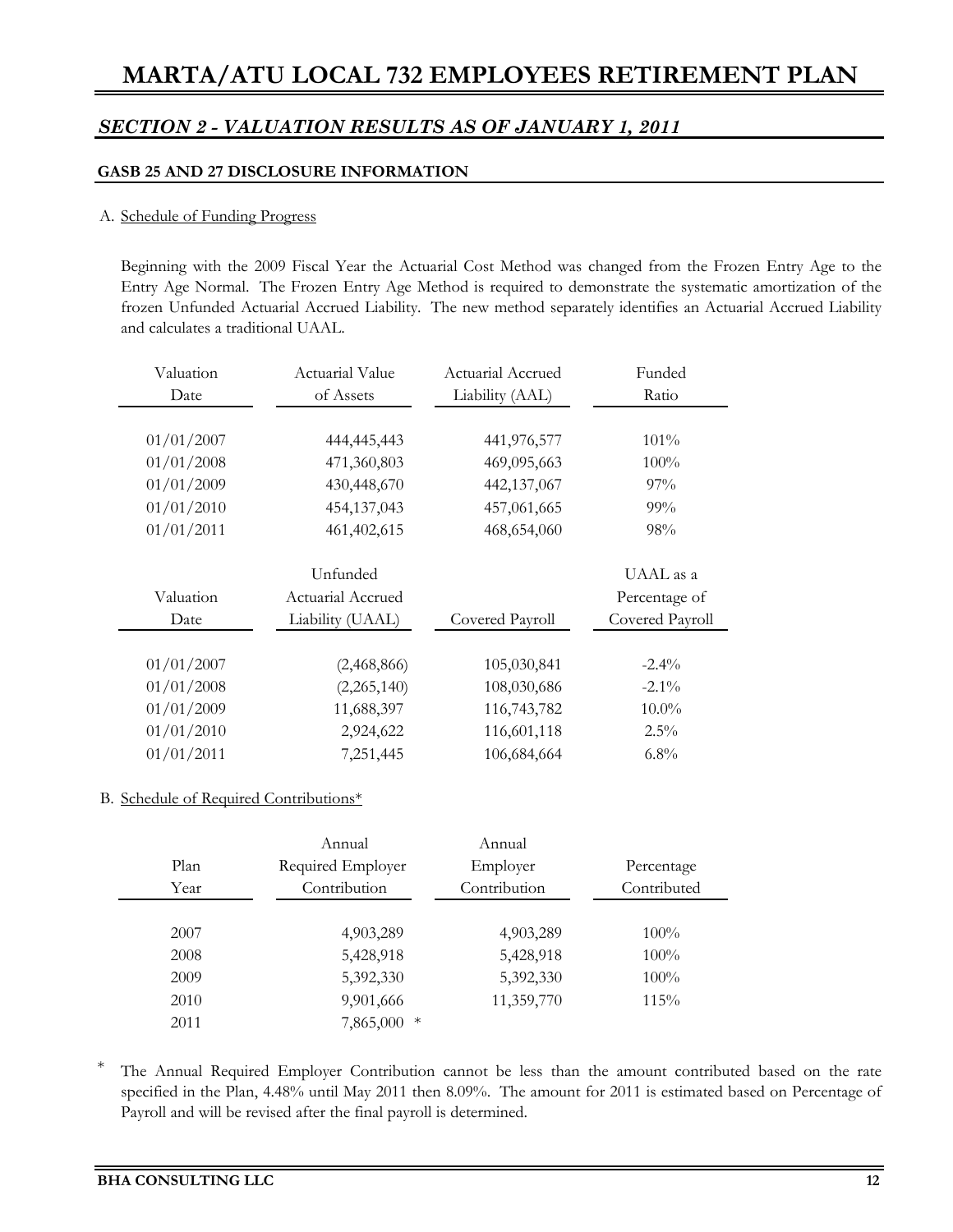### *SECTION 2 - VALUATION RESULTS AS OF JANUARY 1, 2011*

#### **GASB 25 AND 27 DISCLOSURE INFORMATION (CONT'D)**

| Plan<br>Year | Annual Pension<br>Cost (APC) | $\%$ of APC<br>Contributed | Net Pension<br>Obligation (Asset) |
|--------------|------------------------------|----------------------------|-----------------------------------|
|              |                              |                            |                                   |
| 2007         | 4,903,289                    | $100\%$                    | $\theta$                          |
| 2008         | 5,428,918                    | 100%                       | $\theta$                          |
| 2009         | 5,392,330                    | 100%                       | $\Omega$                          |
| 2010         | 9,901,666                    | 115%                       | (1,458,104)                       |
| 2011         | 7,870,488                    |                            |                                   |

#### C. Net Pension Obligation Five Year Trend Information

The Annual Required Employer Contribution cannot be less than the amount required based on the rates specified in the Plan, 4.48% until May 2011 then 8.09%.

#### **GASB 50 DISCLOSURE INFORMATION**

#### D. Alternate Schedule of Funding Progress

Beginning with the 2008 Fiscal Year the Funded Status will be required to be reported using the Entry Age Normal Cost Method if the Actuarial Cost Method used to develop the Annual Required Contribution does not directly compute the Actuarial Accrued Liability. This requirement is mandated by GASB 50. The information below is what would have been reported using the Entry Age Normal Cost Method.

| Valuation  | Actuarial Value   |                 | Funded          |  |
|------------|-------------------|-----------------|-----------------|--|
| Date       | of Assets         | Liability (AAL) | Ratio           |  |
|            |                   |                 |                 |  |
| 01/01/2007 | 444,445,443       | 405,786,590     | 109.5%          |  |
| 01/01/2008 | 471,360,803       | 423,984,328     | 111.2%          |  |
| 01/01/2009 | 430,448,670       | 442,137,067     | $97.4\%$        |  |
| 01/01/2010 | 454,137,043       | 457,061,665     | 99.4%           |  |
| 01/01/2011 | 461,402,615       | 468,654,060     | 98.5%           |  |
|            | Unfunded          |                 | UAAL as a       |  |
| Valuation  | Actuarial Accrued |                 | Percentage of   |  |
| Date       | Liability (UAAL)  | Covered Payroll | Covered Payroll |  |
|            |                   |                 |                 |  |
| 01/01/2007 | (38,658,853)      | 105,030,841     | $-36.8\%$       |  |
| 01/01/2008 | (47, 376, 475)    | 108,030,686     | $-43.9\%$       |  |
| 01/01/2009 | 11,688,397        | 116,743,782     | $10.0\%$        |  |
| 01/01/2010 | 2,924,622         | 116,601,118     | $2.5\%$         |  |
| 01/01/2011 | 7,251,445         | 106,684,664     | 6.8%            |  |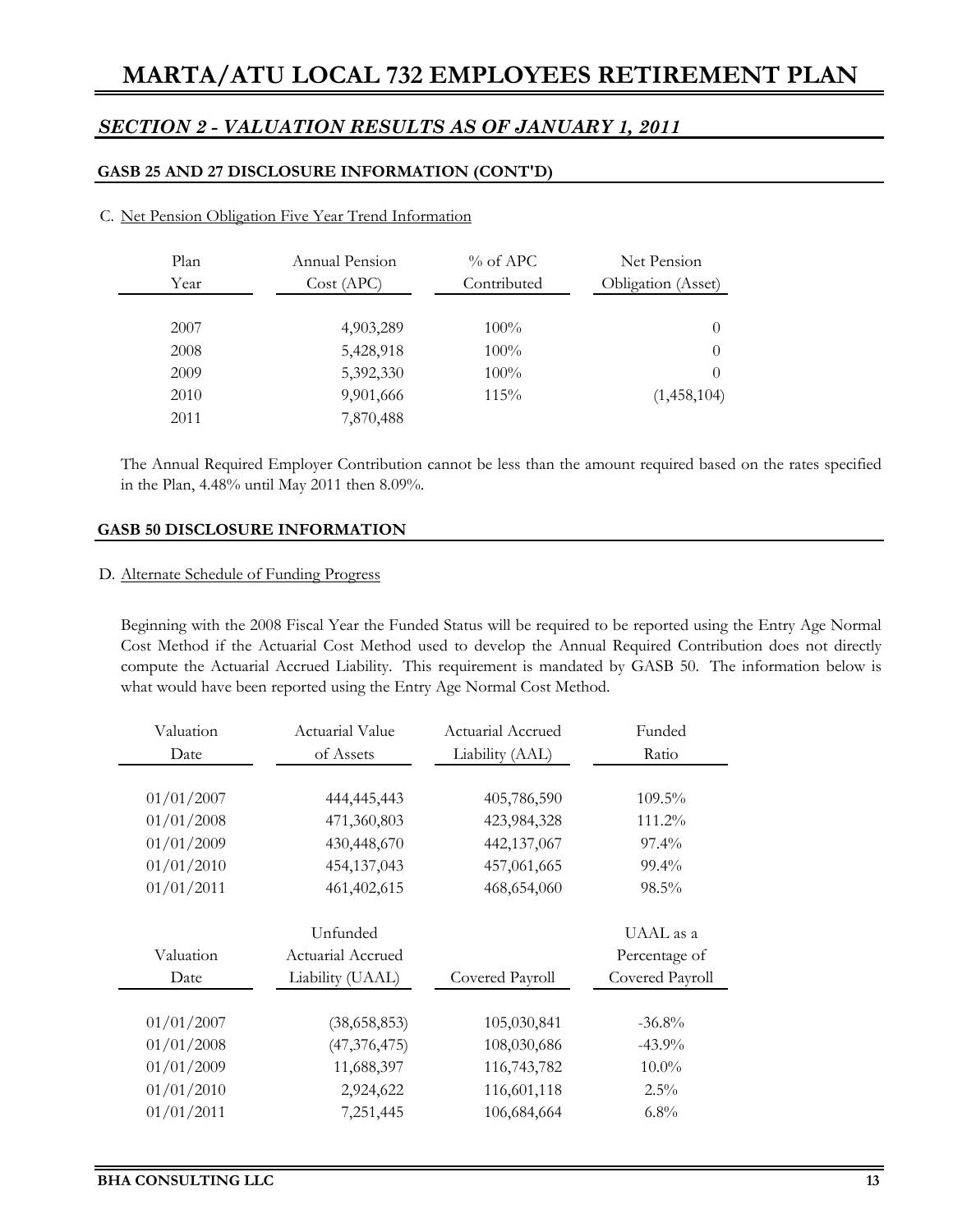## *SECTION 3 – FINANCIAL INFORMATION*

The financial section of the report shows the Market and Actuarial Values of the Assets of the pension fund as of December 31, 2010. The Actuarial Value of Assets is used for long-term funding for comparison with the Actuarial Accrued Liability of the Plan to calculate the Unfunded Actuarial Accrued Liability, which must be amortized in future years. The Market Value of Assets is used in comparison with the Present Value of Accumulated Plan Benefits to measure the financial stability and funding progress of the Fund. The financial information has been extracted from the audit as of December 31, 2010.

The approximate rate of net investment return for the 2010 Plan Year was 13.6% based on the Market Value of Assets and 5.0% based on the Actuarial Value of Assets compared to an assumed 7.5% rate. Net operating expenses for the Plan Year were \$540,855 in 2010 as compared to \$500,000 assumed. It should be pointed out that the 13.6% return coupled with a 20.9% return in 2009 still does not indicate a complete recovery from the negative 22.7% return from 2008. The actual 3 year annualized return is 2.0%, which is significantly less than the 7.5% net investment assumption.

To properly perform our duties for the Committee, we must sometimes discuss certain aspects of the investment process. Neither BHA Consulting LLC nor any of its employees are investment experts. We do not charge for, nor do we render, investment advice. The Committee should not consider us as operating in a fiduciary capacity regarding the investment process. We are available to answer any questions the Committee may have regarding this report.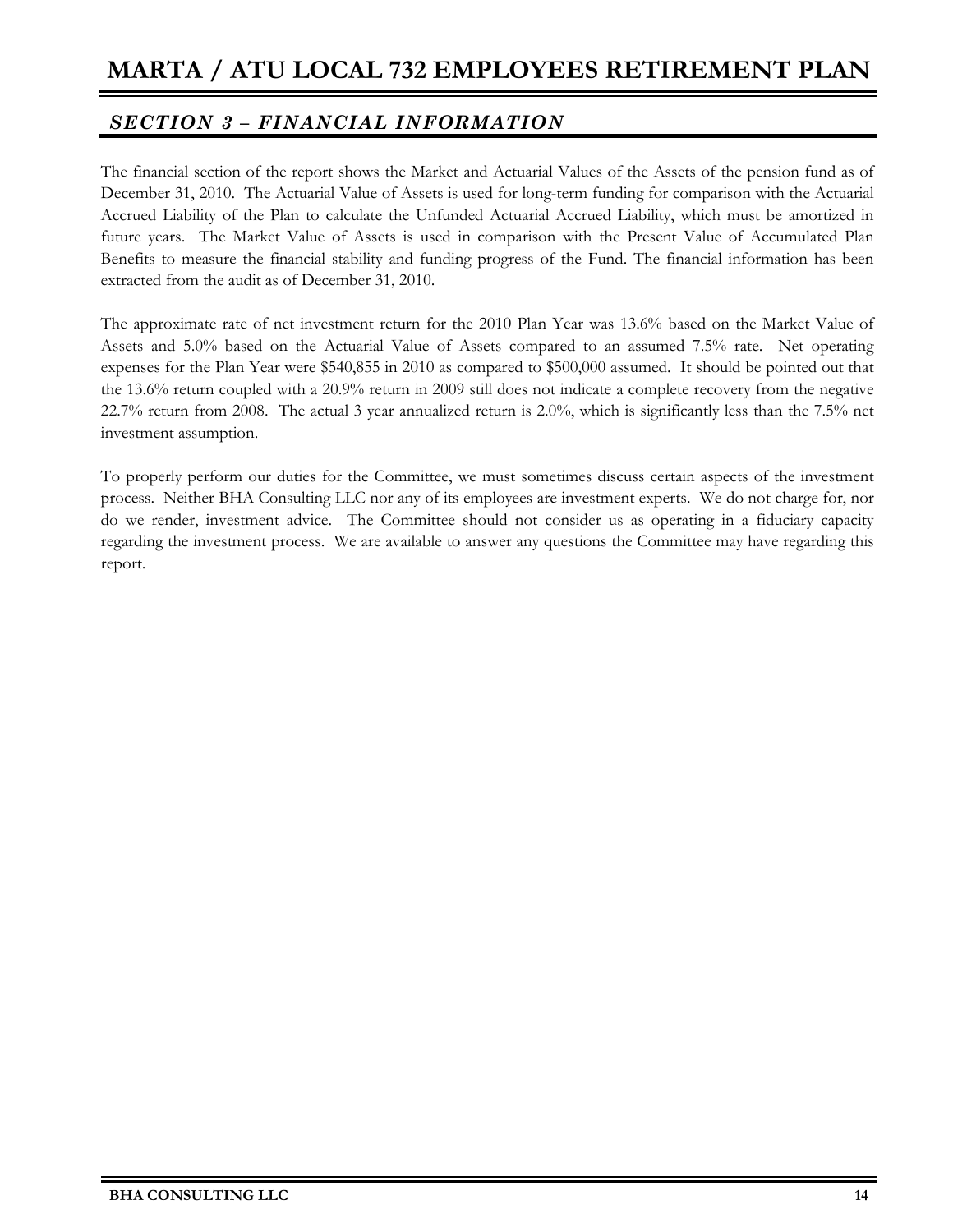## *SECTION 3 - FINANCIAL INFORMATION*

#### **PENSION FUND BALANCE \***

|                                           | Market Value at   |                  |                        |  |  |  |  |
|-------------------------------------------|-------------------|------------------|------------------------|--|--|--|--|
|                                           | 12/31/2010        | 12/31/2009       | 12/31/2008             |  |  |  |  |
| <b>ASSETS</b>                             |                   |                  |                        |  |  |  |  |
| <b>Short Term Investments</b>             | \$<br>37,952,838  | \$<br>32,690,393 | 29,821,905<br>\$       |  |  |  |  |
| US Government Bonds and Notes             | 60,112,931        | 75,197,104       | 86, 184, 341           |  |  |  |  |
| Corporate Bonds and Debentures            | 49,756,632        | 41,713,976       | 50,059,760             |  |  |  |  |
| Common and Preferred Stocks               | 187, 395, 796     | 174,357,244      | 131,751,494            |  |  |  |  |
| International Bonds and Equities          | 1,299             | 19,424,308       | 14,499,098             |  |  |  |  |
| Mutual Funds                              | 111,712,804       | 71,044,476       | 50,350,661             |  |  |  |  |
| <b>Asset Backed Securities</b>            | 19,824,361        | 12,590,351       | 12,184,588             |  |  |  |  |
| Municipal Bonds                           | 229,190           | 1,558,547        | 1,696,759              |  |  |  |  |
| Miscellaneous Investments                 | 0                 | 294,013          | 184,415                |  |  |  |  |
| Due from Brokers                          | 797,114           | 51,982           | 764,843                |  |  |  |  |
| Accrued Interest and Dividends Receivable | 1,131,355         | 1,289,933        | 1,584,155              |  |  |  |  |
| Contributions Receivable                  | 2,994             | 300,369          | 279,068                |  |  |  |  |
| <b>Total Assets</b>                       | 468,917,314       | 430,512,696      | 379,361,087            |  |  |  |  |
| <b>LIABILITIES</b>                        |                   |                  |                        |  |  |  |  |
| Accounts Payable                          | \$<br>543,595     | \$<br>413,840    | \$<br>452,444          |  |  |  |  |
| Due to Non-Represented Plan               | $\overline{0}$    | $\theta$         | 125,540                |  |  |  |  |
| Due to Broker for Unsettled Trades        | 15,845,754        | 17,492,809       | 20,075,878             |  |  |  |  |
| <b>Total Liabilities</b>                  | 16,389,349        | 17,906,649       | 20,653,862             |  |  |  |  |
| PENSION FUND BALANCE                      |                   |                  |                        |  |  |  |  |
| Net Assets Available for Benefits         | 452,527,965       | 412,606,047      | 358,707,225            |  |  |  |  |
| <u>ACTUARIAL VALUE</u>                    |                   |                  |                        |  |  |  |  |
| 1. Market Value                           | 452,527,965<br>S  |                  |                        |  |  |  |  |
| 2. Deferred Gains / (Losses)              | (8,874,650)       |                  |                        |  |  |  |  |
| 3. Actuarial Value of Assets: 1. - 2.     | 461,402,615<br>\$ |                  | 102.0% of Market Value |  |  |  |  |

\* Financial information was extracted from Audit Reports prepared by Mauldin & Jenkins, LLC.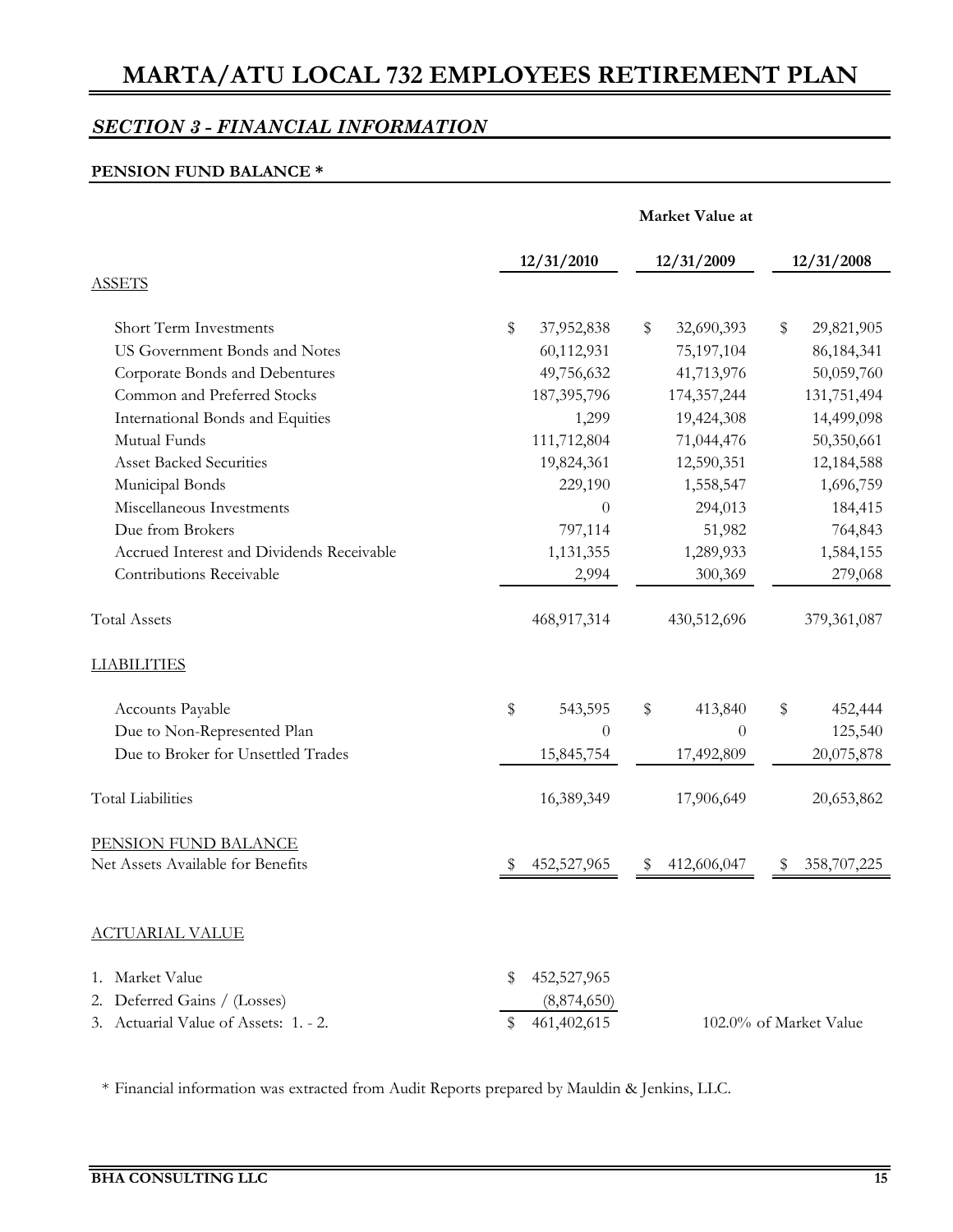## *SECTION 3 - FINANCIAL INFORMATION*

#### **FLOW OF FUNDS \***

#### **(Market Value)**

#### **Plan Year Beginning January 1,**

|                                           | 2010              | 2009              | 2008              |
|-------------------------------------------|-------------------|-------------------|-------------------|
| Balance at the Beginning of the Plan Year | 412,531,497<br>\$ | 358,707,225<br>\$ | 482,382,536<br>\$ |
| <b>Employer Contributions</b>             | 11,359,770        | 5,392,330         | 5,428,918         |
| <b>Employee Contributions</b>             | 2,668,790         | 2,846,988         | 2,842,722         |
| <b>Investment Income</b>                  | 9,773,148         | 10,835,522        | 13,499,093        |
| Realized and Unrealized Gains/(Losses)    | 47,646,908        | 64,061,358        | (118, 737, 437)   |
| Miscellaneous Income                      | $\overline{0}$    | 0                 | $\theta$          |
| <b>Total Additions</b>                    | 71,448,616        | 83,136,198        | (96, 966, 704)    |
| Benefits                                  | 28,739,054        | 26,884,699        | 23,771,096        |
| <b>Investment Expenses</b>                | 2,172,239         | 1,909,275         | 2,302,008         |
| Administrative Expenses                   | 540,855           | 517,952           | 509,963           |
| Transfers to Non-Represented Plan         | $\theta$          | $\overline{0}$    | 125,540           |
| Miscellaneous Expense                     | $\theta$          | $\theta$          | $\theta$          |
| <b>Total Disbursements</b>                | 31,452,148        | 29,311,926        | 26,708,607        |
| <b>Additions Less Disbursements</b>       | 39,996,468        | 53,824,272        | (123, 675, 311)   |
| Balance at the End of the Plan Year       | \$<br>452,527,965 | \$<br>412,531,497 | 358,707,225<br>S  |
| Rate of Investment Return                 | 13.6%             | 20.9%             | $-22.7%$          |

\* Financial information was extracted from Audit Reports prepared by Mauldin & Jenkins, LLC.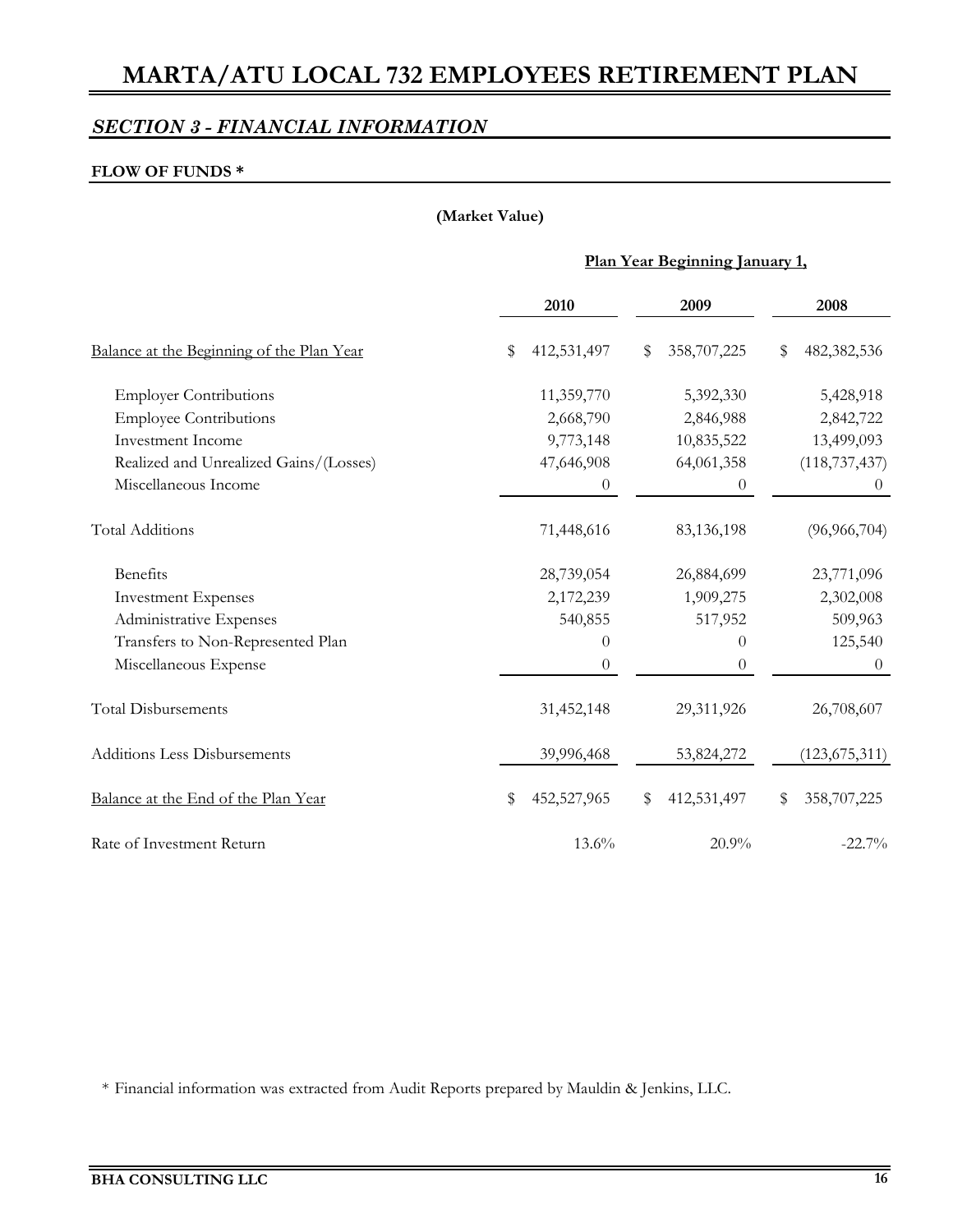## *SECTION 3 - FINANCIAL INFORMATION*

#### **FLOW OF FUNDS**

#### **(Actuarial Value)**

#### **Plan Year Beginning January 1,**

|                                           | 2010              | 2009              | 2008              |  |
|-------------------------------------------|-------------------|-------------------|-------------------|--|
| Balance at the Beginning of the Plan Year | 454,137,043<br>\$ | 430,448,670<br>\$ | 471,360,803<br>\$ |  |
| <b>Employer Contributions</b>             | 11,359,770        | 5,392,330         | 5,428,918         |  |
| <b>Employee Contributions</b>             | 2,668,790         | 2,846,988         | 2,842,722         |  |
| <b>Investment Income</b>                  | 9,773,148         | 10,835,522        | 13,499,093        |  |
| Actuarial Investment Return               | 14,916,012        | 33,925,459        | (35, 974, 259)    |  |
| Miscellaneous Income                      | $\boldsymbol{0}$  | $\overline{0}$    | $\theta$          |  |
| <b>Total Additions</b>                    | 38,717,720        | 53,000,299        | (14,203,526)      |  |
| Benefits                                  | 28,739,054        | 26,884,699        | 23,771,096        |  |
| <b>Investment Expenses</b>                | 2,172,239         | 1,909,275         | 2,302,008         |  |
| Administrative Expenses                   | 540,855           | 517,952           | 509,963           |  |
| Transfers to Non-Represented Plan         | $\overline{0}$    | $\theta$          | 125,540           |  |
| Miscellaneous Expense                     | $\boldsymbol{0}$  | $\theta$          | $\theta$          |  |
| <b>Total Disbursements</b>                | 31,452,148        | 29,311,926        | 26,708,607        |  |
| Additions Less Disbursements              | 7,265,572         | 23,688,373        | (40, 912, 133)    |  |
| Balance at the End of the Plan Year       | \$<br>461,402,615 | \$<br>454,137,043 | \$<br>430,448,670 |  |
| Rate of Investment Return                 | $5.0\%$           | $10.2\%$          | $-5.4\%$          |  |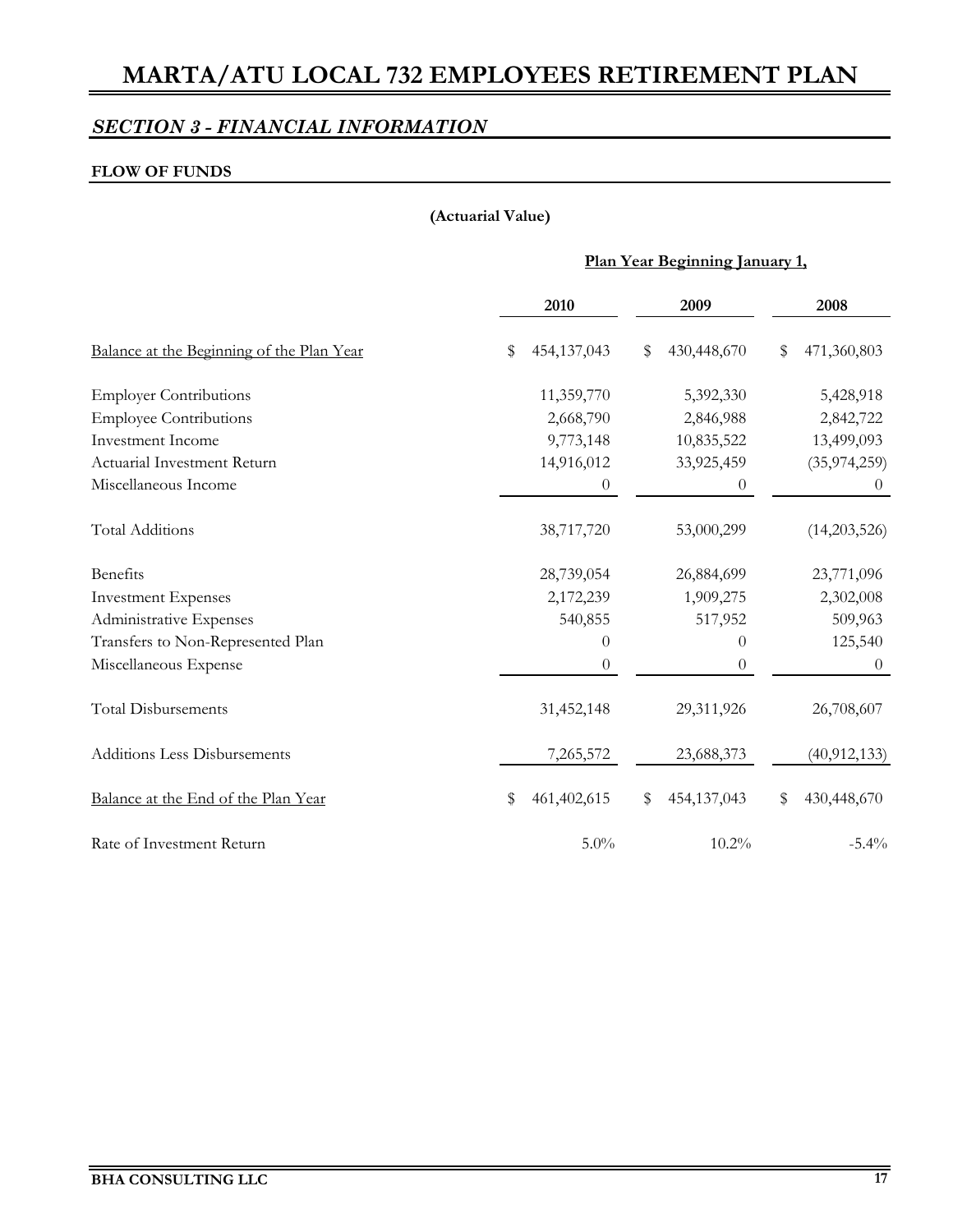## *SECTION 3 - FINANCIAL INFORMATION*

#### **5 YEAR SMOOTHING OF INVESTMENT GAINS AND LOSSES**

In order to minimize the year to year fluctuations in the Market Value of Assets, any excess or shortfall in the actual return compared to the assumed return during any Plan Year is allocated to the current Plan Year and in equal amounts to each of the next four successive Plan Years (20% each year). The Market Value of Assets are assumed to return 7.5% per year after consideration of net cash flows (contributions received, benefit payments made and expenses paid).

The adjusted Market Value shall be termed the "Actuarial Value", except that the amount can be no less than 80% nor any more than 120% of the Market Value, as of the determination date.

#### A. Development of Investment Gains and (Losses)

| Plan Year Beginning January 1, | 2010              | 2009              | 2008              | 2007              |
|--------------------------------|-------------------|-------------------|-------------------|-------------------|
| 1. Actual MVA at BOY           | 412,531,497<br>\$ | 358,707,225<br>\$ | \$<br>482,382,536 | 464,279,970<br>\$ |
| 2. Interest Adjustment to EOY  | 30,939,862        | 26,903,042        | 36,178,690        | 34,820,998        |
| 3. Net Cash Flows midyear      | (15, 251, 349)    | (19, 163, 333)    | (16, 134, 959)    | (18,080,504)      |
| 4. Interest Adjustment to EOY  | (561, 586)        | (705, 634)        | (594, 123)        | (665, 762)        |
| 5. Expected MVA at EOY         | 427,658,424       | 365,741,300       | 501,832,144       | 480,354,702       |
| 6. Actual Market Value at EOY  | 452,527,965       | 412,531,497       | 358,707,225       | 482,382,536       |
| 7. Gains or (Losses): 6. - 5.  | 24,869,541        | 46,790,197        | (143, 124, 919)   | 2,027,834         |

#### B. Investment Gains or (Losses) to be Allocated in Future Plan Years

| 1. $80\%$ of 2010 Gains or (Losses)                   | \$ | 19,895,633     |
|-------------------------------------------------------|----|----------------|
| 2. $60\%$ of 2009 Gains or (Losses)                   |    | 28,074,118     |
| 3. 40% of 2008 Gains or (Losses)                      |    | (57, 249, 968) |
| 4. $20\%$ of 2007 Gains or (Losses)                   |    | 405,567        |
| 5. Deferred Gains or (Losses)                         | S  | (8,874,650)    |
| C. Limit Adjustment to 20% of Market Value            |    |                |
| 1. Market Value Corridor: $= A.6$ , x 20%             |    | (90, 505, 593) |
| 2. Deferred Gains or (Losses): Minimum of B.5 or C.1. | \$ | (8,874,650)    |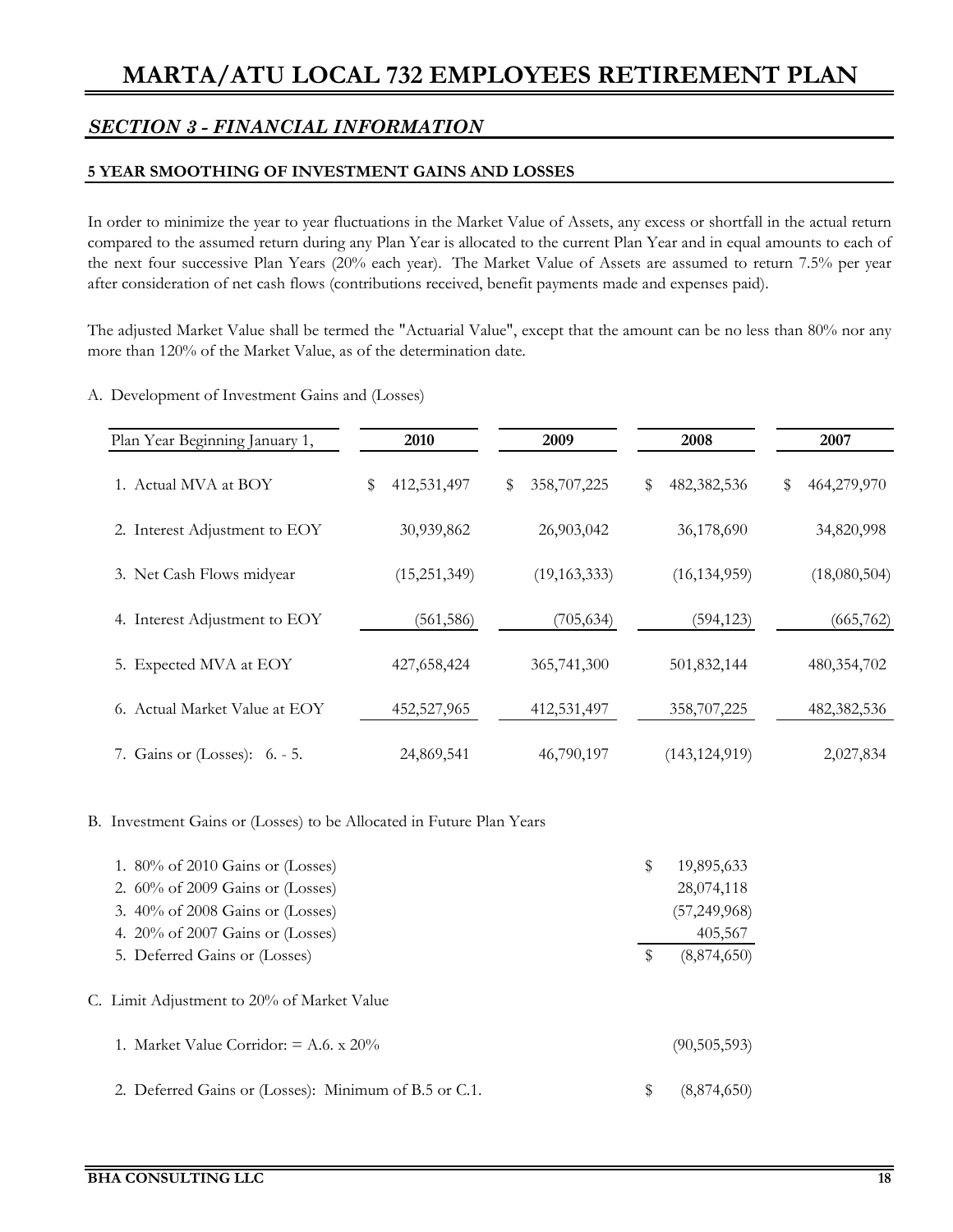Rate of Investment Return

## *SECTION 3 - FINANCIAL INFORMATION*

#### **HISTORY OF NET INVESTMENT RETURNS AND OPERATING EXPENSES**

| Plan<br>Year | Operating<br><b>Expenses</b> |          | Actuarial<br>Value |  |  |
|--------------|------------------------------|----------|--------------------|--|--|
| 1989         | N/A                          | 17.3%    | 11.6%              |  |  |
| 1990         | N/A                          | 1.6%     | $9.0\%$            |  |  |
| 1991         | N/A                          | 21.4%    | 11.8%              |  |  |
| 1992         | N/A                          | 7.9%     | 10.3%              |  |  |
| 1993         | N/A                          | $9.5\%$  | 9.9%               |  |  |
| 1994         | N/A                          | $-0.2%$  | 7.7%               |  |  |
| 1995         | N/A                          | 24.8%    | 11.0%              |  |  |
| 1996         | N/A                          | 12.9%    | 11.2%              |  |  |
| 1997         | 81,013                       | $20.1\%$ | 18.0%              |  |  |
| 1998         | 88,104                       | 18.0%    | 18.3%              |  |  |
| 1999         | 122,401                      | $8.6\%$  | 10.4%              |  |  |
| 2000         | 401,828                      | $-1.2%$  | 8.2%               |  |  |
| 2001         | 408,378                      | $-4.9%$  | 4.4%               |  |  |
| 2002         | 447,011                      | $-5.8\%$ | $2.2\%$            |  |  |
| 2003         | 419,615                      | 18.1%    | 18.6%              |  |  |
| 2004         | 506,515                      | $11.1\%$ | 2.9%               |  |  |
| 2005         | 457,980                      | 5.7%     | 4.8%               |  |  |
| 2006         | 548,688                      | 9.6%     | 7.8%               |  |  |
| 2007         | 484,967                      | 8.0%     | 10.3%              |  |  |
| 2008         | 509,963                      | $-22.7%$ | $-5.4%$            |  |  |
| 2009         | 517,952                      | 20.9%    | $10.2\%$           |  |  |
| 2010         | 540,855                      | 13.6%    | $5.0\%$            |  |  |

|                                     | Market<br>Value | Actuarial<br>Value |
|-------------------------------------|-----------------|--------------------|
| Most Recent Five (5) Year Average   | $4.7\%$         | $5.4\%$            |
| Most Recent Ten (10) Year Average   | $4.6\%$         | $5.9\%$            |
| Historical Twenty (20) Year Average | $8.1\%$         | $8.7\%$            |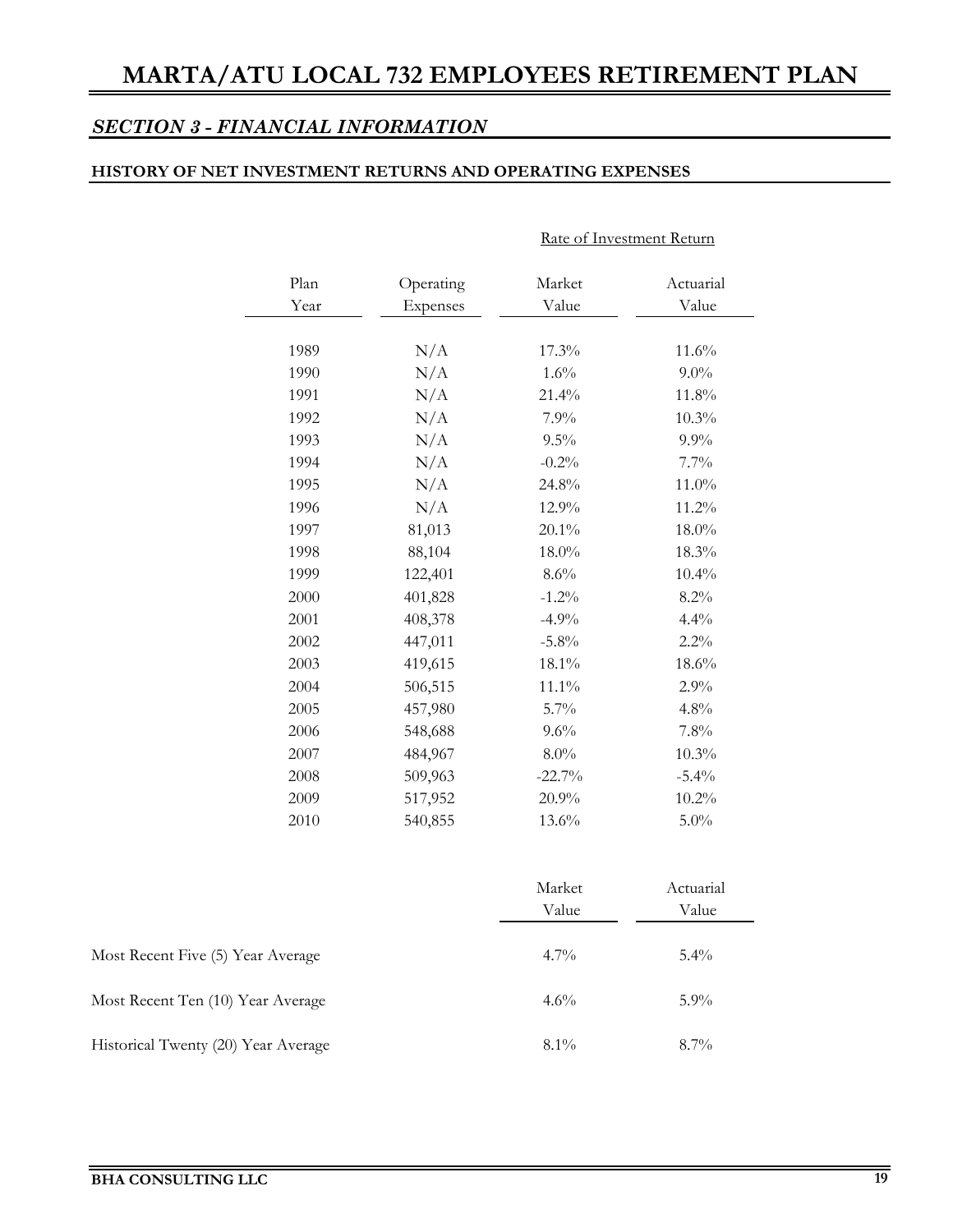### *SECTION 3 - FINANCIAL INFORMATION*

| <b>YEAR</b> | <b>PROJECTED</b><br><b>PAYMENT</b> |      | <b>PROJECTED</b><br><b>YEAR</b><br><b>PAYMENT</b> |      | <b>PROJECTED</b><br><b>PAYMENT</b> |
|-------------|------------------------------------|------|---------------------------------------------------|------|------------------------------------|
|             |                                    |      |                                                   |      |                                    |
| 2011        | \$30,878,000                       | 2021 | \$42,609,000                                      | 2031 | \$50,282,000                       |
| 2012        | 32,336,000                         | 2022 | 43,830,000                                        | 2032 | 50,236,000                         |
| 2013        | 33,759,000                         | 2023 | 44,940,000                                        | 2033 | 50,135,000                         |
| 2014        | 35,064,000                         | 2024 | 46,089,000                                        | 2034 | 49,703,000                         |
| 2015        | 36,297,000                         | 2025 | 47,221,000                                        | 2035 | 48,961,000                         |
| 2016        | 37,445,000                         | 2026 | 48,446,000                                        | 2036 | 47,869,000                         |
| 2017        | 38,416,000                         | 2027 | 49,546,000                                        | 2037 | 46,546,000                         |
| 2018        | 39,457,000                         | 2028 | 50,199,000                                        | 2038 | 45,020,000                         |
| 2019        | 40,362,000                         | 2029 | 50,504,000                                        | 2039 | 43,240,000                         |
| 2020        | 41,383,000                         | 2030 | 50,447,000                                        | 2040 | 41,344,000                         |

#### **PROJECTION OF BENEFIT DISBURSEMENTS**

To assist with cash flow planning, we have included in the valuation report a projection of anticipated benefit payments for each of the next 30 years. The projection is based upon the current Plan provisions and the population of known Plan Participants including Retirees and Beneficiaries, Active Participants, and Terminated Vested Participants.

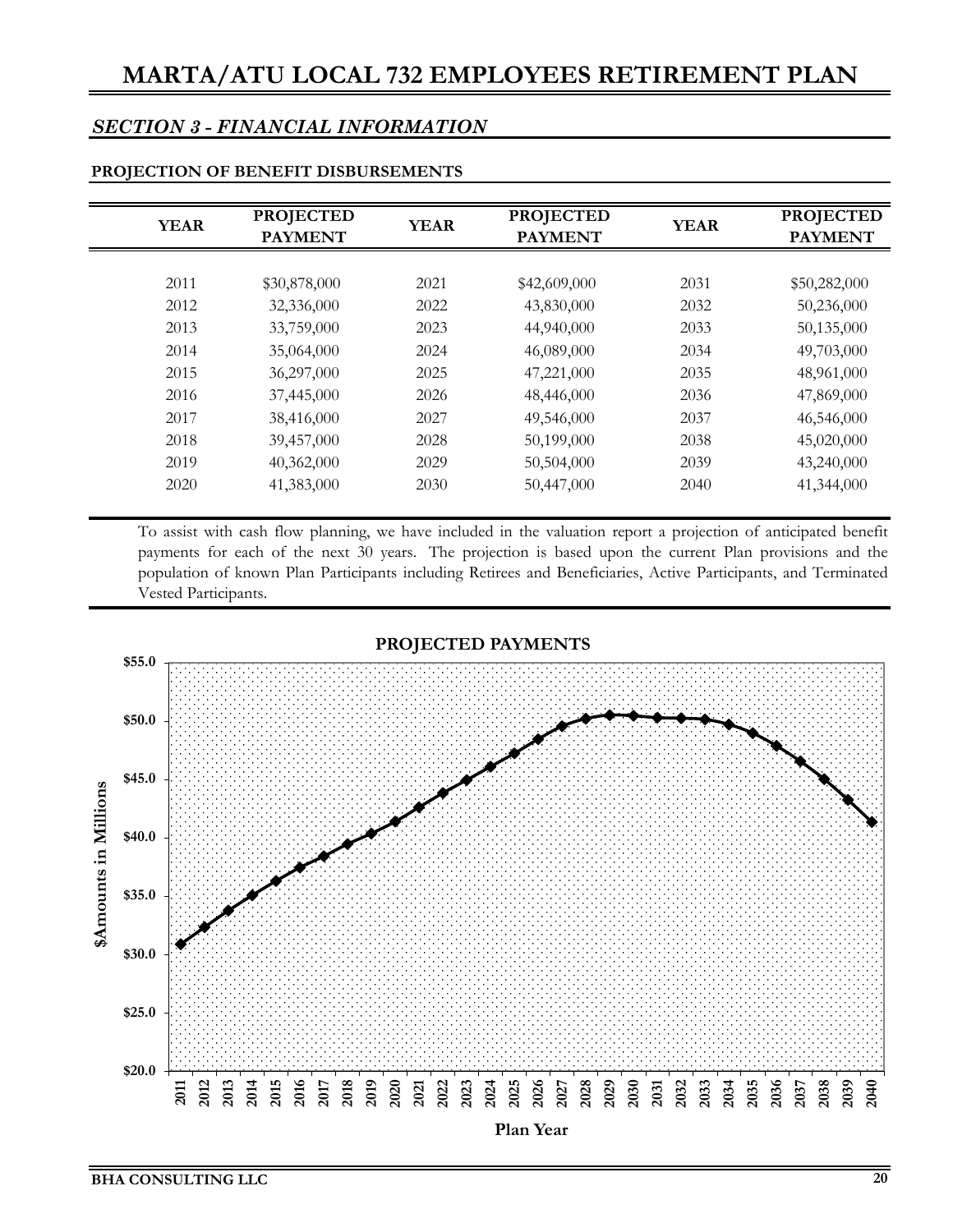## *SECTION 4 – CENSUS CHARACTERISTICS*

The following comments will highlight certain trends in the census data described in this report based on the results of the January 1, 2011 Actuarial Valuation compared with the report as of January 1, 2010:

The number of active Participants has decreased from 2,898 to 2,695 since the last valuation. The average past service for active lives has increased from 9.4 years to 9.8 years, while the average age of active Participants has increased from 46.6 to 47.5 and the average pensionable pay has decreased from \$40,040 to \$39,728. Salary increases for continuing actives averaged 2.2% for the year which includes pay raises, increases in hours worked and compensation increases associated with a position change.

The number of retirees, including disability retirees, and beneficiaries receiving payments from the Fund has continued to increase from 1,459 to 1,557 since the last valuation. The average monthly benefit decreased slightly from \$1,384 a year ago to \$1,383 in the current year. The average age of Participants receiving benefits has increased from 66.0 to 66.3.

The number of Inactive Vested Participants has decreased from 196 to 184, while the average estimated monthly benefit has increased from \$875 to \$957 since the last valuation. The average age has decreased from 47.0 to 46.4 over the same period. This group includes 121 participants who transferred from this Plan to the MARTA Non-Represented Retirement Plan. Additionally, the benefits for those transferred participants are assumed to increase over time, and the rate wages are specified to increase in the applicable labor agreements.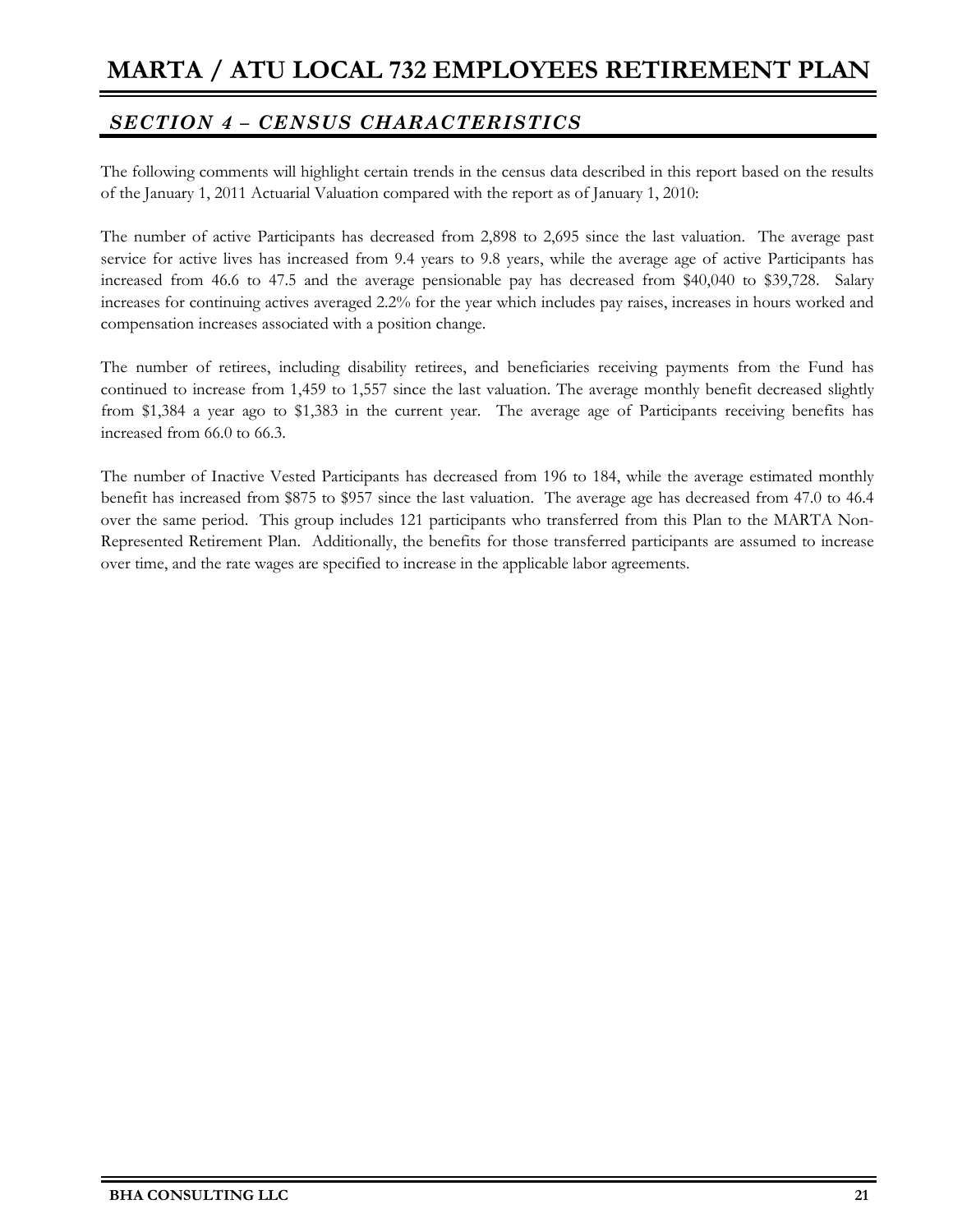#### **ACTIVE PARTICIPANTS**

| <b>Plan Year Beginning</b> | 01/01/2011 | 01/01/2010   |   | 01/01/2009 | 01/01/2008   | 01/01/2007 |
|----------------------------|------------|--------------|---|------------|--------------|------------|
| Vested                     | 1,719      | 1,826        |   | 1,871      | 1,855        | 1,912      |
| Non-Vested                 | 976        | 1,072        |   | 1,116      | 921          | 752        |
| Total Number of Lives      | 2,695      | 2,898        |   | 2,987      | 2,776        | 2,664      |
| Average Age                | 47.5       | 46.6         |   | 46.2       | 46.0         | 46.1       |
| Average Service            | 9.8        | 9.4          |   | 8.9        | 9.1          | 9.5        |
| Average Annual Pay         | 39,728     | \$<br>40,040 | S | 38,927     | \$<br>38,836 | 39,104     |



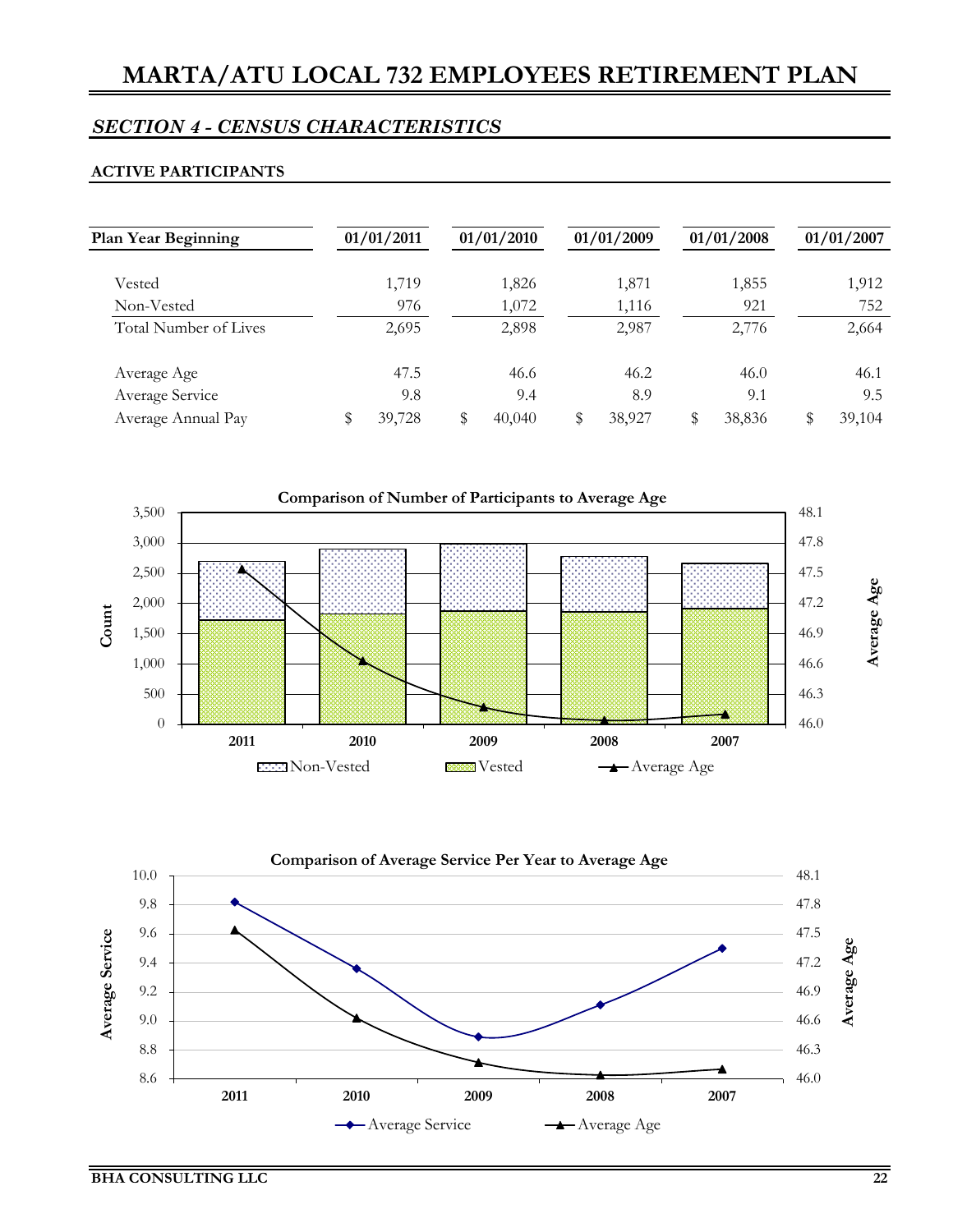### **ACTIVE LIVES - AGE / SERVICE TABLE**

 $\overline{a}$ 

|              | <b>Service</b> |          |          |              |          |           |              |                |                |          |  |  |  |
|--------------|----------------|----------|----------|--------------|----------|-----------|--------------|----------------|----------------|----------|--|--|--|
| Age          | <1             | $1 - 4$  | $5-9$    | $10 - 14$    | 15-19    | $20 - 24$ | 25-29        | $30 - 34$      | $35+$          | Total    |  |  |  |
| $< 25$       | $\overline{4}$ | 15       |          |              |          |           |              |                |                | 19       |  |  |  |
|              | \$25,829       | \$31,325 |          |              |          |           |              |                |                | \$30,168 |  |  |  |
| $25 - 29$    | 16             | 86       | 13       | $\mathbf{1}$ |          |           |              |                |                | 116      |  |  |  |
|              | \$27,402       | \$32,667 | \$36,643 | \$31,973     |          |           |              |                |                | \$32,380 |  |  |  |
| $30 - 34$    | 23             | 99       | 45       | 20           |          |           |              |                |                | 187      |  |  |  |
|              | \$27,994       | \$34,392 | \$39,741 | \$40,703     |          |           |              |                |                | \$35,567 |  |  |  |
| $35 - 39$    | 26             | 124      | 69       | 75           | 10       |           |              |                |                | 304      |  |  |  |
|              | \$29,174       | \$36,565 | \$38,774 | \$42,489     | \$41,642 |           |              |                |                | \$38,063 |  |  |  |
| $40 - 44$    | 24             | 135      | 108      | 112          | 28       | 6         |              |                |                | 413      |  |  |  |
|              | \$30,932       | \$36,918 | \$40,618 | \$42,096     | \$43,268 | \$44,378  |              |                |                | \$39,481 |  |  |  |
| $45 - 49$    | 42             | 118      | 115      | 126          | 66       | 19        | 11           | 1              |                | 498      |  |  |  |
|              | \$31,546       | \$37,434 | \$40,452 | \$42,178     | \$43,273 | \$43,532  | \$45,456     | \$44,612       |                | \$40,033 |  |  |  |
| $50 - 54$    | 21             | 101      | 86       | 119          | 72       | 52        | 21           | 11             |                | 483      |  |  |  |
|              | \$32,395       | \$38,638 | \$41,254 | \$41,718     | \$42,737 | \$45,803  | \$45,204     | \$45,986       |                | \$41,426 |  |  |  |
| $55 - 59$    | 14             | 85       | 67       | 82           | 67       | 54        | 33           | 8              | $\overline{c}$ | 412      |  |  |  |
|              | \$31,254       | \$39,377 | \$40,732 | \$42,278     | \$43,542 | \$45,190  | \$45,451     | \$46,600       | \$45,094       | \$41,992 |  |  |  |
| $60 - 64$    | $\mathfrak{Z}$ | 31       | 29       | 63           | 38       | 23        | 10           | 11             | 5              | 213      |  |  |  |
|              | \$32,522       | \$36,846 | \$39,801 | \$41,530     | \$43,711 | \$43,149  | \$46,201     | \$46,419       | \$45,161       | \$41,607 |  |  |  |
| $65 +$       |                | 9        | 9        | 13           | 6        | 9         | $\mathbf{1}$ | $\overline{2}$ | 1              | 50       |  |  |  |
|              |                | \$38,458 | \$42,829 | \$41,456     | \$43,332 | \$43,384  | \$45,122     | \$44,942       | \$44,959       | \$42,019 |  |  |  |
| <b>TOTAL</b> | 173            | 803      | 541      | 611          | 287      | 163       | 76           | 33             | 8              | 2695     |  |  |  |
|              | \$30,213       | \$36,559 | \$40,287 | \$41,978     | \$43,203 | \$44,775  | \$45,478     | \$46,174       | \$45,119       | \$39,728 |  |  |  |

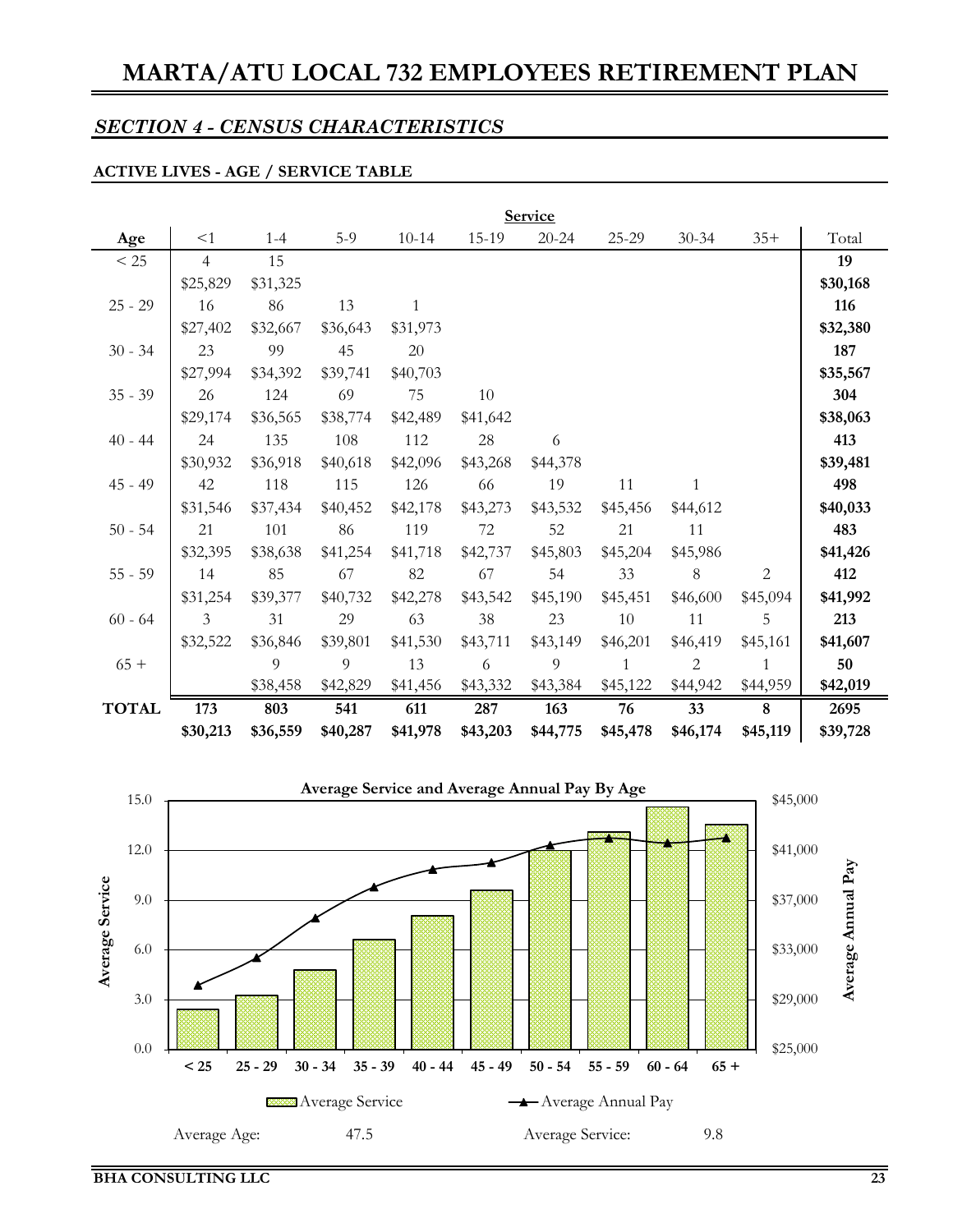#### **NORMAL AND EARLY RETIREES**

| <b>Plan Year Beginning</b> | 01/01/2011 | 01/01/2010 | 01/01/2009 | 01/01/2008 | 01/01/2007 |
|----------------------------|------------|------------|------------|------------|------------|
| Number of Lives            | 1,152      | 1,063      | 1,019      | 985        | 910        |
| Average Age                | 66.5       | 66.1       | 66.1       | 65.7       | 65.7       |
| Average Age at Retirement  | 58.4       | 58.3       | 58.3       | 58.5       | 58.0       |
| Average Annual Benefit     | 18.480     | 18.687     | 18.449     | 18.364     | 18.644     |



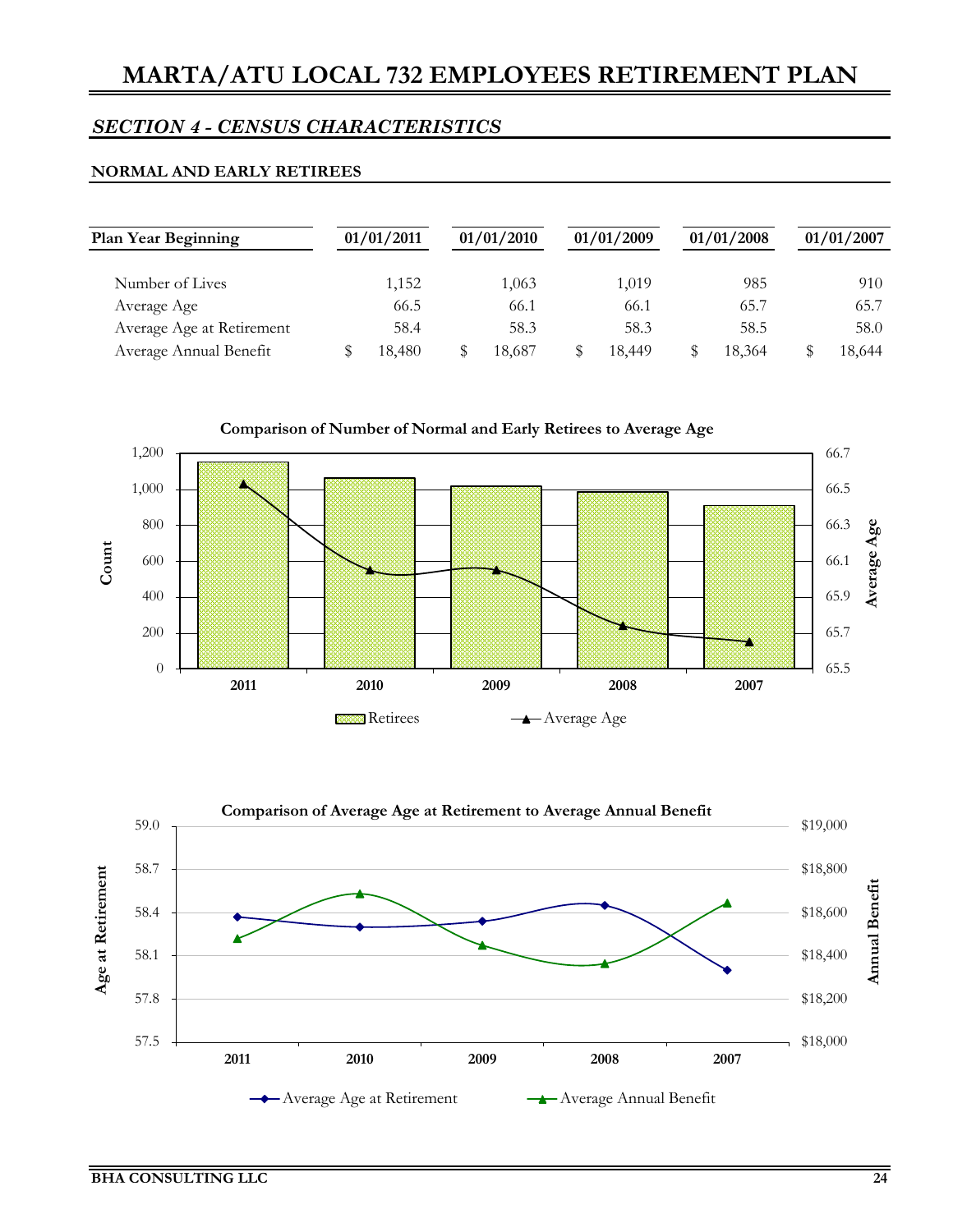### *SECTION 4 - CENSUS CHARACTERISTICS*

#### **DISABLED RETIREES**

| <b>Plan Year Beginning</b> | 01/01/2011 | 01/01/2010 | 01/01/2009 | 01/01/2008 | 01/01/2007 |
|----------------------------|------------|------------|------------|------------|------------|
| Number of Lives            | 236        | 225        | 233        | 239        | 226        |
| Average Age                | 61.9       | 61.5       | 61.0       | 60.6       | 60.2       |
| Average Age at Retirement  | 52.8       | 52.9       | 53.0       | 53.2       | 53.4       |
| Average Annual Benefit     | \$11,833   | \$11,776   | \$11,819   | \$12,013   | \$12,180   |



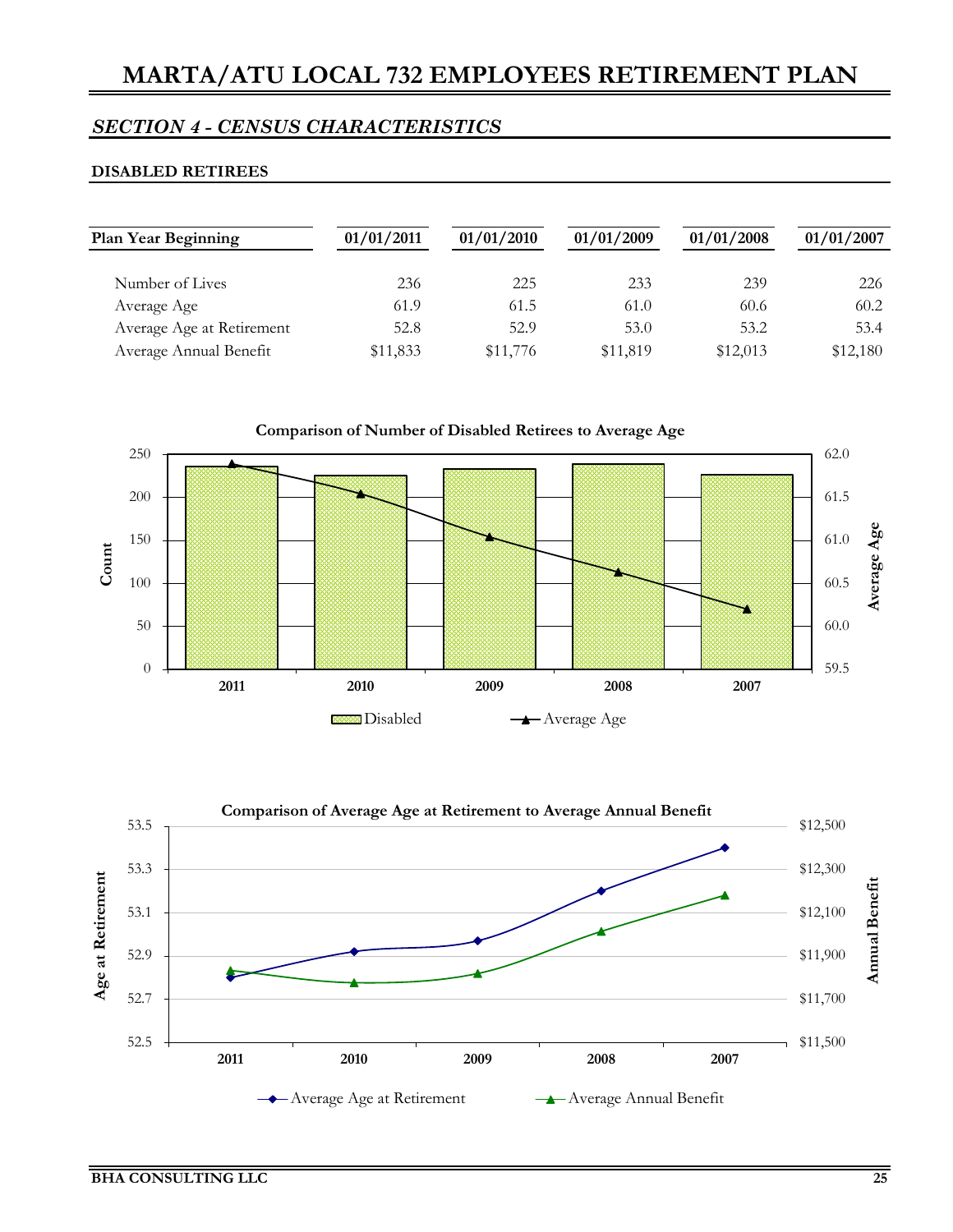#### **BENEFICIARIES**

| <b>Plan Year Beginning</b> | 01/01/2011 | 01/01/2010 | 01/01/2009 | 01/01/2008 | 01/01/2007 |
|----------------------------|------------|------------|------------|------------|------------|
| Number of Lives            | 169        | 171        | 162        | 161        | 156        |
| Average Age                | 71.2       | 71.2       | 71.3       | 70.8       | 70.9       |
| Average Age at Retirement  | 57.2       | 56.3       | 57.0       | 57.1       | 57.5       |
| Average Annual Benefit     | 10.368     | 9.999      | 9.876      | 9,773      | 9,636      |



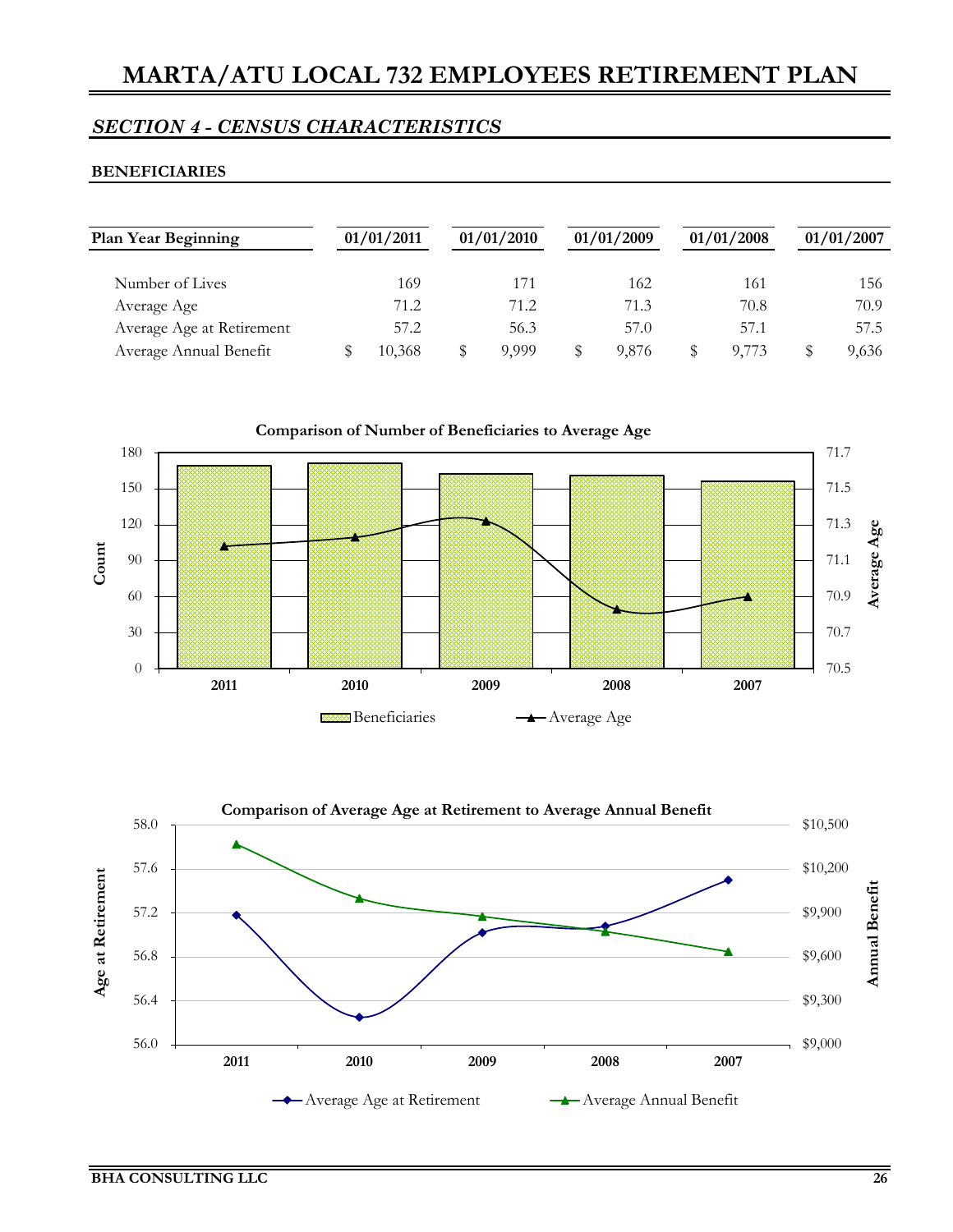#### **ALL INACTIVE EMPLOYEES RECEIVING BENEFITS**

| <b>Plan Year Beginning</b> | 01/01/2011   |   | 01/01/2010 | 01/01/2009   | 01/01/2008   | 01/01/2007 |
|----------------------------|--------------|---|------------|--------------|--------------|------------|
| Retirees                   | 1,152        |   | 1,063      | 1,019        | 985          | 910        |
| <b>Disabled Retirees</b>   | 236          |   | 225        | 233          | 239          | 226        |
| <b>Beneficiaries</b>       | 169          |   | 171        | 162          | 161          | 156        |
| Total Number of Lives      | 1,557        |   | 1,459      | 1,414        | 1,385        | 1,292      |
| Average Age                | 66.3         |   | 66.0       | 65.8         | 65.4         | 65.3       |
| Average Age at Retirement  | 57.4         |   | 57.2       | 57.3         | 57.4         | 57.1       |
| Average Annual Benefit     | \$<br>16,592 | S | 16,603     | \$<br>16,374 | \$<br>16,269 | 16,426     |



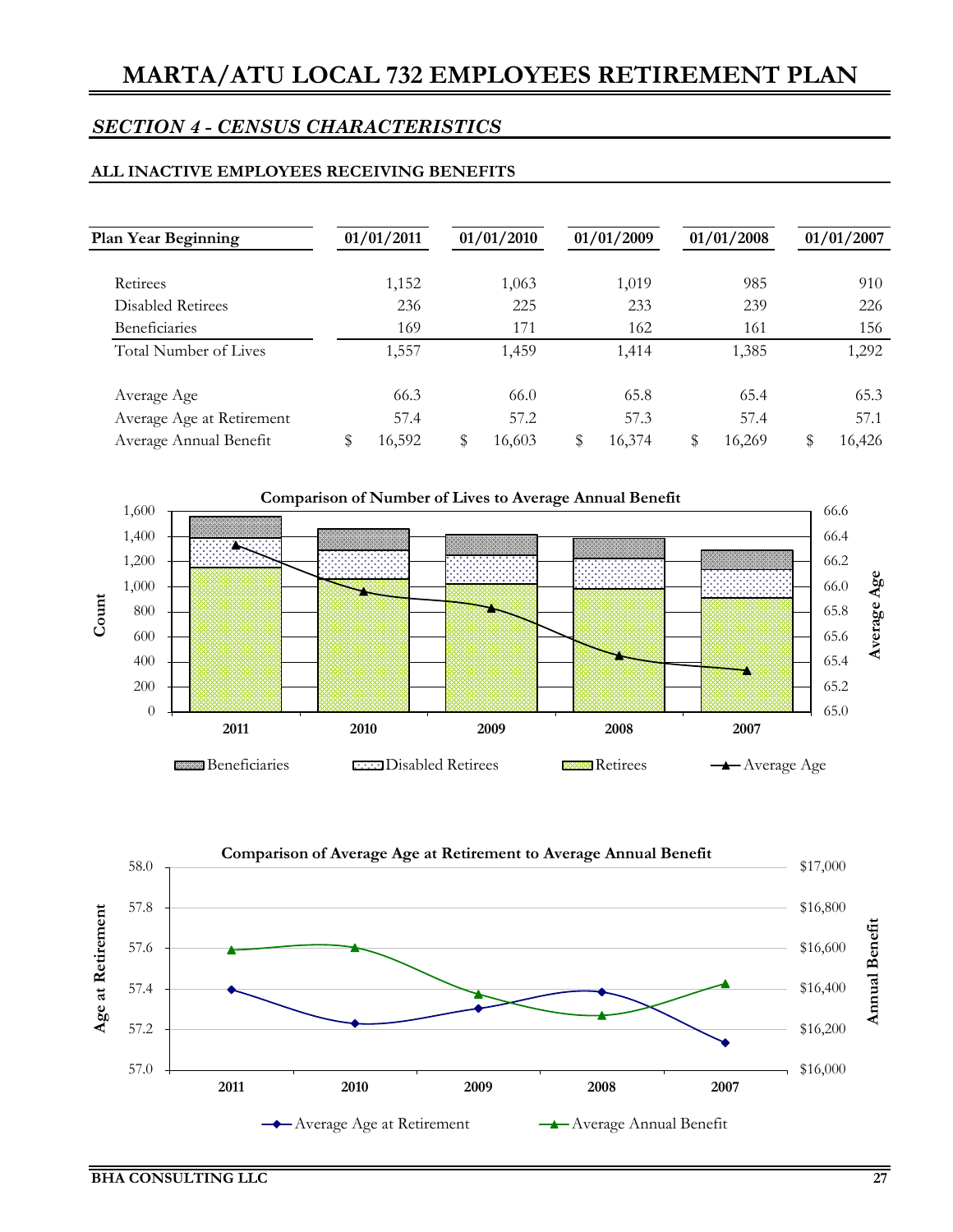#### **TERMINATED VESTED DEFERRED AND TRANSFERS**

| <b>Plan Year Beginning</b> | 01/01/2011 | 01/01/2010 | 01/01/2009 | 01/01/2008 | 01/01/2007 |
|----------------------------|------------|------------|------------|------------|------------|
| Terminated Vested          | 63         | 82         | 72         | 58         | 44         |
| Transfers                  | 121        | 114        | 120        | 117        | 65         |
| Total Number of Lives      | 184        | 196        | 192        | 175        | 109        |
| Average Age                | 46.4       | 47.0       | 46.5       | 45.5       | 45.4       |
| Average Annual Benefit     | 11,483     | 10,504     | 10,887     | 11,005     | 9,900      |



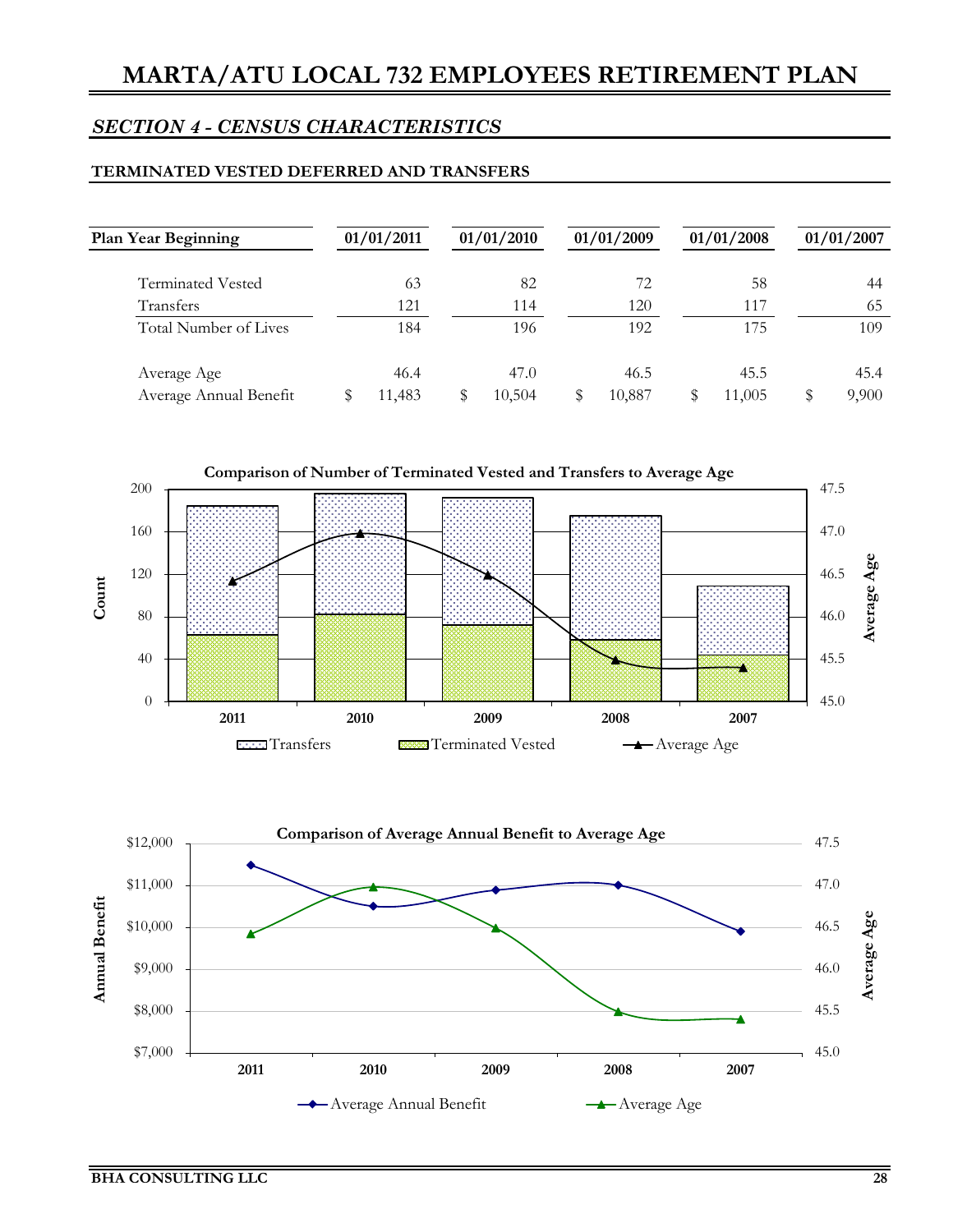## *SECTION 4 - CENSUS CHARACTERISTICS*

#### **CURRENT YEAR CENSUS DATA**

| Plan Year Beginning                       | 01/01/2011   | 01/01/2010   | 01/01/2009     | 01/01/2008   | 01/01/2007   |
|-------------------------------------------|--------------|--------------|----------------|--------------|--------------|
| A. New Active Participants                |              |              |                |              |              |
| Count                                     | 128          | 145          | 375            | 328          | 365          |
| Average Age                               | 41.4         | 39.6         | 40.5           | 40.0         | 40.4         |
| Average Annual Pay                        | \$<br>26,557 | \$<br>28,988 | \$<br>29,155   | \$<br>28,035 | \$<br>26,369 |
| B. New Inactive Participants              |              |              |                |              |              |
| Normal & Early Retirees                   |              |              |                |              |              |
| Number                                    | 105          | 84           | 55             | 79           | 79           |
| Average Age                               | 59.4         | 59.5         | 57.8           | 58.2         | 59.0         |
| Average Monthly Benefit                   | \$<br>1,438  | \$<br>1,654  | \$<br>1,564    | \$<br>1,307  | \$<br>1,471  |
| Average Partial Lump Sum                  | \$<br>33,625 | \$<br>41,429 | \$<br>21,798   | \$<br>22,395 | \$<br>37,506 |
| <b>Disability Retirees</b>                |              |              |                |              |              |
| Number                                    | 10           | 12           | 23             | 21           | 16           |
| Average Age                               | 54.0         | 53.6         | 51.6           | 53.2         | 52.9         |
| Average Monthly Benefit                   | \$<br>950    | \$<br>889    | \$<br>873      | \$<br>858    | \$<br>1,122  |
| Beneficiaries                             |              |              |                |              |              |
| Number                                    | 12           | 21           | $\,8\,$        | $10\,$       | 10           |
| Average Age                               | 63.4         | 72.5         | 66.9           | 62.5         | 61.8         |
| Average Monthly Benefit                   | \$<br>1,055  | \$<br>857    | \$<br>962      | \$<br>1,010  | \$<br>816    |
| Total New Participants Receiving Benefits |              |              |                |              |              |
| Number                                    | 127          | 117          | 86             | 110          | 105          |
| Average Age                               | 59.4         | 61.2         | 57.0           | 57.6         | 58.3         |
| Average Monthly Benefit                   | \$<br>1,363  | \$<br>1,432  | \$<br>1,323    | \$<br>1,194  | \$<br>1,355  |
| Vested Terminations                       |              |              |                |              |              |
| Number                                    | 9            | 43           | 28             | 29           | 16           |
| Average Age                               | 42.3         | 47.3         | 47.2           | 46.8         | 46.6         |
| Average Monthly Benefit                   | \$<br>802    | \$<br>552    | \$<br>692      | \$<br>532    | \$<br>877    |
| Transfers                                 |              |              |                |              |              |
| Number                                    | 15           | $\sqrt{2}$   | $\overline{4}$ | 60           | 36           |
| Average Age                               | 41.8         | 50.7         | 52.9           | 43.9         | 42.3         |
| Average Monthly Benefit                   | \$<br>911    | \$<br>674    | \$<br>813      | \$<br>668    | \$<br>568    |
| Avg. Proj. Monthly Benefit                | \$<br>1,435  | \$<br>1,062  | \$<br>1,147    | \$<br>1,198  | \$<br>1,033  |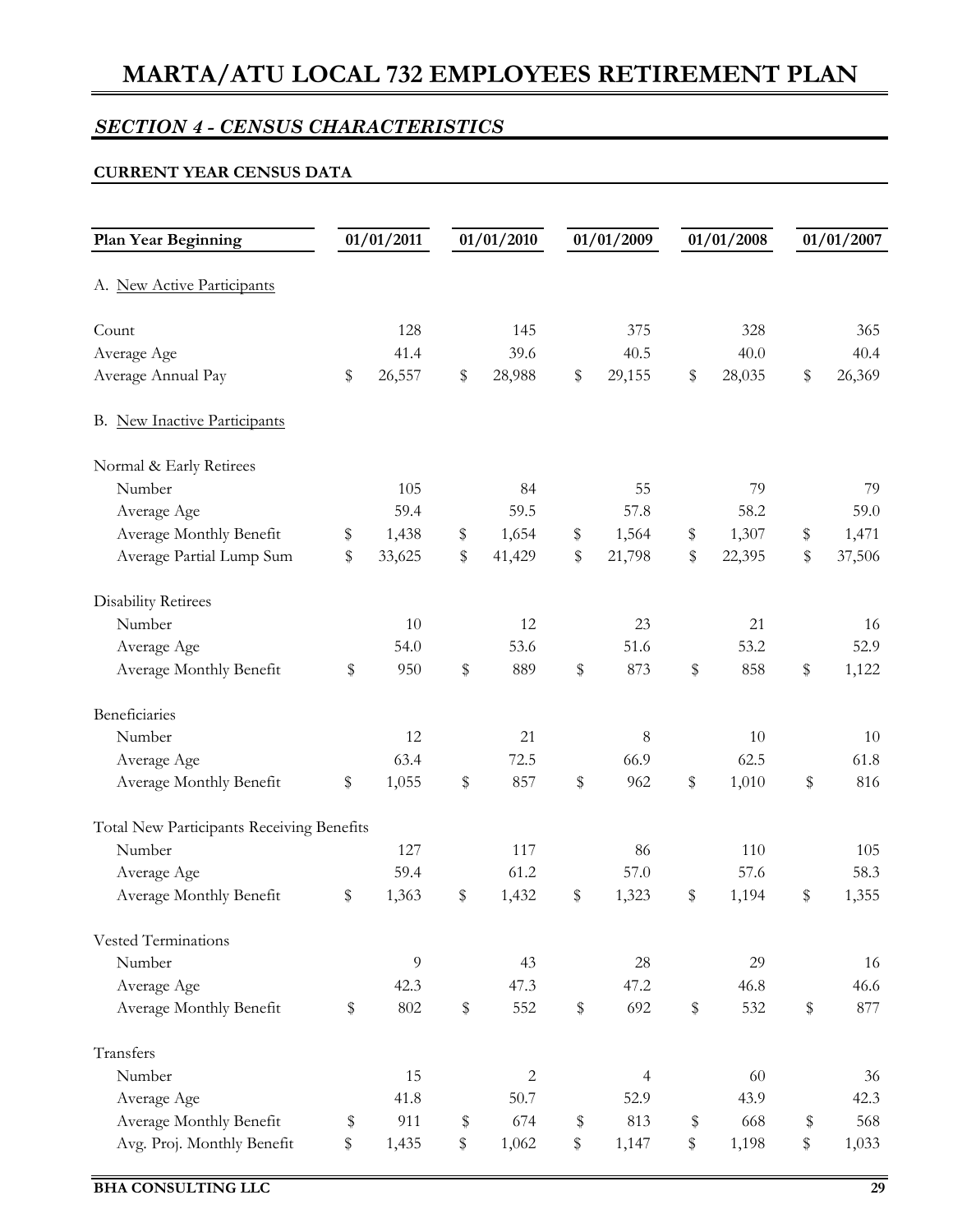### **PRINCIPAL PLAN DEFINITIONS**

Average Highest Monthly Compensation: The average of the Participant's monthly compensation received during the three (3) highest complete years out of the last eight (8) prior to retirement.

Committee: The Plan is administered by six members, three appointed by the Employer and three appointed by the Union.

Compensation: Participant's compensation shall include wages, salary, bonuses, overtime pay, and vacation pay and is limited to the first 2,300 hours within the Plan Year.

Contribution Rate: At a minimum, Employees shall contribute 2.45% of Pensionable Earnings; the Employer shall contribute 4.48% of Pensionable Earnings. These rates were changed effective May 2011 to 4.41% and 8.09% respectively.

Credited Service: A Participant shall be credited with service calculated from date of hire to the nearest number of completed months.

Plan Year: The twelve (12) month period beginning January 1 and ending December 31.

Participant: An employee will become eligible to participate following the completion of two months of full time service. Service is granted from date of hire.

Points: The sum of a Participant's age and Credited Service both rounded down to the nearest number of years and completed months.

Vested Participant: A Participant who has earned five years of Pension Credit will be partially vested. Those with 10 or more years of credited service are fully vested. Vesting is based on the schedule below.

| <b>Years of Credited Service</b> | <b>Vesting Percentage</b> |
|----------------------------------|---------------------------|
| Less than 5                      | $0\%$                     |
| Between 5 and 6                  | 50%                       |
| Between 6 and 7                  | 60%                       |
| Between 7 and 8                  | 70%                       |
| Between 8 and 9                  | 80%                       |
| Between 9 and 10                 | $90\%$                    |
| 10 or greater                    | $100\%$                   |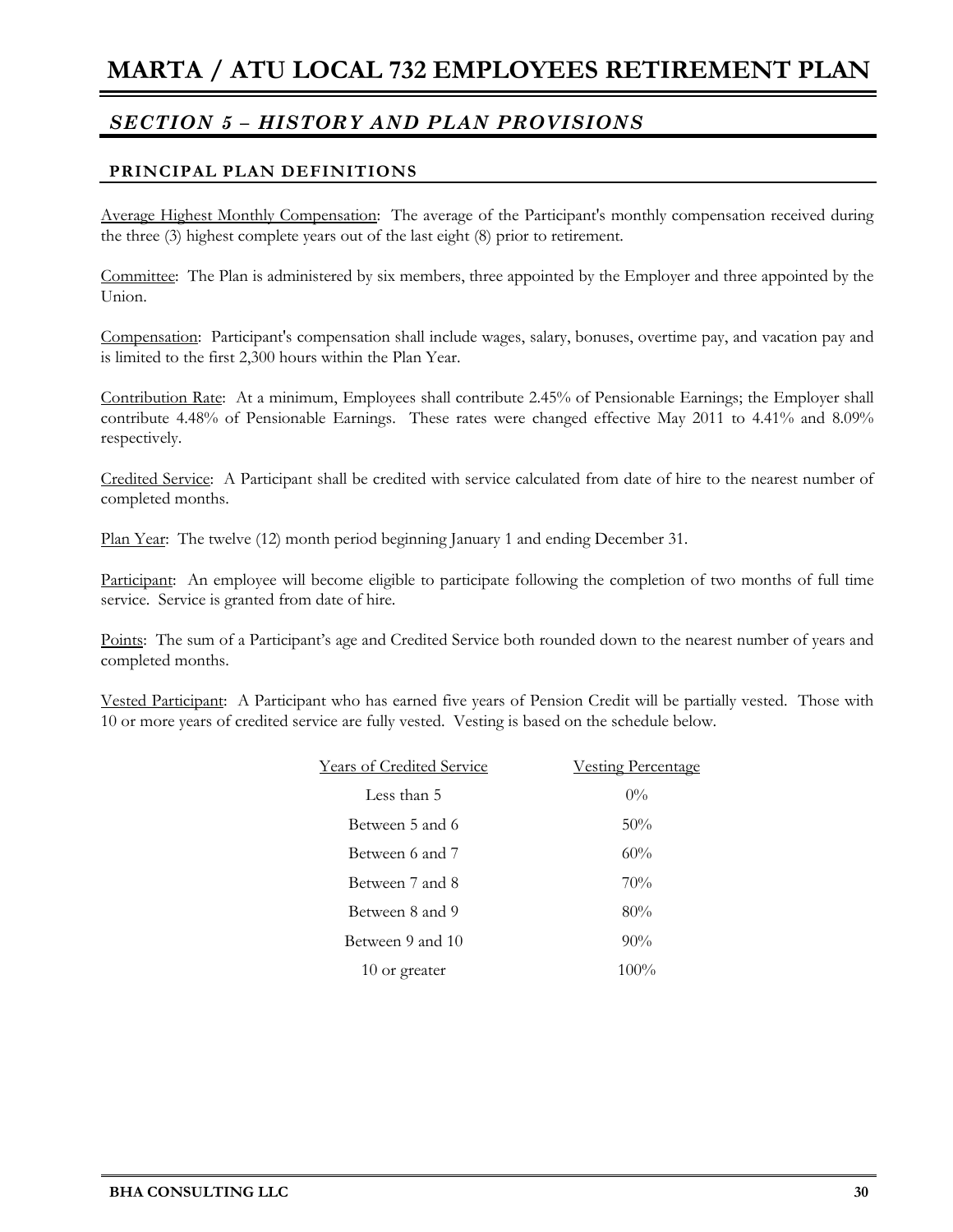## *SECTION 5 – HISTORY AND PLAN PROVISIONS*

#### **BENEFIT OUTLINE**

| <b>BENEFIT</b>                          | <b>ELIGIBILITY</b>                                                                                                           | <b>AMOUNT</b>                                                                                                                        | <b>FORM</b>                          |
|-----------------------------------------|------------------------------------------------------------------------------------------------------------------------------|--------------------------------------------------------------------------------------------------------------------------------------|--------------------------------------|
| <b>NORMAL</b>                           | Age 65 and 5 years of<br>Credited Service.                                                                                   | Fewer than 25 years of<br>Credited Service: 2.0% per<br>year times Average<br><b>Highest Monthly</b><br>Earnings.                    | Monthly Benefit Payable<br>for Life. |
|                                         |                                                                                                                              | 25 or more years of<br>Credited Service: 2.4%*<br>per year times Average<br><b>Highest Monthly</b><br>Earnings.                      |                                      |
| <b>MINIMUM</b>                          | Attainment of Normal<br>Retirement.                                                                                          | Fewer than 25 years of<br>Credited Service: \$650<br>reduced proportionately<br>for less than 10 years of<br>Credited Service.       | Monthly Benefit Payable<br>for Life. |
|                                         |                                                                                                                              | 25 or more years of<br>Credited Service: \$85 per<br>year of Credited Service.                                                       |                                      |
| <b>EARLY</b>                            | Attainment of 52 points.<br>Plan provides for<br>Unreduced Early upon<br>attainment of 85 points or<br>age 52 and 80 points. | Normal Pension, reduced<br>by $3.0\%$ times the total<br>number of points less<br>than 85, unless eligible for<br>normal retirement. | Same as Normal.                      |
| DISABILITY, TOTAL &<br><u>PERMANENT</u> | 5 Years of Credited<br>Service (10 Years if Non-<br>Service related).                                                        | Maximum of Normal<br>Pension with no reduction<br>for Early Retirement and<br>\$1,000. Offset by outside<br>earnings.                | Monthly Benefit Payable<br>for Life. |
| DISABILITY,<br><b>TEMPORARY</b>         | 5 Years of Credited<br>Service (10 Years if Non-<br>Service related).                                                        | \$1,000 (\$650 if Non-<br>Service related).                                                                                          | Maximum of 36 months.                |

\* Effective January 1, 2009 percentage changes to 2.44% with 27 years, 2.46% with 28 years, 2.48% with 29 years and 2.50% with 30 or more years.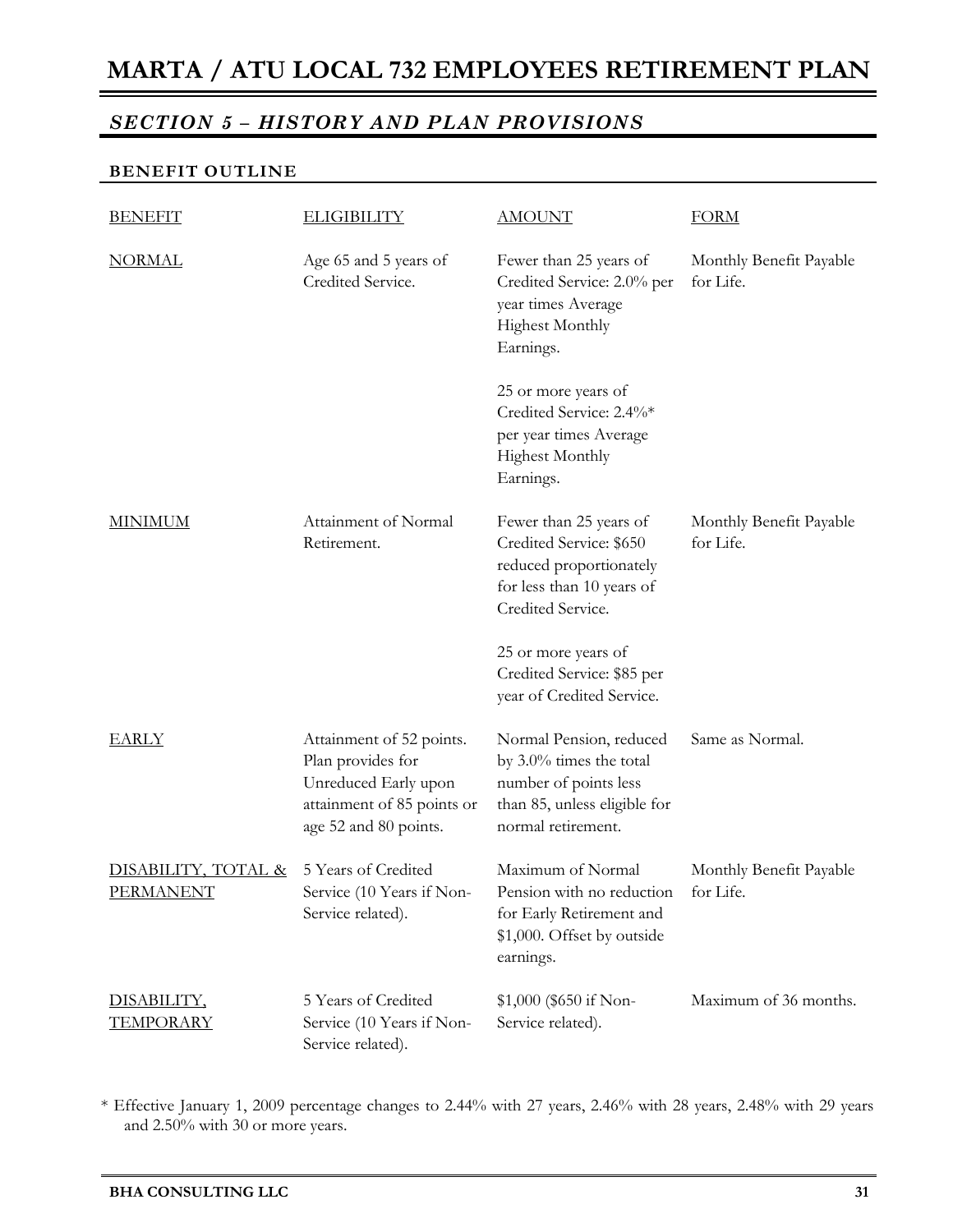## *SECTION 5 – HISTORY AND PLAN PROVISIONS*

#### **BENEFIT OUTLINE**

| <b>BENEFIT</b>                                                 | <b>ELIGIBILITY</b>                                                                                                                                                 | <b>AMOUNT</b>                                                                                                                                                 | <b>FORM</b>                                                                                                                                 |  |
|----------------------------------------------------------------|--------------------------------------------------------------------------------------------------------------------------------------------------------------------|---------------------------------------------------------------------------------------------------------------------------------------------------------------|---------------------------------------------------------------------------------------------------------------------------------------------|--|
| <b>VESTED</b>                                                  | Graded Schedule. 0% for<br>less than 5 years of<br>Credited Service, 50% for 5<br>years of service increased<br>by 10% for each additional<br>year up to 10 years. | Accrued Normal Pension or<br>refund of Employee<br>Contributions with interest of<br>5.0% per annum for less than 5<br>years of Credited Service.             | Same as Normal or<br>reduced for Early, if<br>eligible.                                                                                     |  |
| PRE-<br><b>RETIREMENT</b><br><b>DEATH</b>                      | Death of Active Participant<br>who is not yet eligible for<br>Early or Normal<br>retirement.                                                                       | Refund of Employee<br>Contributions with interest of<br>$5.0\%$ per annum.                                                                                    | Single Lump Sum Death<br>Benefit payable to Named<br>Beneficiary.                                                                           |  |
| PRE-<br><b>RETIREMENT</b><br><b>SURVIVING</b><br><u>SPOUSE</u> | Death of Vested Participant<br>eligible for Early or Normal<br>Retirement.                                                                                         |                                                                                                                                                               |                                                                                                                                             |  |
|                                                                | a) attainment of 66 points<br>or Normal Retirement Date<br>but not yet 85 points.                                                                                  | As if Participant elected Joint<br>and 100% Survivor Pension and<br>died the next day. Not reduced<br>for Early Retirement.                                   | Monthly Benefit Payable to<br>Spouse for Life. Spouse<br>may elect Single Lump Sum<br>Death Benefit instead.                                |  |
|                                                                | b) after attainment of 85<br>points.                                                                                                                               | In accordance with option<br>selected by Participant prior to<br>death or as a Joint and 100%<br>Survivor Pension as stated above<br>if no selection is made. | Monthly Benefit Payable in<br>the form selected by the<br>Participant prior to death.<br>Spouse may elect Single<br>Lump Sum Death Benefit. |  |
| POST-<br><b>DISABILITY</b><br><u>DEATH</u>                     | Participant receiving<br>disability benefit.                                                                                                                       | The excess of the Pre-<br>Retirement Single Sum Death<br>Benefit at date of disability over<br>the total amount of disability<br>payments received.           | Single sum payment to<br>Designated Beneficiary.                                                                                            |  |
| POST-<br><b>RETIREMENT</b><br><b>DEATH</b>                     | Death of Participant<br>receiving Normal, Early or<br>Vested Benefit.                                                                                              | In accordance with option<br>selected. Minimum of total<br>contributions accumulated.                                                                         | In accordance with option<br>selected.                                                                                                      |  |
| <b>JOINT AND</b><br><b>SURVIVOR</b>                            | Normal or Early<br>Retirement                                                                                                                                      | Accrued Pension reduced for<br>alternate option.                                                                                                              | Joint and Survivor<br>including five year Pop-Up<br>provision.                                                                              |  |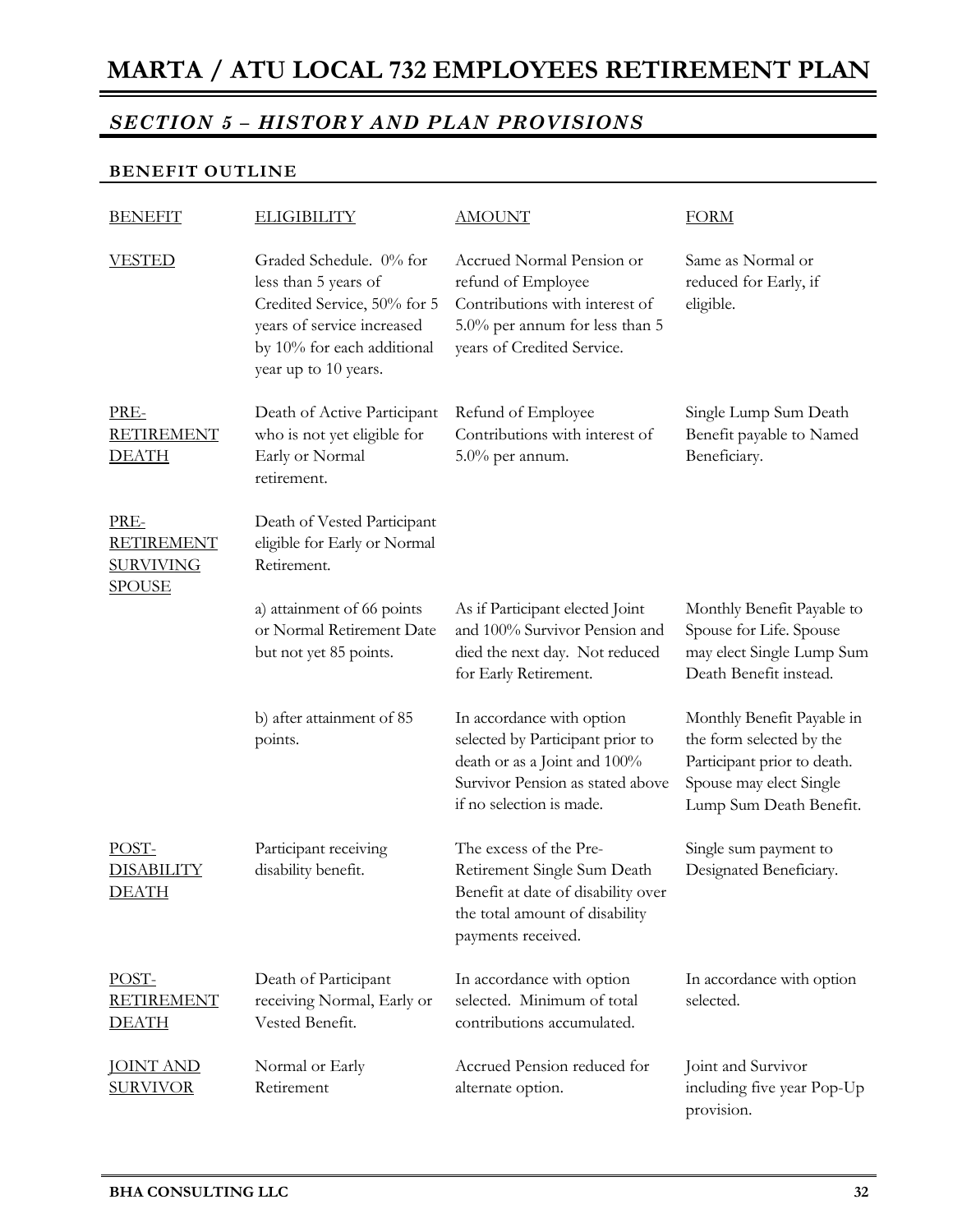### **HISTORICAL BENEFIT MODIFICATIONS**

| Effective Date: December 1, 1985 | Increase the Minimum Normal Retirement Benefit from \$385 to \$450.                                                                                                                                                                                                                             |
|----------------------------------|-------------------------------------------------------------------------------------------------------------------------------------------------------------------------------------------------------------------------------------------------------------------------------------------------|
| Effective Date: December 1, 1985 | Increase the monthly benefit for all retirees receiving benefits as of June 22,<br>1984 by \$65.00 adjusted for benefits taken under an alternate form of<br>payment.                                                                                                                           |
| Effective Date: May 19, 1989     | Decrease the Employee Contribution Rate from 4.02% of Compensation to<br>3.09% of Compensation. Decrease the Employer Contribution Rate from<br>7.36% of Compensation to 5.66% of Compensation.                                                                                                 |
| Effective Date: January 1, 1992  | Decrease the Employee Contribution Rate from 3.09% of Compensation to<br>2.45% of Compensation. Decrease the Employer Contribution Rate from<br>5.66% of Compensation to 4.48% of Compensation.                                                                                                 |
| Effective Date: January 1, 1992  | Change the benefit formula for all future retirees to be 1.75% per year for<br>total service less than 25 years and 2.0% per year for total service 25 years or<br>greater.                                                                                                                     |
| Effective Date: January 1, 1992  | Increase the monthly benefit for all retirees receiving a monthly benefit as of<br>January 1, 1992 by 5.0% if the monthly benefit is less than \$500, by 4.0% for<br>monthly benefits between \$500 and \$1,000 and by 3.0% for monthly<br>benefits over \$1,000.                               |
| Effective Date: January 1, 1992  | Employees retiring with ten years or more of continuous employment shall<br>have accumulated personal paid time (PPT) and (sick leave) credited as time<br>worked for pension benefit calculations.                                                                                             |
| Effective Date: January 1, 1993  | Increase the monthly benefit for all retirees receiving a monthly benefit as of<br>January 1, 1993 by 5.0% if the monthly benefit is less than \$500, by 4.0% for<br>monthly benefits between \$500 and \$1,000 and by 3.0% for monthly<br>benefits over \$1,000.                               |
| Effective Date: January 1, 1994  | Increase the monthly benefit for all retirees receiving a monthly benefit as of<br>January 1, 1994 by 5.0% if the monthly benefit is less than \$500, by 4.0% for<br>monthly benefits between \$500 and \$1,000 and by 3.0% for monthly<br>benefits over \$1,000.                               |
| Effective Date: January 1, 1995  | Increase the monthly benefits beginning January 1, 1995 for all retirees<br>receiving a monthly benefit as of January 1, 1994 by 4.0% if the monthly<br>benefit is less than \$700, by 3.0% for monthly benefits between \$700 and<br>$$1,400$ , and by 2.0% for monthly benefits over \$1,400. |
| Effective Date: January 1, 1995  | Increase the benefit rate for future retirees with more than 31 years of<br>service from $2.0\%$ to $2.10\%$                                                                                                                                                                                    |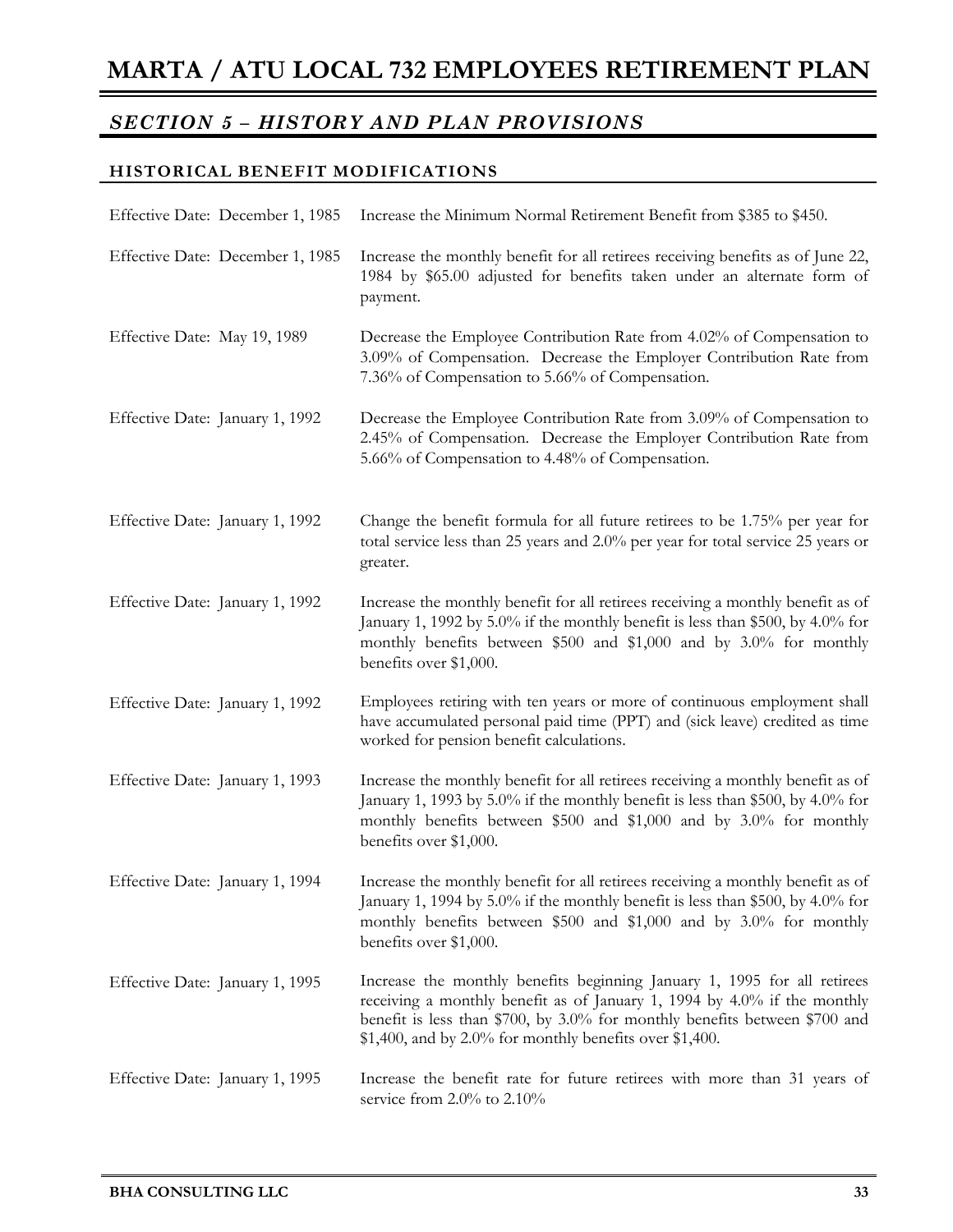### **HISTORICAL BENEFIT MODIFICATIONS**

| Effective Date: January 1, 1995  | Reduce the period for determining average compensation from the highest 4<br>years out of the last 8 to the highest 3 years out of the last 8.                                                                                                                                                    |
|----------------------------------|---------------------------------------------------------------------------------------------------------------------------------------------------------------------------------------------------------------------------------------------------------------------------------------------------|
| Effective Date: January 1, 1996  | Increase the monthly benefits for all current retirees as of January 1, 1994 by<br>4.0% if the monthly benefit is less than \$700, by 3.0% for monthly benefits<br>between \$700 and \$1,400, and by 2.0% for monthly benefits over \$1,400.                                                      |
| Effective Date: January 1, 1997  | Increase the monthly benefits for all retirees receiving a monthly benefit as<br>of January 1, 1994 by 4.0% if the monthly benefit is less than \$700, by $3.0\%$<br>for monthly benefits between \$700 and \$1,400, and by 2.0% for monthly<br>benefits over \$1,400.                            |
| Effective Date: October 17, 1997 | If the total payments made prior to your demise are less than the value of<br>your accumulated contributions with interest through your date of<br>termination the balance will be paid in a lump sum to your beneficiary.                                                                        |
| Effective Date: October 17, 1997 | If you retire and elect a Joint and Survivor benefit form and your spouse<br>dies within two years after you have begun receiving payments your future<br>benefit payments will be increased to the amount you would have received if<br>you had elected a Life Annuity when you retired.         |
| Effective Date: January 1, 1998  | Increase the benefit rate for future retirees with between 25 and 30 years of<br>service from 2.0% to 2.05%.                                                                                                                                                                                      |
| Effective Date: January 1, 1998  | Increase the monthly benefit for all retirees receiving benefits as of July 1,<br>1998 by 3.0% beginning January 1, 1998.                                                                                                                                                                         |
| Effective Date: January 1, 1999  | Increase the monthly benefit for all retirees receiving benefits as of July 1,<br>1999 by 3.0% beginning January 1, 1999.                                                                                                                                                                         |
| Effective Date: January 1, 1999  | Permit the Employer Contributions of 4.48% of Payroll to be suspended<br>from January 1, 1999 to June 30, 1999.                                                                                                                                                                                   |
| Effective Date: January 1, 2000  | Increase the monthly benefit for all retirees receiving benefits as of July 1,<br>1999 by 3.0% beginning January 1, 2000.                                                                                                                                                                         |
| Effective Date: March 26, 2001   | Increase the benefit rate for future retirees with fewer than 25 years of<br>Credited Service from 1.75% to 2.0%. Increase the benefit rate for future<br>retirees with 25 or more years of Credited Service from 2.05% to 2.4%.                                                                  |
| Effective Date: March 26, 2001   | Increase the minimum monthly benefit for future retirees with fewer than<br>25 years of Credited Service from \$450 to \$650. Increase the minimum<br>monthly benefit for future retirees with 25 or more years of Credited Service<br>from \$450 to \$85 per month per year of Credited Service. |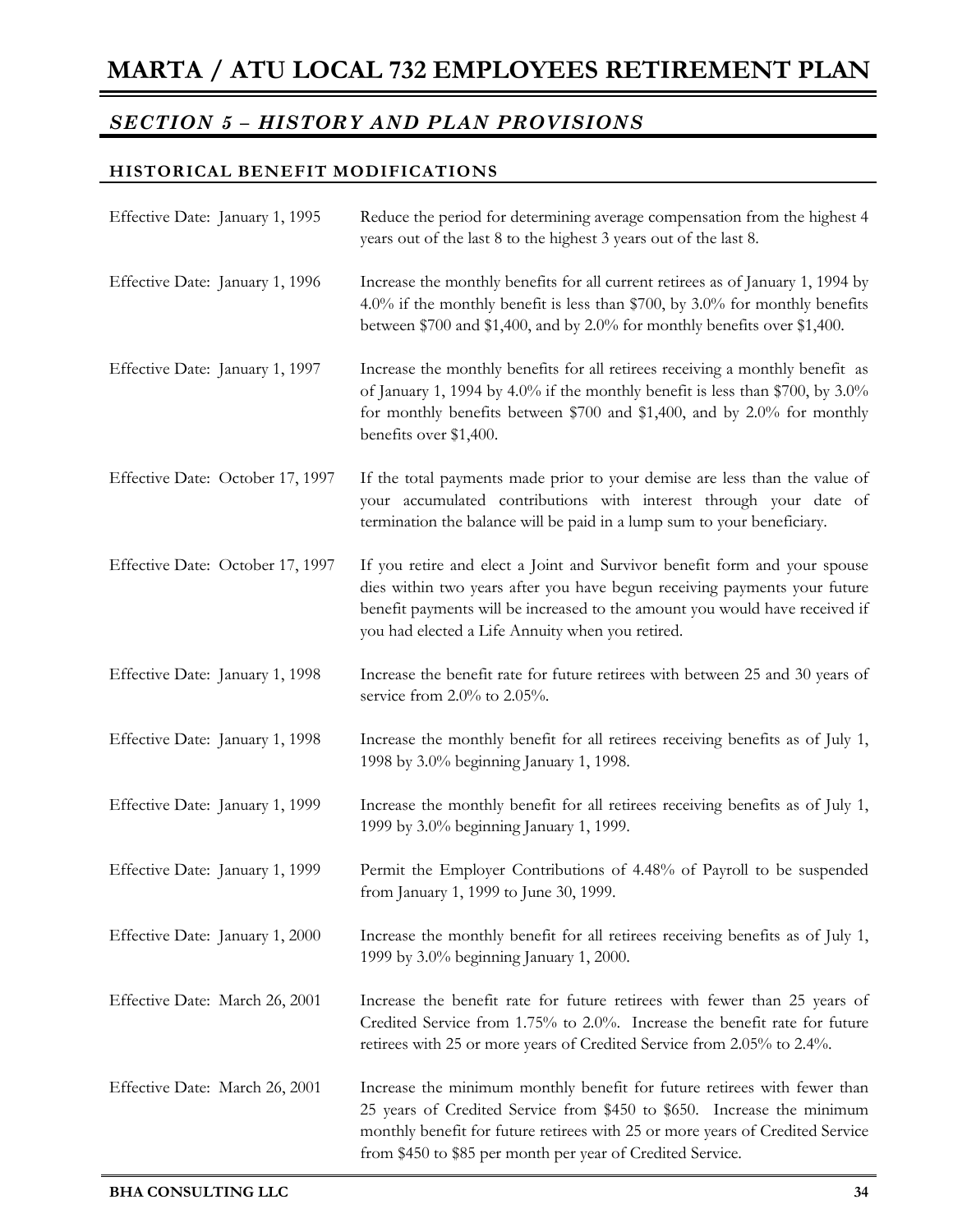### **HISTORICAL BENEFIT MODIFICATIONS**

| Effective Date: March 26, 2001  | Increase the minimum disability benefit for future disabled retirees from<br>\$450 to \$1,000 per month.                                                                                                                                                                   |
|---------------------------------|----------------------------------------------------------------------------------------------------------------------------------------------------------------------------------------------------------------------------------------------------------------------------|
| Effective Date: March 26, 2001  | All disabled retirees beginning March 26, 2001 will no longer have benefits<br>reduced for workers compensation settlements.                                                                                                                                               |
| Effective Date: March 26, 2001  | Increase the monthly benefit for all retirees receiving benefits by 5.0%<br>beginning April 1, 2001, by $2.0\%$ beginning April 1, 2002 and by $2.0\%$<br>beginning April 1, 2003.                                                                                         |
| Effective Date: March 26, 2001  | Provide each normal, early, or disability retiree and each beneficiary with a<br>\$500 or \$300 additional payment respectively for all who are receiving<br>benefits as of March 26, 2001.                                                                                |
| Effective Date: July 2004       | Provide each normal, early, or disability retiree who retired before March 26,<br>2001 with an additional \$500 payment.                                                                                                                                                   |
| Effective Date: August 2005     | Provide each normal, early, or disability retiree who retired before March 26,<br>2001 with an additional \$500 payment.                                                                                                                                                   |
| Effective Date: November, 2006  | Provide each normal, early, or disability retiree, with an additional \$700<br>payment or an additional \$350 payment for retirement before or after March<br>26, 2001.                                                                                                    |
| Effective Date: July 1, 2007    | Increase Temporary Disability to 36 months, eliminate 12-month, increase<br>Eligibility Requirement for Non-Service-Related Disability to 10 years.<br>Limit Maximum Temporary Disability Benefit to \$1,000 and \$650 for<br>Service and Non- Service-Related Disability. |
| Effective Date: July 1, 2007    | Permit purchase of part-time service at 1% of Final Average Earnings (up to<br>3 years) at retirement using partial lump sum distribution for a one time fee<br>of 4% of FAE.                                                                                              |
| Effective Date: January 1, 2009 | Increase the Benefit Service Percentage to 2.44% for 27 years of service,<br>2.46% for 28 years of service, 2.48% for 29 years of service and 2.50% for<br>30 years of service.                                                                                            |
| Effective Date: April 26, 2011  | Increase the Employee Contribution Rate from 2.45% of Compensation to<br>4.41% of Compensation. Increase the Employer Contribution Rate from<br>4.48% of Compensation to 8.09% of Compensation.                                                                            |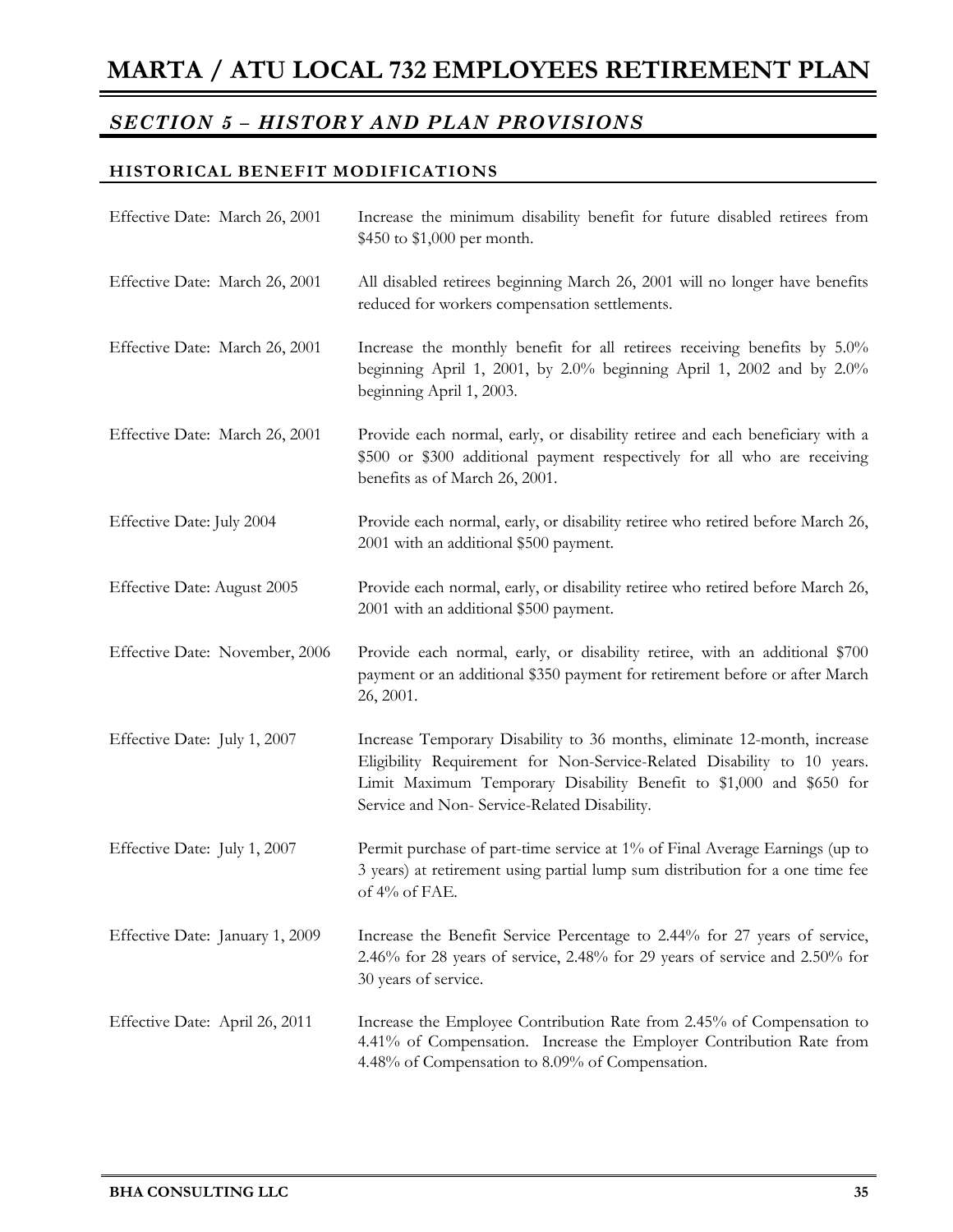## *SECTION 6 – ACTUARIAL ASSUMPTIONS*

| 1. | Future Rate of Net Investment Return     |                                          | 7.5% compounded annually                                                                  |                                                      |             |          |  |  |  |
|----|------------------------------------------|------------------------------------------|-------------------------------------------------------------------------------------------|------------------------------------------------------|-------------|----------|--|--|--|
| 2. | <b>Mortality Rates</b><br>a. healthy     |                                          | RP 2000 Mortality with sex distinct rates and blue collar<br>adjustment projected to 2007 |                                                      |             |          |  |  |  |
|    |                                          | b. disabled                              |                                                                                           | 1983 Group Annuity Mortality with sex distinct rates |             |          |  |  |  |
| 3. |                                          | Withdrawal Rates - Sample Rates as shown |                                                                                           |                                                      | Rate        |          |  |  |  |
|    |                                          |                                          | Age                                                                                       | <2 Years                                             | 2-4 Years   | 4+ Years |  |  |  |
|    |                                          |                                          | $20\,$                                                                                    | 16.19%                                               | $10.86\%$   | $0.00\%$ |  |  |  |
|    |                                          |                                          | 25                                                                                        | 19.57%                                               | 13.11%      | 9.91%    |  |  |  |
|    |                                          |                                          | $30\,$                                                                                    | 16.75%                                               | 10.39%      | 6.42%    |  |  |  |
|    |                                          |                                          | 35                                                                                        | 15.10%                                               | 8.43%       | 5.47%    |  |  |  |
|    |                                          |                                          | 40                                                                                        | 14.32%                                               | 7.92%       | 4.60%    |  |  |  |
|    |                                          |                                          | 45                                                                                        | 13.93%                                               | 7.24%       | 4.45%    |  |  |  |
|    |                                          |                                          | 50                                                                                        | 14.04%                                               | 6.81%       | $4.07\%$ |  |  |  |
|    |                                          |                                          | 55                                                                                        | 12.17%                                               | 5.98%       | 1.98%    |  |  |  |
|    |                                          |                                          | 60                                                                                        | 12.27%                                               | $6.00\%$    | 1.62%    |  |  |  |
| 4. | Disability Rates - Sample Rates as shown |                                          |                                                                                           | $\Delta$ ge                                          | Rate        |          |  |  |  |
|    |                                          |                                          |                                                                                           | 20                                                   | 0.08%       |          |  |  |  |
|    |                                          |                                          |                                                                                           | 25                                                   | 0.12%       |          |  |  |  |
|    |                                          |                                          |                                                                                           | 30                                                   | 0.15%       |          |  |  |  |
|    |                                          |                                          |                                                                                           | 35                                                   | 0.20%       |          |  |  |  |
|    |                                          |                                          |                                                                                           | 40                                                   | 0.30%       |          |  |  |  |
|    |                                          |                                          |                                                                                           | 45                                                   | 0.49%       |          |  |  |  |
|    |                                          |                                          |                                                                                           | 50                                                   | 0.83%       |          |  |  |  |
|    |                                          |                                          |                                                                                           | 55                                                   | 1.39%       |          |  |  |  |
|    |                                          |                                          |                                                                                           | 60                                                   | 2.24%       |          |  |  |  |
| 5. |                                          | Retirement Ages - Sample Rates as shown  |                                                                                           | $\Delta$ ge                                          | <u>Rate</u> |          |  |  |  |
|    |                                          |                                          |                                                                                           | 52-54                                                | $4\%$       |          |  |  |  |
|    |                                          |                                          |                                                                                           | 55-59                                                | $6\%$       |          |  |  |  |
|    |                                          |                                          | 60                                                                                        |                                                      | 10%         |          |  |  |  |
|    |                                          |                                          | 61                                                                                        |                                                      | 20%         |          |  |  |  |
|    |                                          |                                          |                                                                                           | 62                                                   | 50%         |          |  |  |  |
|    |                                          |                                          |                                                                                           | 63-64                                                | 20%         |          |  |  |  |
|    |                                          |                                          | 65                                                                                        |                                                      | 100%        |          |  |  |  |
|    | Overriding Assumption                    |                                          |                                                                                           | 50% at age 52 and 80 points and 25 years             |             |          |  |  |  |
|    | (sample summary)                         |                                          | 60% at age 58 and 80 points and 27 years                                                  |                                                      |             |          |  |  |  |
|    |                                          |                                          |                                                                                           | 70% at age 60 and 80 points and 27 years             |             |          |  |  |  |
|    |                                          |                                          | 80% at age 63 and 80 points and 27 years                                                  |                                                      |             |          |  |  |  |

100% at age 56 and 80 points and 30 years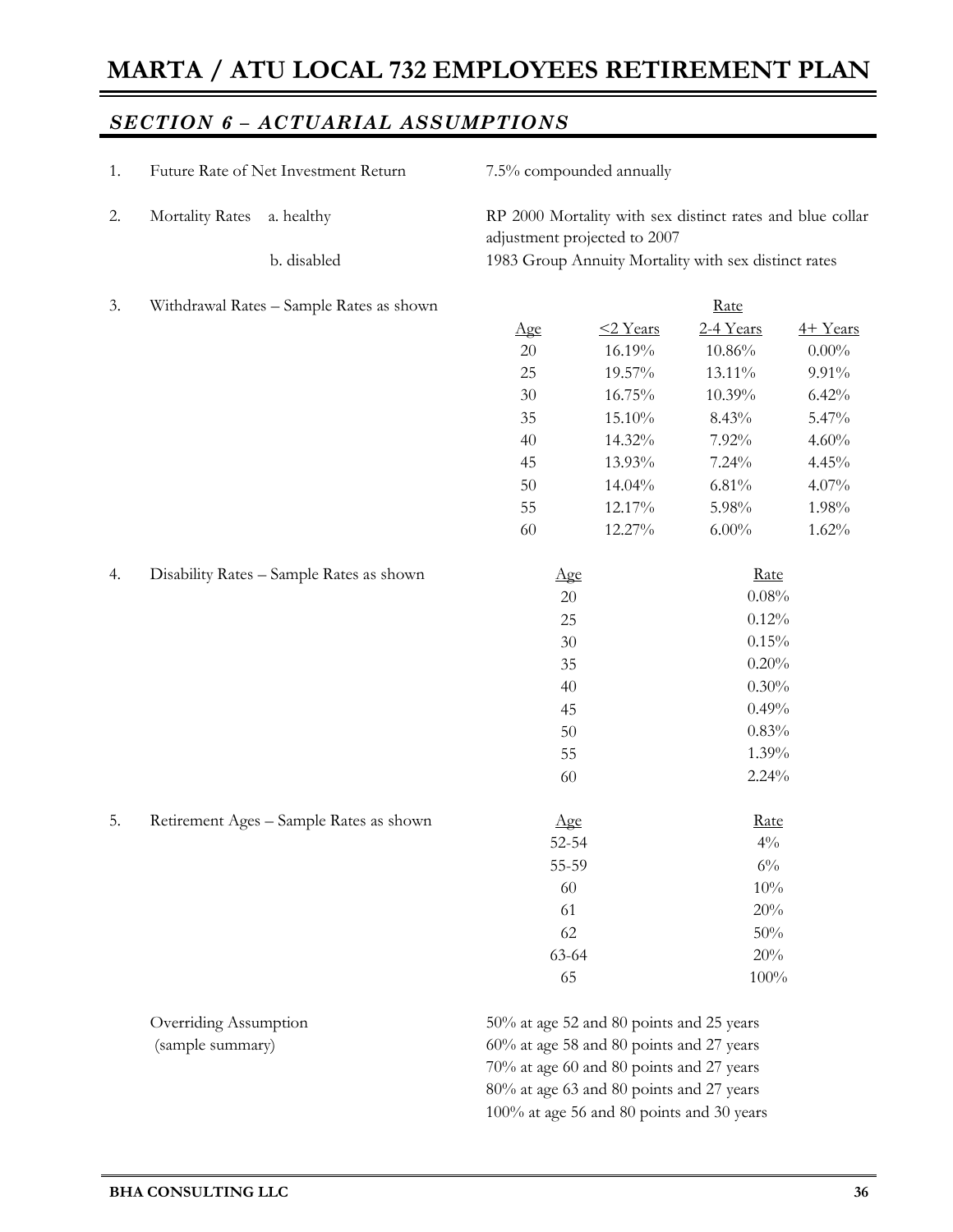## *SECTION 6 – ACTUARIAL ASSUMPTIONS*

| 6.  | Allowance for Administrative Expenses                 | \$500,000.                                                                                                                                                                 |
|-----|-------------------------------------------------------|----------------------------------------------------------------------------------------------------------------------------------------------------------------------------|
| 7.  | Salary Scale                                          | 2.0% for 2011, 4.5% compounded annually thereafter.                                                                                                                        |
| 8.  | Age of Participants with unrecorded dates of<br>birth | Average age of Participants with recorded dates of birth<br>and the same vested status.                                                                                    |
| 9.  | Withdrawal Benefit                                    | 90% of Employees are assumed to take a refund of<br>contributions with interest; 10% are assumed to retain a<br>deferred vested benefit if greater.                        |
| 10. | Sick Leave Credits                                    | 1.5% load of Present Value of Benefits for Actives.                                                                                                                        |
| 11. | Minimum Compensation                                  | All Participants are assumed to have annualized pay for<br>the prior Plan Year of no less than \$28,000.                                                                   |
| 12. | Actuarial Value of Assets                             | The differences in the expected return and the actual<br>return are spread evenly over 5 years, adjusted if<br>necessary to within 20% of Market Value.                    |
| 13. | Asset Valuation Method                                | The Actuarial Value of Assets is used for determining the<br>contribution requirements. The Market Value of Assets<br>is used for measuring the funded status of the Plan. |
| 14. | Actuarial Cost Method                                 | Entry Age Normal.                                                                                                                                                          |
| 15. | Prior Year Pay Adjustment                             | Prior Year Pay is increased 3.0% over the prior Plan Year<br>Pensionable Earnings.                                                                                         |
| 16. | Payroll Growth                                        | Payroll Growth for amortization purposes is expected to<br>be 3.0% annually.                                                                                               |
| 17. | Data Adjustment                                       | 3.0% load of Present Value of Benefits to account for<br>Data issues and Transfer Liabilities.                                                                             |
| 18. | Disability Benefit Adjustment                         | Inactive Disability Benefits are increased 9.0% to account<br>for conversion from Temporary to Total and Permanent<br>Benefits.                                            |
| 19. | Service-related Disabilities Incidence                | 80% of disablements are assumed to be Service-related.                                                                                                                     |
| 20. | Temporary Disabilities Incidence                      | 20% of disablements are assumed to be Temporary (i.e.,<br>do not extend beyond 36 months).                                                                                 |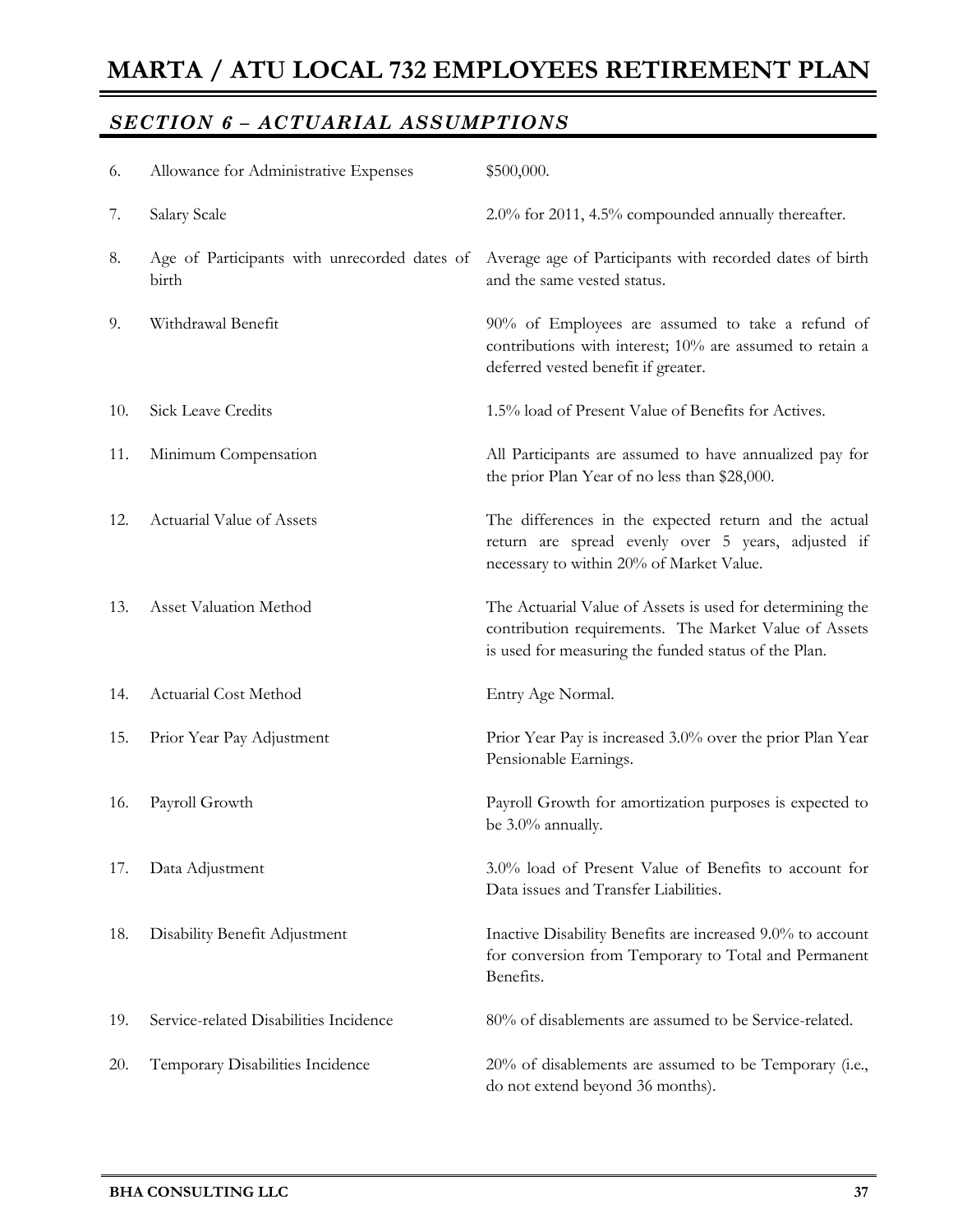#### **PURPOSE OF REPORT**

This Actuarial Valuation Report has been prepared for the Trustees as of the beginning of the current plan year. Its primary purpose is to determine and describe the financial status of the pension plan as of the valuation date. Other purposes of the report are to:

- 1. Determine whether the anticipated contributions for the current plan year are sufficient to fund the Plan;
- 2. Report on the progress of the funding of accrued benefits;
- 3. Provide information concerning the plan's Unfunded Vested Benefits (UVB), which are the primary basis for determining the liability in the event of a Plan termination;
- 4. Disclose certain actuarial information to the fund auditor so that he may comply with the requirements of FASB 35 and other standards of financial accounting;
- 5. Disclose certain actuarial information to the fund auditor so that he may comply with the requirements of GASB 25, GASB 27, GASB 50 and other standards of governmental accounting;
- 6. Summarize current plan experience through a series of statistical tables which display census and financial information. A review of such experience over a period of time will be used, in part, to justify changes in actuarial assumptions pertaining to future expected plan experience;
- 7. Provide enough statistical information and other details to enable other knowledgeable independent persons to determine the reasonableness of the valuation results and the reasonableness of the recommendations made; and
- 8. Provide a basis for calculating the costs of making any changes in plan provisions.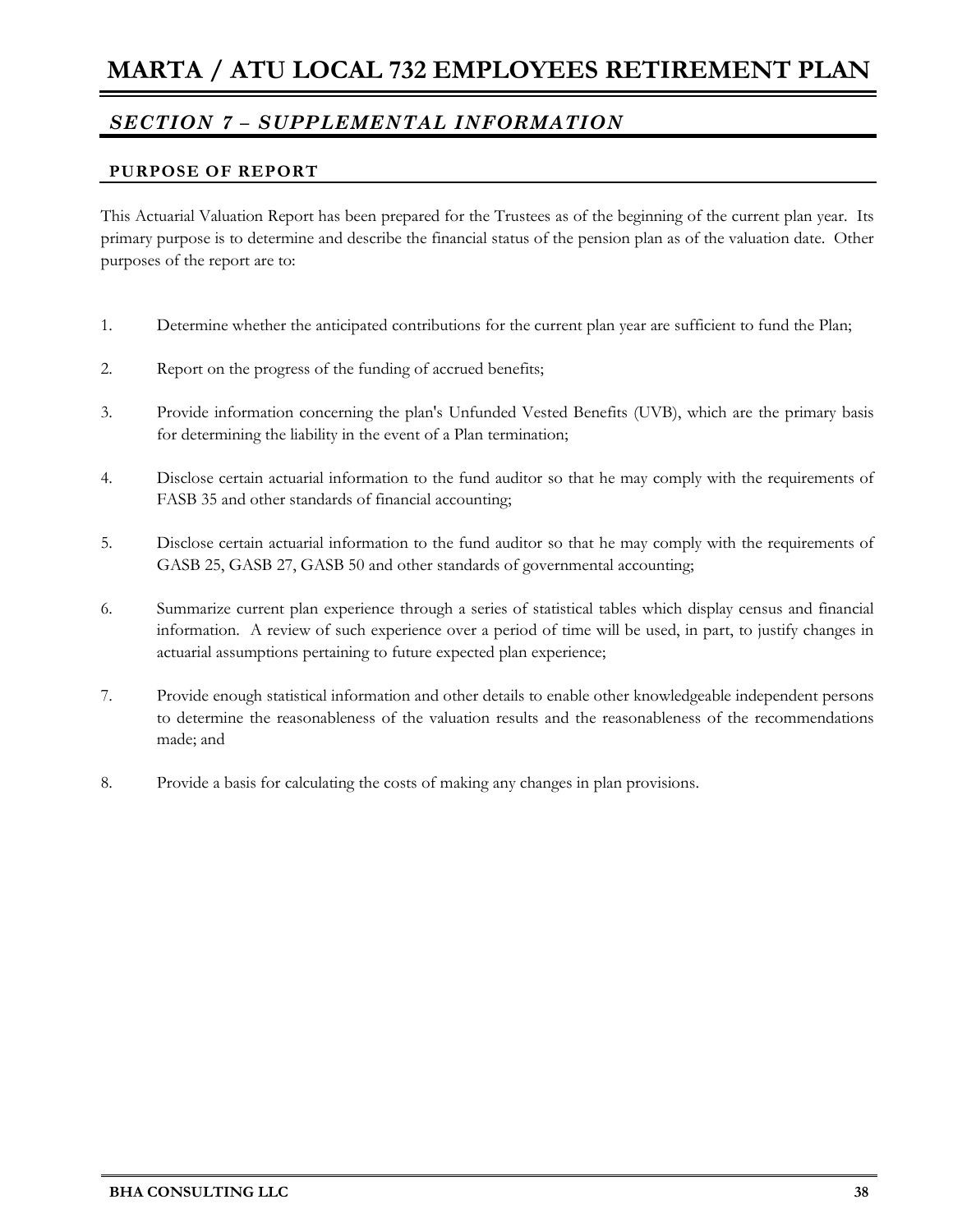### **ACTUARIAL VALUATION PROCEDURE**

The actuarial valuation procedure begins by obtaining census and financial information from the plan administrator. Census information is obtained on current as well as past plan Participants. Each Participant is classified with respect to his status as an "active" or "inactive" plan Participant depending upon evidence of current participation. Each Participant is also classified with respect to his vested status using the eligibility requirements for vesting contained in the Plan.

An accrued or accumulated pension benefit is determined for each individual in accordance with the terms of the pension plan based on service to the valuation date. Future benefit accruals are determined using assumed levels of participation following the valuation date and actuarial assumptions regarding the age at retirement. Projected pension benefits are then determined for each individual. These benefits are the sum of accrued and future pension benefits. Calculations for the ancillary benefits such as disability, termination or death benefits follow the same procedure and take account of the various future payment dates.

An Actuarial Present Value of accrued benefits and projected benefits is calculated for each individual. A present value is the worth, as of the valuation date, of a future benefit or series of benefits based on a particular set of actuarial assumptions.

Actuarial assumptions are assumptions concerning the occurrence of future events affecting pension costs and consider such factors as mortality, withdrawal, disablement and retirement. The future rate of investment return and the value of the pension fund balance are considered as well as other relevant items. In selecting assumptions, the actuary takes account of the actual experience of the covered group to the extent information is available and applicable, but in recognition of the nature of a pension plan, the assumptions must reflect expected long term future trends rather than give undue weight to recent plan experience. Actuarial assumptions reflect the actuary's best judgment of future events affecting plan costs and, in the actuary's opinion, are reasonably related to the experience of the plan in the aggregate and, in combination, represent his best estimate of anticipated experience.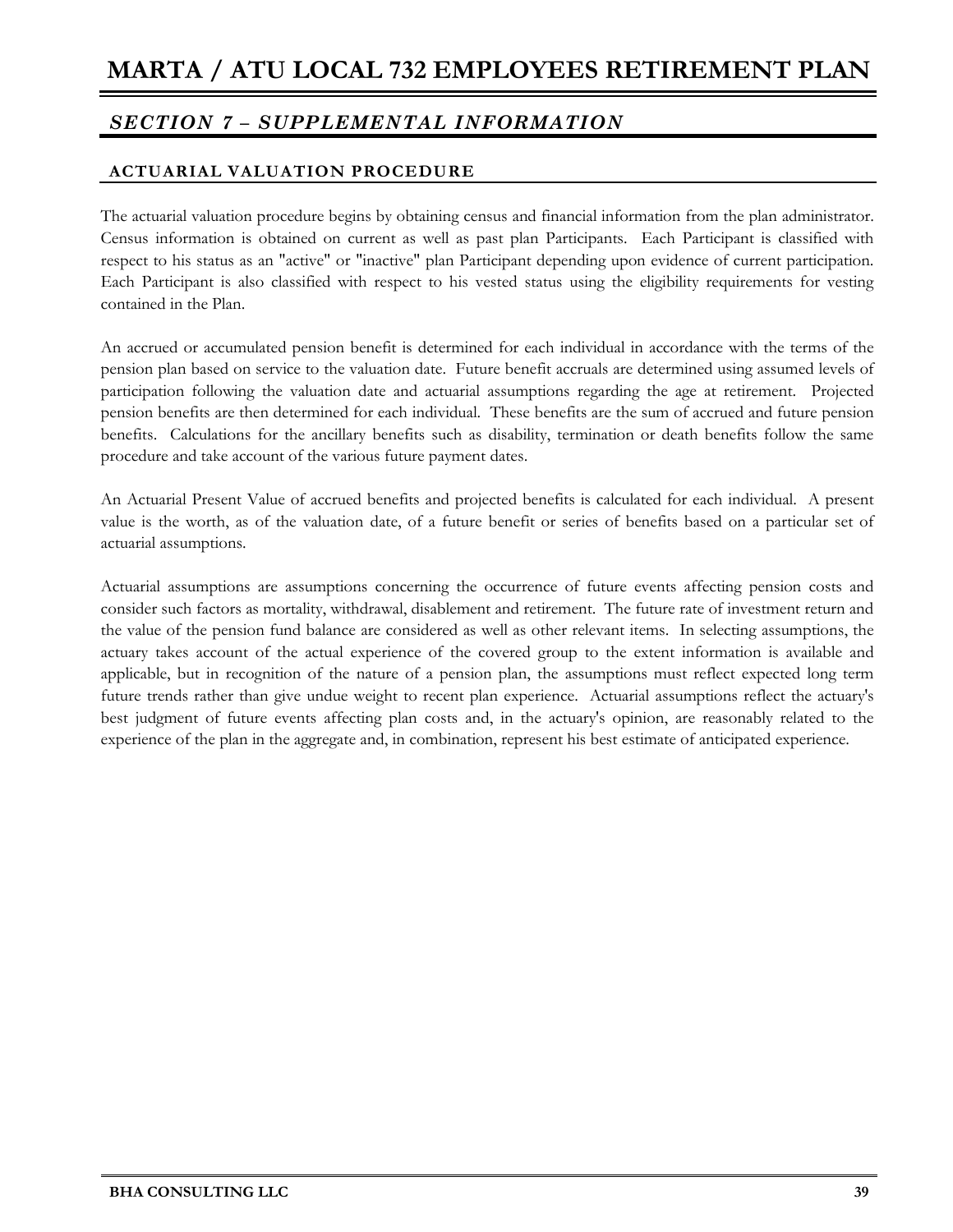### **GLOSSARY**

Accrued Vested Benefits - Accrued Vested Benefits are the amounts of Vested Benefits earned to the date as of which the determination is made according to the Plan's vesting schedule based on service earned at that date. The Present Value of Accrued Vested Benefits is determined for purposes of financial reporting.

Accumulated Plan Benefits - Accumulated Plan Benefits are the benefits, whether vested or not, that have been earned by the individuals covered by the Plan to the date as of which the determination is made. The Present Value of Accumulated Plan Benefits, as of the valuation date, is determined for purposes of financial reporting. For that purpose it includes values for any death or disability benefits provided under the plan, even though not yet awarded.

Actuarial Accrued Liability - This entity is computed differently under different Actuarial Cost Methods. Generally, the Actuarial Accrued Liability represents the value of the portion of the Participants' anticipated retirement, termination and/or death and disability benefits accrued as of the valuation date.

Actuarial Assumptions - Actuarial Assumptions are the estimates of future events affecting pension costs. They include projections of mortality, withdrawals, disability, ages at retirement, rates of investment earnings, plan expenses, and other relevant items.

Actuarial Cost Method - The Actuarial Cost Method, sometimes called the "funding method", is a particular technique used by actuaries for establishing the amount of the annual actuarial cost of pension plan benefits (Normal Cost) and the related Unfunded Actuarial Accrued Liability. Ordinarily, the annual contribution to the plan is comprised of: (a) the Normal Cost, plus (b) a payment towards the Unfunded Actuarial Accrued Liability. The number of years from the valuation date until such time as the Actuarial Accrued Liability is fully funded (i.e. until the Unfunded Actuarial Accrued Liability is zero) is called the "funding period" or "amortization period".

Actuarial Gain or Loss - From one plan year to the next, if the experience of the Plan differs from that anticipated by the actuarial assumptions, an actuarial gain or loss occurs. For example, an actuarial gain would occur if the assets in the trust earned 12% for a year while the assumed rate of return used in the valuation was 6.50%.

Actuarial Value of Assets - Actuarial Value of Assets is the value of cash, investments, and other property belonging to a pension plan, as used by the actuary for the purpose of an actuarial valuation.

Entry Age Normal Actuarial Cost Method - A method under which the Present Value of Future Benefits of each individual included in the actuarial valuation is allocated on a level basis over the earnings of the individual between entry age and the assumed age of benefit commencement. That portion of the Present Value of Future Benefits allocated to the current valuation year is called the Normal Cost. This amount is added along with administrative expenses for the year to the Amortization Payment required to pay off the Unfunded Actuarial Accrued Liability systematically over a fixed period to determine the Total Required Contribution for the Plan Year. The Plan's Actuarial Accrued Liability is equal to the portion of the Present Value of Future Benefits not provided for by the Present Value of Future Normal Costs.